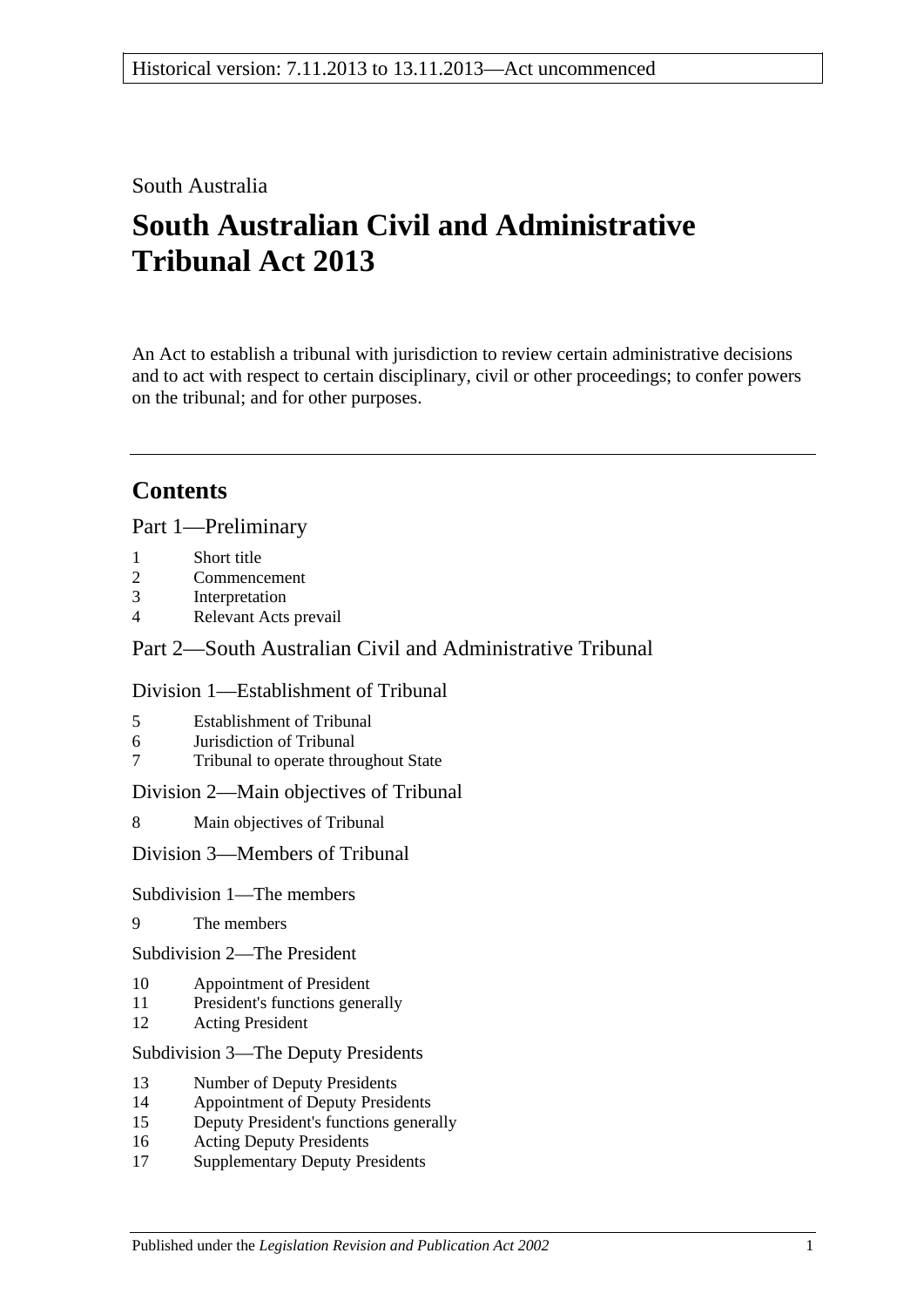Subdivision [4—Magistrates](#page-13-0)

[Magistrates](#page-13-1)

Subdivision [5—Senior members and ordinary members](#page-14-0)

- [Appointment of senior members and ordinary members](#page-14-1)
- [Member ceasing to hold office and suspension](#page-15-0)
- [Supplementary members](#page-16-0)

Subdivision [6—Assessors](#page-16-1)

[Assessors](#page-16-2)

Division [4—Constitution of Tribunal and its decision-making processes](#page-17-0)

- [Constitution of Tribunal](#page-17-1)
- [Who presides at proceedings of Tribunal](#page-18-0)
- [Decision if 2 or more members constitute Tribunal](#page-19-0)
- [Determination of questions of law](#page-19-1)

#### Division [5—Related matters](#page-19-2)

- [Streams](#page-19-3)
- [Validity of acts of Tribunal](#page-19-4)
- [Disclosure of interest by members of Tribunal](#page-19-5)
- [Delegation](#page-20-0)

#### Part [3—Jurisdiction](#page-20-1)

#### Division [1—Preliminary](#page-20-2)

- [Sources of jurisdiction](#page-20-3)
- [Kinds of jurisdiction](#page-20-4)

#### Division [2—Original jurisdiction](#page-21-0)

[Original jurisdiction](#page-21-1)

#### Division [3—Review jurisdiction](#page-21-2)

- [Decisions within review jurisdiction](#page-21-3)
- [Decision-maker must assist Tribunal](#page-22-0)
- [Effect of review proceedings on decision being reviewed](#page-22-1)
- [Decision on review](#page-23-0)
- [Tribunal may invite decision-maker to reconsider decision](#page-23-1)

#### Part [4—Principles, powers and procedures](#page-24-0)

#### Division [1—Principles governing hearings](#page-24-1)

[Principles governing hearings](#page-24-2)

#### Division [2—Evidentiary powers](#page-24-3)

- [Power to require person to give evidence or to produce evidentiary material](#page-24-4)
- [Entry and inspection of property](#page-25-0)
- [Expert reports](#page-26-0)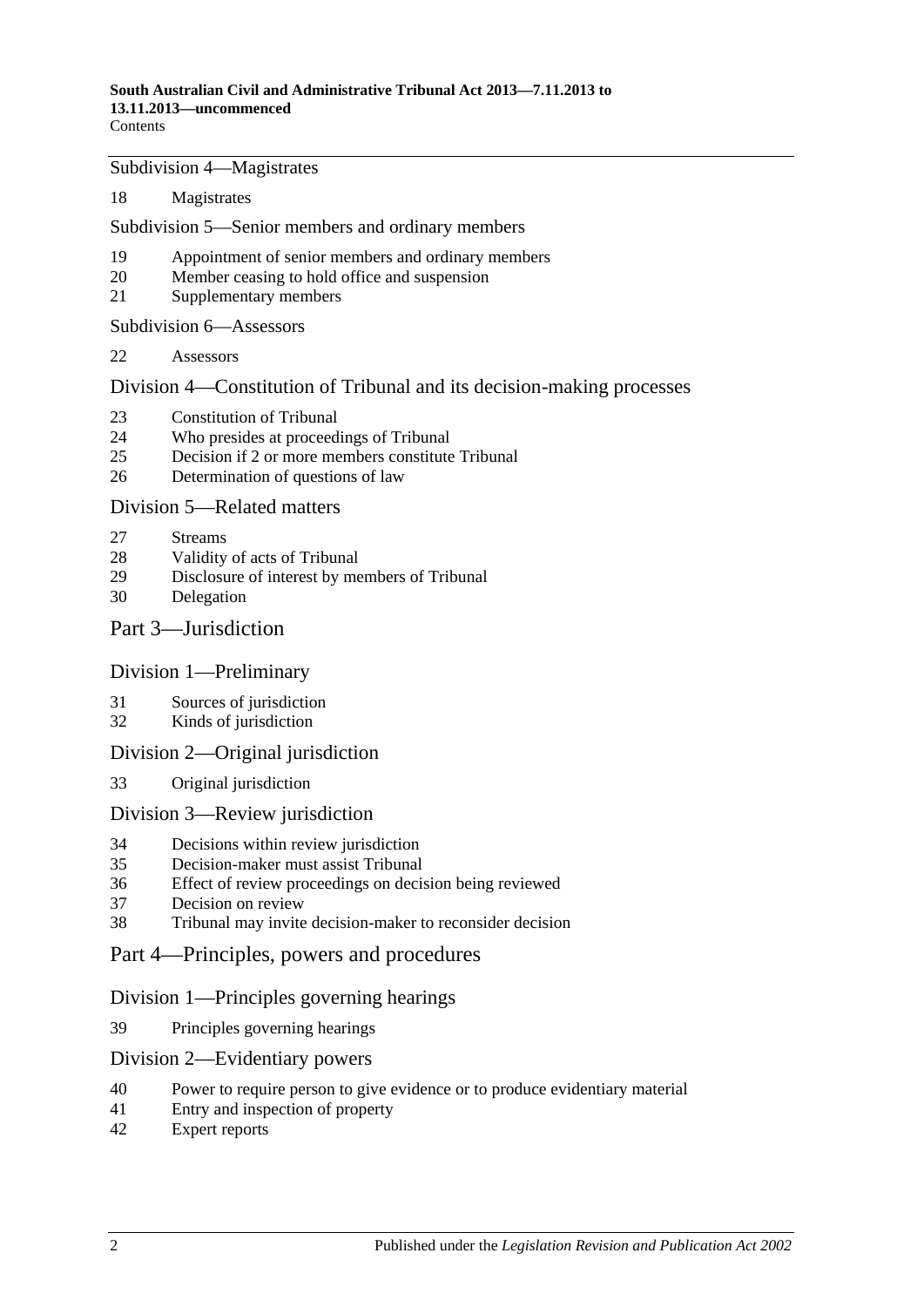### Division [3—Procedures](#page-26-1)

- [Practice and procedure generally](#page-26-2)
- [Directions for conduct of proceedings](#page-27-0)
- [Consolidating and splitting proceedings](#page-27-1)
- [More appropriate forum](#page-27-2)
- [Dismissing proceedings on withdrawal or for want of prosecution](#page-27-3)
- [Frivolous, vexatious or improper proceedings](#page-28-0)
- [Proceedings being conducted to cause disadvantage](#page-28-1)

#### Division [4—Conferences, mediation and settlement](#page-29-0)

- [Conferences](#page-29-1)
- [Mediation](#page-30-0)
- [Settling proceedings](#page-31-0)

#### Division [5—Parties](#page-31-1)

- [Parties](#page-31-2)
- [Person may be joined as party](#page-32-0)
- [Intervening](#page-32-1)

#### Division [6—Representation](#page-32-2)

[Representation](#page-32-3)

#### Division [7—Costs](#page-33-0)

- [Costs](#page-33-1)
- [Costs—related matters](#page-33-2)

#### Division [8—Other procedural and related provisions](#page-34-0)

- [Sittings](#page-34-1)
- [Hearings in public](#page-34-2)
- [Preserving subject matter of proceedings](#page-34-3)
- [Security as to costs etc](#page-35-0)
- [Interlocutory orders](#page-36-0)
- [Conditional, alternative and ancillary orders and directions](#page-36-1)
- [Special referees](#page-36-2)
- [Relief from time limits](#page-36-3)
- [Electronic hearings and proceedings without hearings](#page-36-4)
- [Completion of part-heard matters](#page-37-0)
- [Other claims of privilege](#page-37-1)

#### Part [5—Reviews and appeals](#page-37-2)

#### Division [1—Internal reviews](#page-37-3)

[Internal reviews](#page-37-4)

#### Division [2—Appeals](#page-38-0)

[Appeals](#page-38-1)

#### Division [3—Related matters](#page-38-2)

- [Reservation of questions of law](#page-38-3)<br>73 Effect of review or anneal on de
- [Effect of review or appeal on decision](#page-39-0)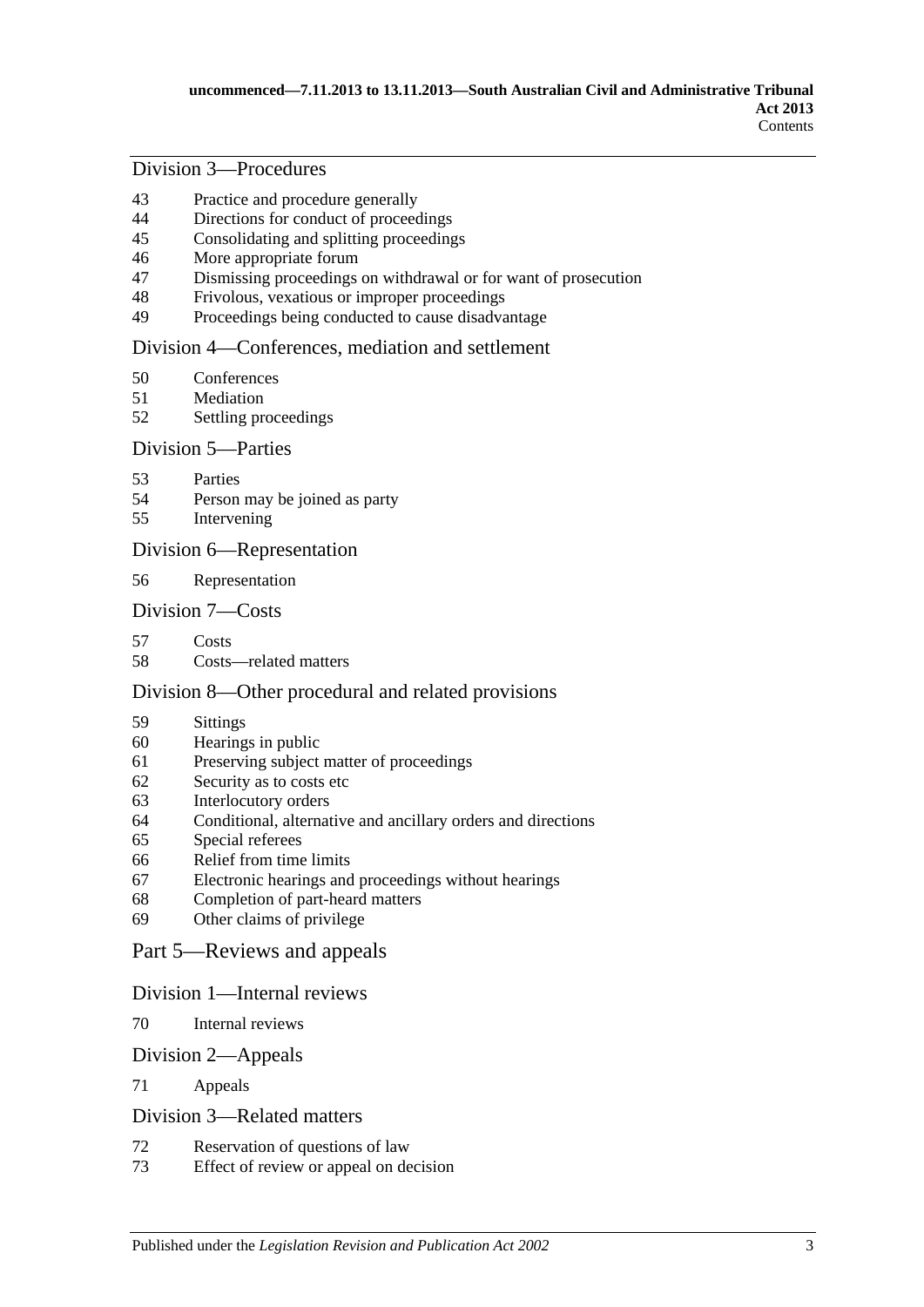## Part [6—Staff](#page-39-1)

#### Division [1—Registrars](#page-39-2)

- 74 [Registrars](#page-39-3)
- 75 [Functions of registrars](#page-40-0)
- 76 [Delegation](#page-40-1)

#### Division [2—Other staff of Tribunal](#page-40-2)

77 [Other staff of Tribunal](#page-40-3)

#### Division [3—Use of services or staff](#page-41-0)

78 [Use of services or staff](#page-41-1)

#### Part [7—Miscellaneous](#page-41-2)

- 79 [Immunities](#page-41-3)
- 80 [Protection from liability for torts](#page-41-4)
- 81 [Protection for compliance with Act](#page-41-5)
- 82 [Alternative orders and relief](#page-42-0)
- 83 [Power to cure irregularities](#page-42-1)
- 84 [Correcting mistakes](#page-42-2)<br>85 Tribunal may review
- [Tribunal may review its decision if person was absent](#page-42-3)
- 86 [Tribunal may authorise person to take evidence](#page-43-0)
- 87 [Miscellaneous provisions relating to legal process and service](#page-43-1)
- 88 [Proof of decisions and orders of Tribunal](#page-44-0)
- 89 [Enforcement of decisions and orders of Tribunal](#page-44-1)
- 90 [Accessibility of evidence](#page-44-2)<br>91 Costs of proceedings
- [Costs of proceedings](#page-45-0)
- 92 [Annual report](#page-45-1)
- 93 [Additional reports](#page-45-2)
- 94 [Rules](#page-45-3)
- 95 [Regulations](#page-46-0)
- 96 [Review](#page-47-0)

[Legislative history](#page-48-0)

### <span id="page-3-0"></span>**The Parliament of South Australia enacts as follows:**

## **Part 1—Preliminary**

#### <span id="page-3-1"></span>**1—Short title**

This Act may be cited as the *South Australian Civil and Administrative Tribunal Act 2013*.

#### <span id="page-3-2"></span>**2—Commencement**

This Act will come into operation on a day to be fixed by proclamation.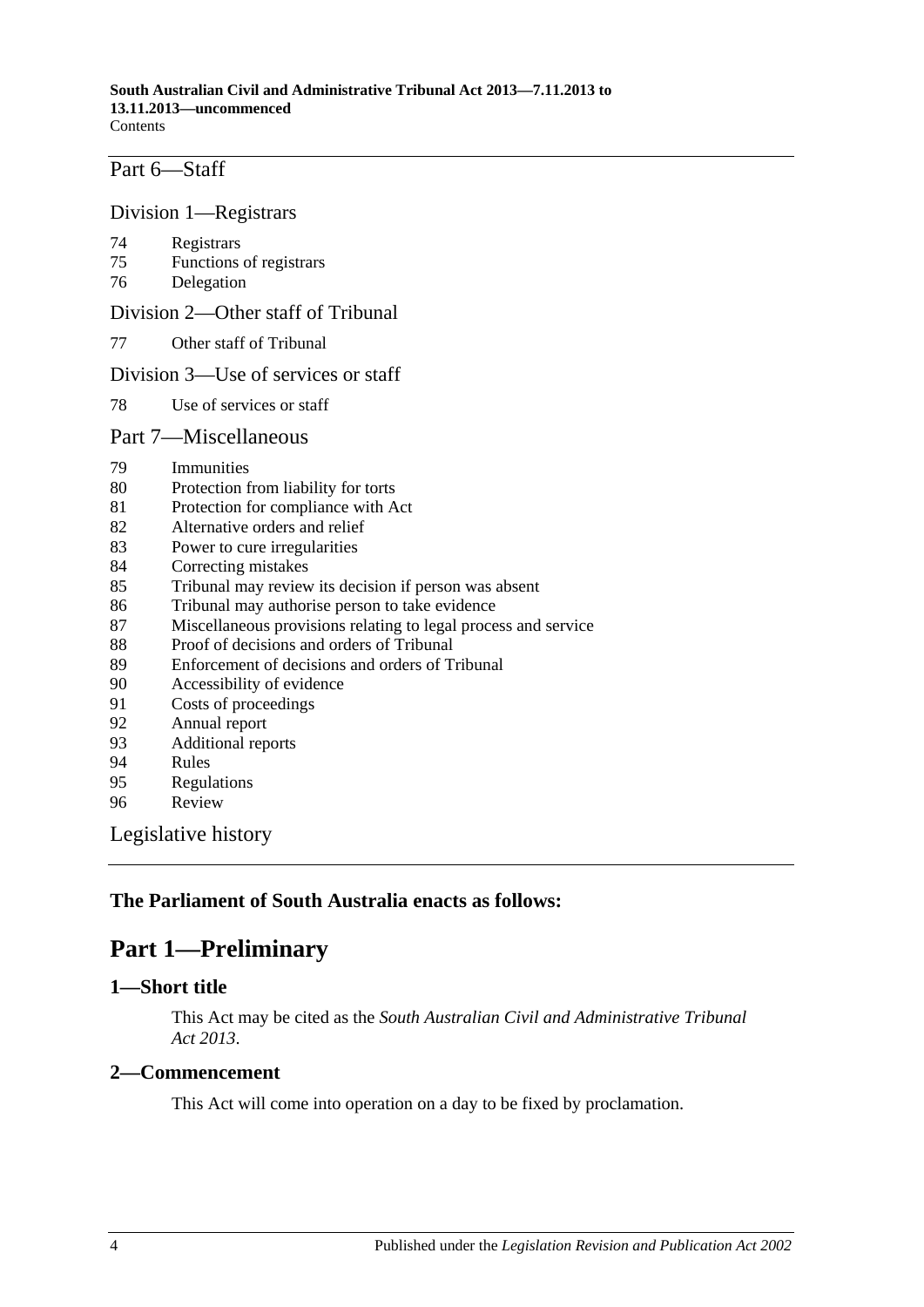### <span id="page-4-0"></span>**3—Interpretation**

(1) In this Act, unless the contrary intention appears—

*appear*, at a hearing, means to appear in person or participate in a way allowed under this Act or a relevant Act;

#### *applicant* means—

- (a) in the context of the Tribunal's review jurisdiction, the person who—
	- (i) applies to the Tribunal for a review; or
	- (ii) otherwise brings a matter before the Tribunal; or
	- (iii) requests, requires, or otherwise seeks that a matter be referred to, or otherwise be brought before, the Tribunal; and
- (b) in any other context, the person who—
	- (i) brings a matter before the Tribunal; or
	- (ii) requests, requires, or otherwise seeks that a matter be referred to, or otherwise brought before, the Tribunal,

except that, unless and to the extent that the rules otherwise provide, it does not include a person who is required by this Act or a relevant Act to refer a matter to the Tribunal, or otherwise bring a matter before the Tribunal, as sought by another person;

*decision*, of the Tribunal, includes a direction, determination or order of the Tribunal but, in prescribed circumstances, does not include an interlocutory direction, determination or order;

*decision-maker*—see [section](#page-21-4) 34(2);

*Department* means the administrative unit of the Public Service that is, under the Minister, responsible for the administration of this Act;

*Deputy President* means a Deputy President of the Tribunal;

**District Court** means the District Court of South Australia:

*evidentiary material* includes any document, object or substance of evidentiary value in proceedings before the Tribunal and includes any other document, object or substance that should, in the opinion of the Tribunal, be produced for the purpose of enabling the Tribunal to determine whether or not it has evidentiary value;

#### *legally qualified member* means—

- (a) a Presidential member; or
- (b) a magistrate who is a member of the Tribunal; or
- (c) another member of the Tribunal who is a legal practitioner of at least 5 years standing;

*Magistrates Court* means the Magistrates Court of South Australia;

*monetary order* means an order of the Tribunal requiring the payment of money and includes—

- (a) an order made for the payment of a fine or other pecuniary penalty; and
- (b) an order as to the payment of any costs; and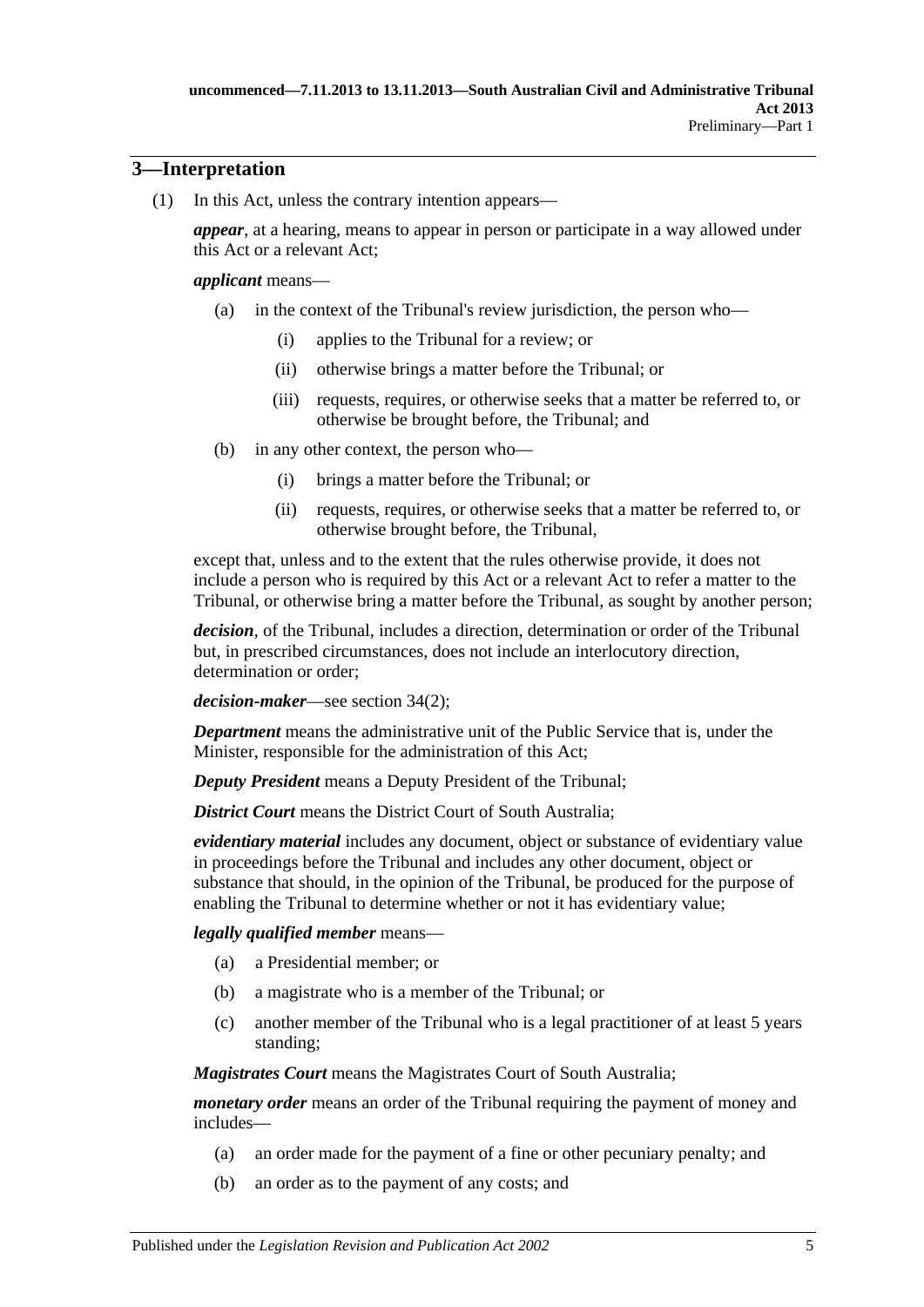(c) an order for the payment of compensation for breach of an Act;

*ordinary member* means a person holding office as an ordinary member of the Tribunal;

*original jurisdiction* of the Tribunal—see Part [3 Division](#page-21-0) 2;

*President* means the President of the Tribunal;

*Presidential member* means the President or a Deputy President of the Tribunal;

*registrar* means the Registrar or a Deputy Registrar of the Tribunal;

*relevant Act* means an Act which confers jurisdiction on the Tribunal;

*reviewable decision*—see [section](#page-21-4) 34(2);

*review jurisdiction* of the Tribunal—see Part [3 Division](#page-21-2) 3;

*rules* means the rules of the Tribunal in force under this Act;

*senior member* means a person holding office as a senior member of the Tribunal;

*Tribunal* means the South Australian Civil and Administrative Tribunal established by this Act.

- (2) If under a relevant Act a person's failure or omission to do something is reviewable under this Act as a decision—
	- (a) this Act applies as if that person had made that decision; and
	- (b) any provision of the relevant Act as to when the decision is taken to have been made has effect.
- (3) The members of the staff of the Tribunal are—
	- (a) the registrars; and
	- (b) the other members of staff appointed or made available for the purposes of the Tribunal under this Act.
- (4) The officers of the Tribunal are—
	- (a) the registrars; and
	- (b) members of the staff of the Tribunal who are designated as officers of the Tribunal by the Registrar of the Tribunal; and
	- (c) other persons who are designated as officers of the Tribunal under this Act.

### <span id="page-5-0"></span>**4—Relevant Acts prevail**

If there is an inconsistency between this Act and a relevant Act, the relevant Act prevails to the extent of the inconsistency.

## <span id="page-5-2"></span><span id="page-5-1"></span>**Part 2—South Australian Civil and Administrative Tribunal**

## **Division 1—Establishment of Tribunal**

### <span id="page-5-3"></span>**5—Establishment of Tribunal**

The *South Australian Civil and Administrative Tribunal* is established.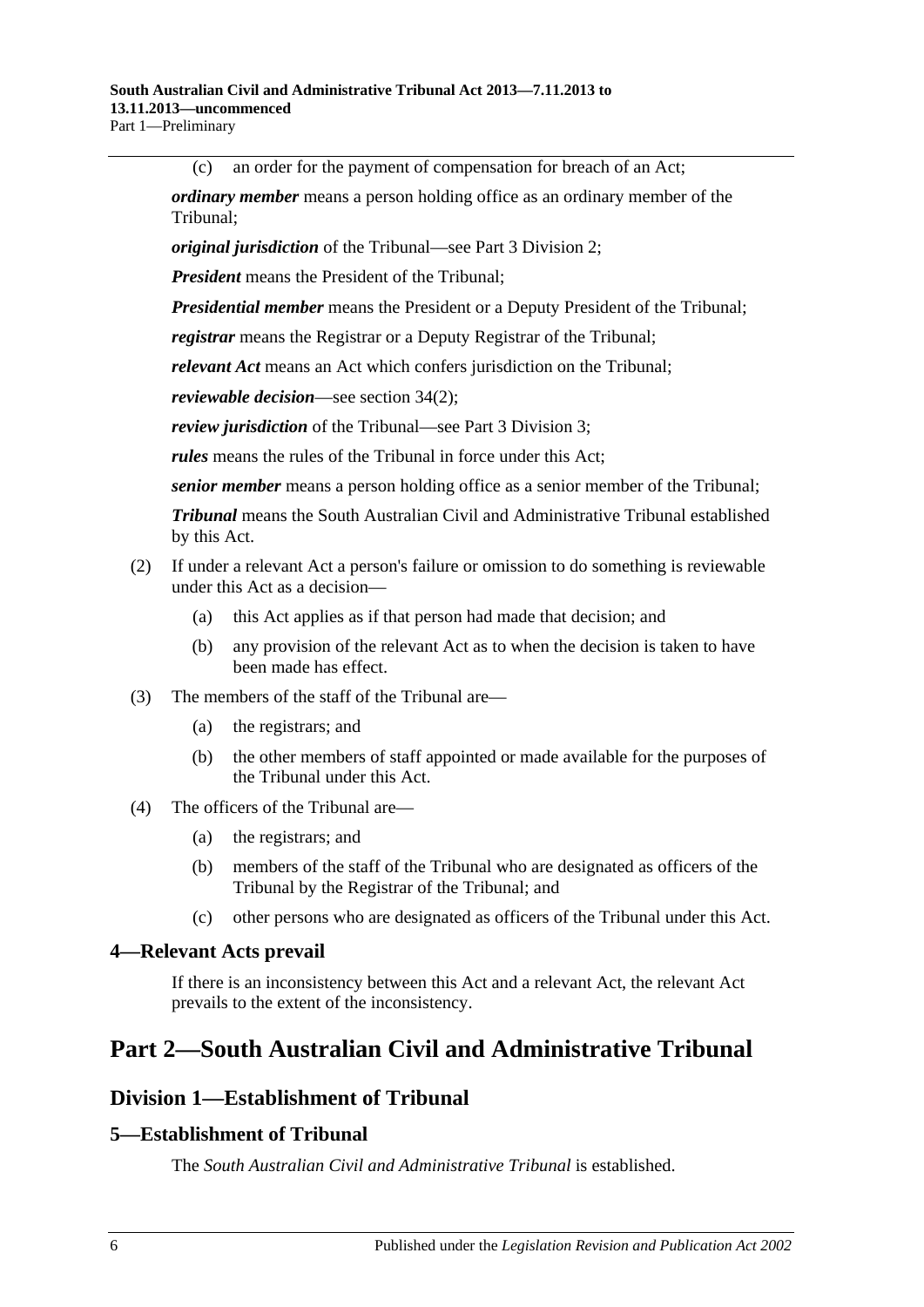### <span id="page-6-0"></span>**6—Jurisdiction of Tribunal**

The Tribunal has the jurisdiction described in [Part](#page-20-1) 3.

#### <span id="page-6-1"></span>**7—Tribunal to operate throughout State**

- (1) The Tribunal is to facilitate access to its services throughout the State and may sit at any place (either within or outside the State).
- (2) Registries of the Tribunal will be at the places determined by the President after consultation with the Minister.

## <span id="page-6-2"></span>**Division 2—Main objectives of Tribunal**

#### <span id="page-6-3"></span>**8—Main objectives of Tribunal**

The main objectives of the Tribunal in dealing with matters within its jurisdiction are—

- (a) in the exercise of its jurisdiction, to promote the best principles of public administration, including—
	- (i) independence in decision-making; and
	- (ii) natural justice and procedural fairness; and
	- (iii) high-quality, consistent decision-making; and
	- (iv) transparency and accountability in the exercise of statutory functions, powers and duties; and
- (b) to be accessible by being easy to find and easy to access, and to be responsive to parties, especially people with special needs; and
- (c) to ensure that applications are processed and resolved as quickly as possible while achieving a just outcome, including by resolving disputes through high-quality processes and the use of mediation and alternative dispute resolution procedures wherever appropriate; and
- (d) to keep costs to parties involved in proceedings before the Tribunal to a minimum insofar as is just and appropriate; and
- (e) to use straightforward language and procedures (including, insofar as is reasonably practicable and appropriate, by using simple and standardised forms); and
- (f) to act with as little formality and technicality as possible, including by informing itself in such manner as the Tribunal thinks fit; and
- (g) to be flexible in the way in which the Tribunal conducts its business and to adjust its procedures to best fit the circumstances of a particular case or a particular jurisdiction.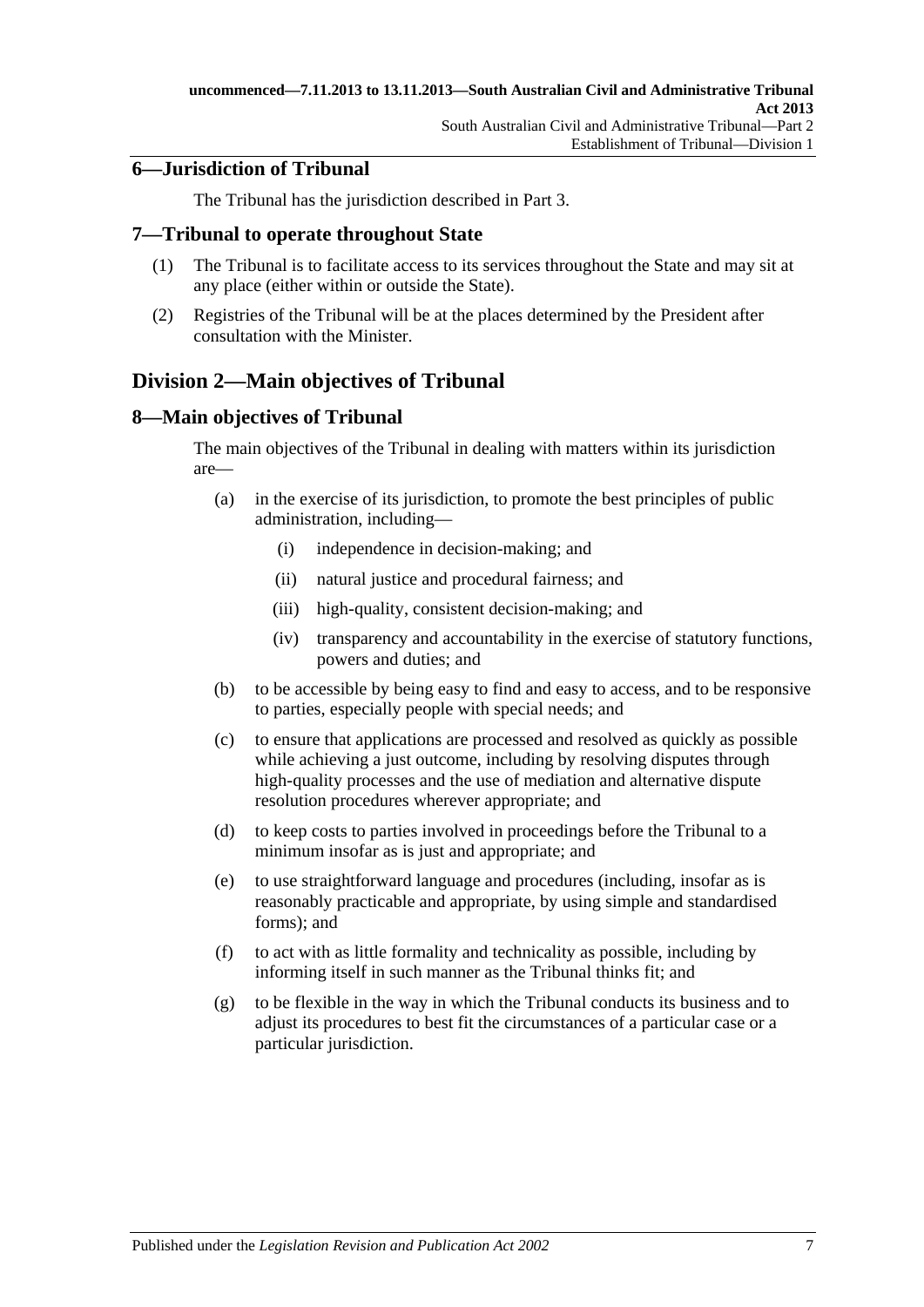## <span id="page-7-1"></span><span id="page-7-0"></span>**Division 3—Members of Tribunal**

### **Subdivision 1—The members**

#### <span id="page-7-2"></span>**9—The members**

The members of the Tribunal are—

- (a) the President; and
- (b) the Deputy President or Deputy Presidents; and
- (c) the magistrates who are designated as members of the Tribunal under this Act; and
- (d) the senior members; and
- (e) the ordinary members; and
- (f) assessors.

### <span id="page-7-3"></span>**Subdivision 2—The President**

#### <span id="page-7-4"></span>**10—Appointment of President**

- (1) The President of the Tribunal will be a judge of the Supreme Court appointed by the Governor, by proclamation, to be the President of the Tribunal.
- <span id="page-7-6"></span>(2) The appointment of a judge of the Supreme Court as President of the Tribunal does not affect—
	- (a) the judge's tenure of office or status as a judge; or
	- (b) the payment of the judge's salary or allowances as a judge (subject to the operation of [subsection](#page-7-5) (6)); or
	- (c) the ability of the person to do anything in the person's capacity as a judge (including as to the exercise of the jurisdiction of the Supreme Court); or
	- (d) any other right or privilege that the judge has as a judge.
- <span id="page-7-7"></span>(3) Service in the office of President of the Tribunal is taken, for all purposes, to constitute service as a judge of the Supreme Court.
- (4) The appointment of a judge as the President of the Tribunal will be for a term of 5 years (and the person is eligible for reappointment at the expiration of a term of office).
- <span id="page-7-8"></span>(5) Subject to [subsections](#page-7-6) (2) and [\(3\),](#page-7-7) an appointment may be subject to conditions determined by the Governor.
- <span id="page-7-5"></span>(6) Without limiting [subsection](#page-7-8) (5), the Remuneration Tribunal may determine that the President's salary or allowances as a judge will have an additional component on account of holding office under this Act (and the jurisdiction to make such a determination is conferred on the Remuneration Tribunal by this Act).
- (7) Any salary or allowances payable as an additional component of remuneration under [subsection](#page-7-5) (6) cannot be reduced during the person's term of office as President.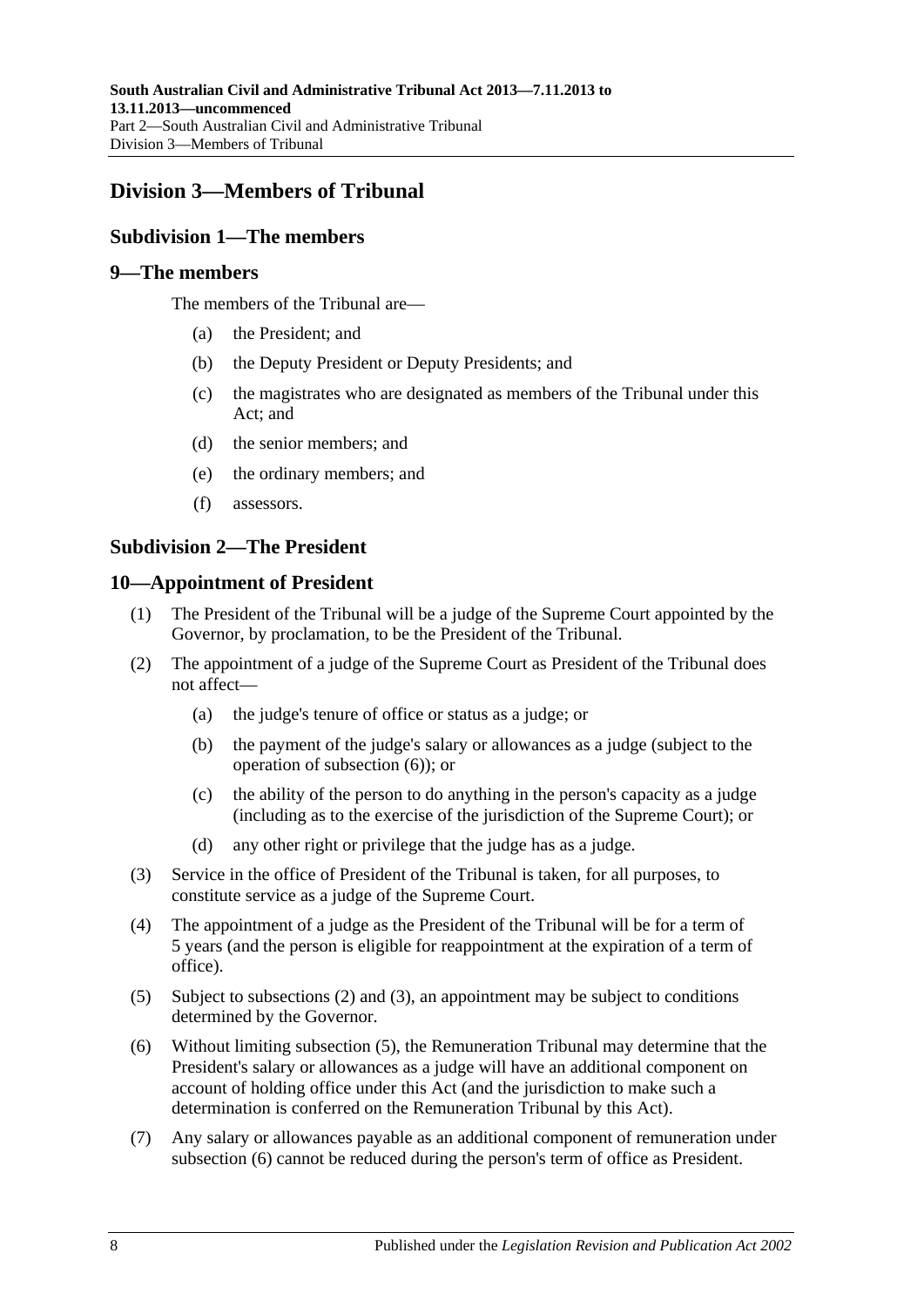- <span id="page-8-3"></span><span id="page-8-2"></span><span id="page-8-1"></span>(8) A person ceases to be the President of the Tribunal if—
	- (a) the person ceases to be a judge of the Supreme Court; or
	- (b) the person, with the approval of the Governor, resigns as President by written notice to the Attorney-General; or
	- (c) the person completes a term of office and is not reappointed; or
	- (d) the appointment is revoked by the Governor, on the recommendation of the Attorney-General, for—
		- (i) mental or physical incapacity to carry out duties satisfactorily; or
		- (ii) neglect of duty; or
		- (iii) dishonourable conduct; or
	- (e) the person dies.
- (9) Nothing under [subsection](#page-8-1)  $(8)(b)$ , [\(c\)](#page-8-2) or [\(d\)](#page-8-3) affects the person's tenure or status as a judge.
- (10) Before the Governor makes a proclamation under this section, the Attorney-General must consult with the Chief Justice.

#### <span id="page-8-0"></span>**11—President's functions generally**

- (1) The President of the Tribunal has the functions conferred on the President under this Act or any other Act.
- (2) The functions of the President include—
	- (a) participating as a member of the Tribunal; and
	- (b) having primary responsibility for the administration of the Tribunal; and
	- (c) managing the business of the Tribunal, including by ensuring that the Tribunal operates efficiently and effectively and continually improves the way in which it carries out its functions; and
	- (d) providing leadership and guidance to the Tribunal and engendering cohesiveness and collaboration amongst the members and staff of the Tribunal; and
	- (e) giving directions about the practices and procedures to be followed by the Tribunal; and
	- (f) developing and implementing performance standards and setting benchmarks for the Tribunal; and
	- (g) being responsible for promoting the training, education and professional development of members of the Tribunal; and
	- (h) overseeing the proper use of the resources of the Tribunal; and
	- (i) providing advice about—
		- (i) the membership of the Tribunal; and
		- (ii) the operations and activities of the Tribunal.
- (3) The President may do all things necessary or convenient to be done in the performance of the President's functions.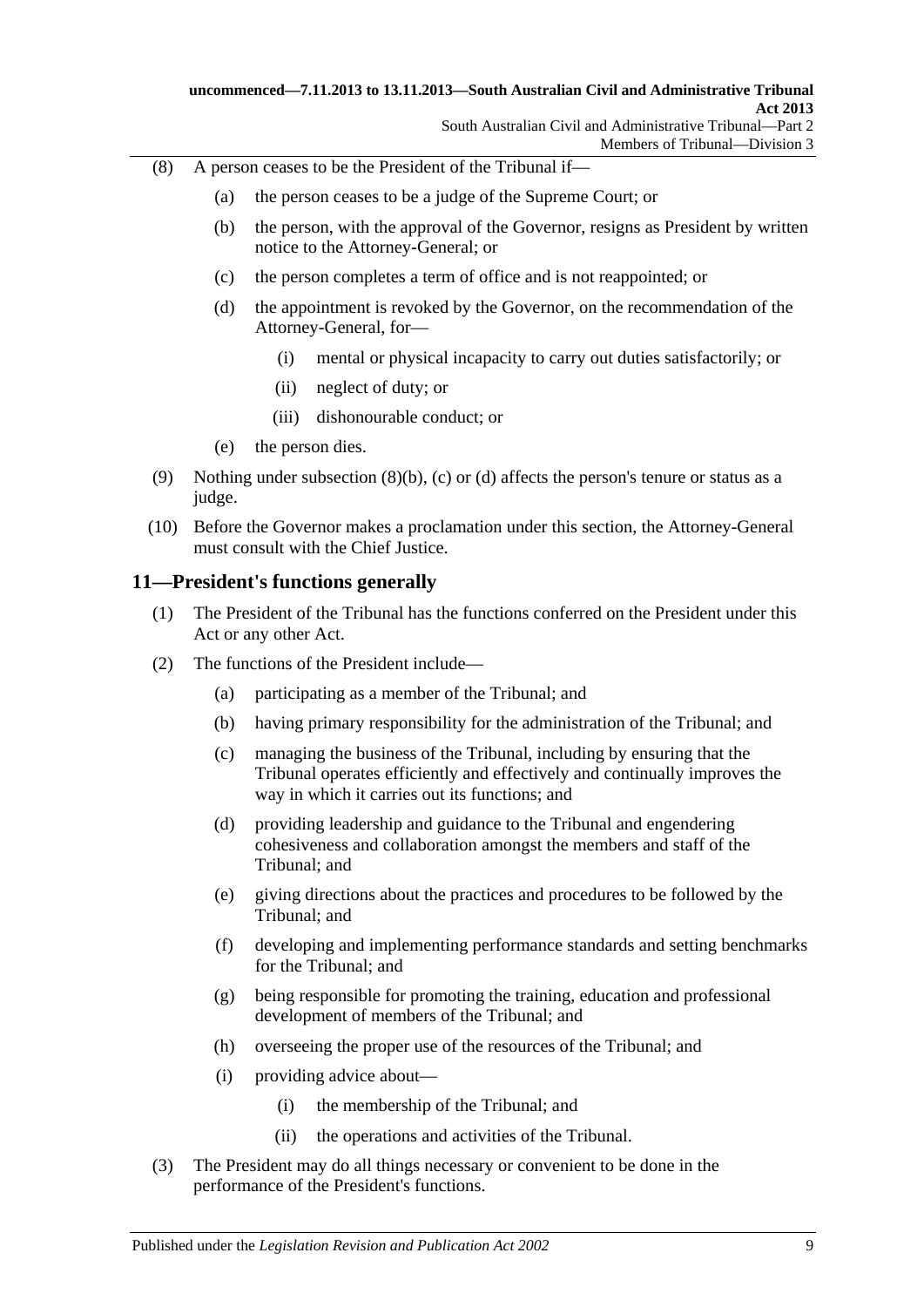**South Australian Civil and Administrative Tribunal Act 2013—7.11.2013 to 13.11.2013—uncommenced** Part 2—South Australian Civil and Administrative Tribunal Division 3—Members of Tribunal

(4) In the performance of the President's functions, the President is not subject to direction or control by the Minister.

### <span id="page-9-0"></span>**12—Acting President**

- (1) If there is a vacancy in the office of President or the President is absent or for any other reason is unable to perform the functions of office, the Governor may, by proclamation, appoint a person to act as President of the Tribunal for a period not exceeding 6 months.
- (2) The Governor may only appoint—
	- (a) a Deputy President; or
	- (b) a judge of the Supreme Court or the District Court,

to act as President.

- (3) However, the Governor may not appoint a person acting as a Deputy President to act as President unless the person is a judge of the District Court.
- (4) A person appointed to act as a President—
	- (a) has all the functions of the President; and
	- (b) is taken to be the President for all purposes related to this Act or a relevant Act.
- (5) A person appointed to act as President is, for the period of his or her appointment, entitled to be paid additional salary and allowances to ensure that his or her salary and allowances equal the salary and allowances payable to a President of the Tribunal.
- (6) The Governor may, by further proclamation—
	- (a) extend or renew an appointment under this section; or
	- (b) revoke an appointment under this section.
- (7) Before the Governor makes a proclamation under this section, the Attorney-General must consult with—
	- (a) the Chief Justice; and
	- (b) if the proclamation relates to a judge of the District Court—the Chief Judge.

### <span id="page-9-1"></span>**Subdivision 3—The Deputy Presidents**

### <span id="page-9-2"></span>**13—Number of Deputy Presidents**

There will be at least 1 Deputy President of the Tribunal.

### <span id="page-9-3"></span>**14—Appointment of Deputy Presidents**

- <span id="page-9-5"></span><span id="page-9-4"></span>(1) A Deputy President will be—
	- (a) a judge of the District Court appointed by the Governor, by proclamation, to be a Deputy President of the Tribunal; or
	- (b) a person who is eligible for appointment as a judge of the District Court appointed by the Governor to be a Deputy President of the Tribunal.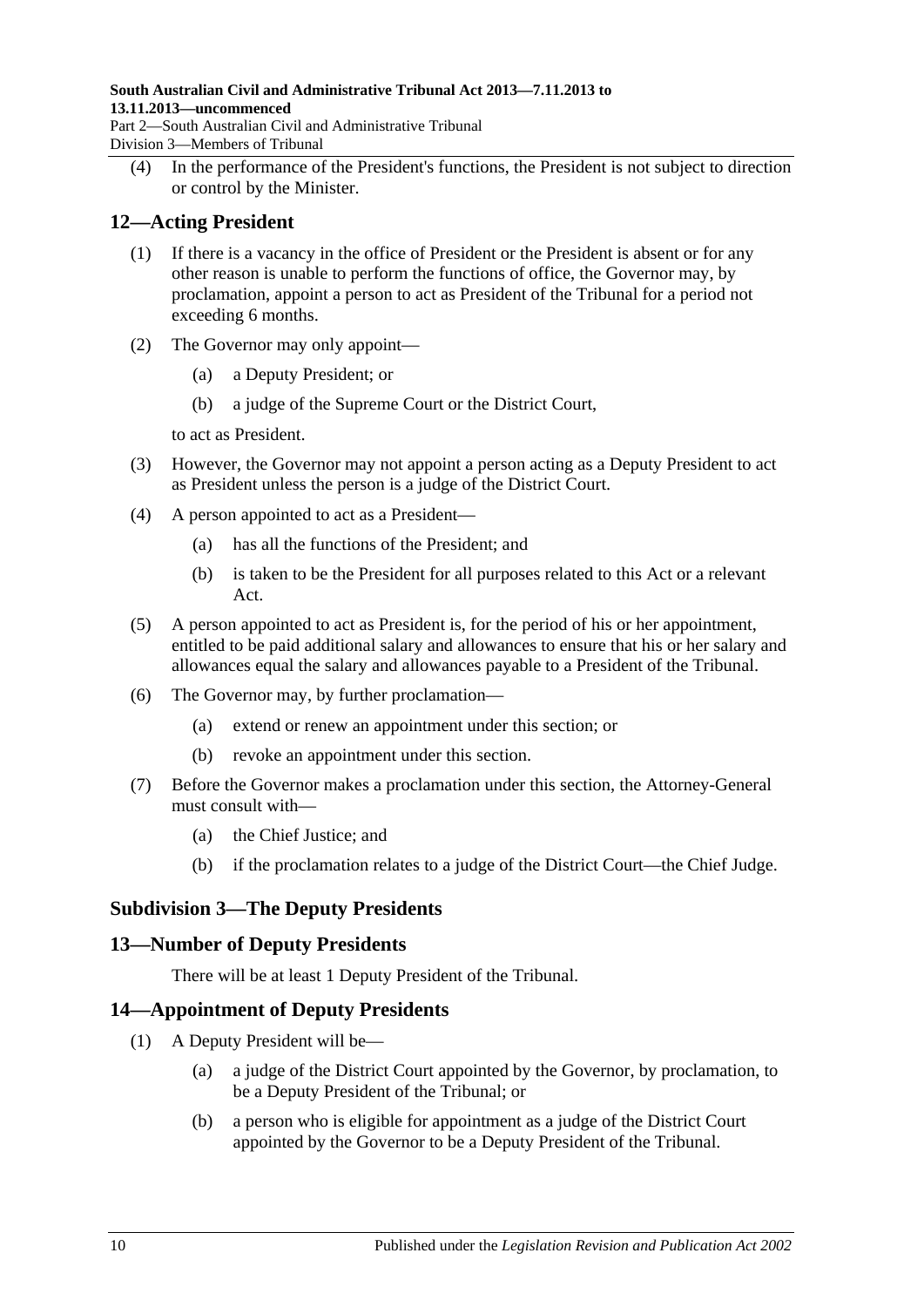- <span id="page-10-1"></span>(2) The appointment of a judge of the District Court as a Deputy President of the Tribunal under [subsection](#page-9-4) (1)(a) does not affect—
	- (a) the judge's tenure of office or status as a judge; or
	- (b) the payment of the judge's salary or allowances as a judge (subject to the operation of [subsection](#page-10-0) (6)); or
	- (c) the ability of the person to do anything in the person's capacity as a judge (including as to the exercise of the jurisdiction of the District Court); or
	- (d) any other right or privilege that the judge has as a judge of the District Court.
- <span id="page-10-2"></span>(3) Service in the office of Deputy President of the Tribunal by a judge of the District Court is taken, for all purposes, to constitute service as a judge of that Court.
- (4) The appointment of a judge as a Deputy President of the Tribunal will be for a period of 5 years (and the person is eligible for reappointment at the expiration of a term of office).
- <span id="page-10-3"></span>(5) Subject to [subsections \(2\)](#page-10-1) and [\(3\),](#page-10-2) an appointment under [subsection](#page-9-4) (1)(a) may be subject to conditions determined by the Governor.
- <span id="page-10-0"></span>(6) Without limiting [subsection](#page-9-4) (5), in the case of an appointment under subsection  $(1)(a)$ , the Remuneration Tribunal may determine that a Deputy President's salary or allowance as a judge will have an additional component on account of holding office under this Act (and the jurisdiction to make such a determination is conferred on the Remuneration Tribunal by this Act).
- (7) Any salary or allowances payable as an additional component of remuneration under [subsection](#page-10-0) (6) cannot be reduced during the person's term of office as a Deputy President of the Tribunal.
- (8) The appointment of a person as a Deputy President of the Tribunal under [subsection](#page-9-5)  $(1)(b)$ —
	- (a) will be for a term of 5 years (and the person is eligible for reappointment at the expiration of a term of office); and
	- (b) will be on a full-time or part-time basis (and this may be altered from time to time with the agreement of the Attorney-General and the President of the Tribunal).
- <span id="page-10-5"></span><span id="page-10-4"></span>(9) An appointment under [subsection](#page-9-5) (1)(b) may be subject to conditions determined by the Governor.
- (10) Without limiting [subsection](#page-9-5)  $(9)$ , in the case of an appointment under subsection  $(1)(b)$ , the Remuneration Tribunal will determine the salary or allowances to be paid to the person on account of holding office under this Act (and the jurisdiction to make such a determination is conferred on the Remuneration Tribunal by this Act).
- (11) The remuneration of a Deputy President of the Tribunal appointed under [subsection](#page-9-5) (1)(b) (including any salary or allowances) cannot be reduced during the person's term of office as a Deputy President of the Tribunal (unless the reduction is related to a reduction in the person's hours of service over a particular period under an agreement entered into under [subsection](#page-10-5) (8)(b)).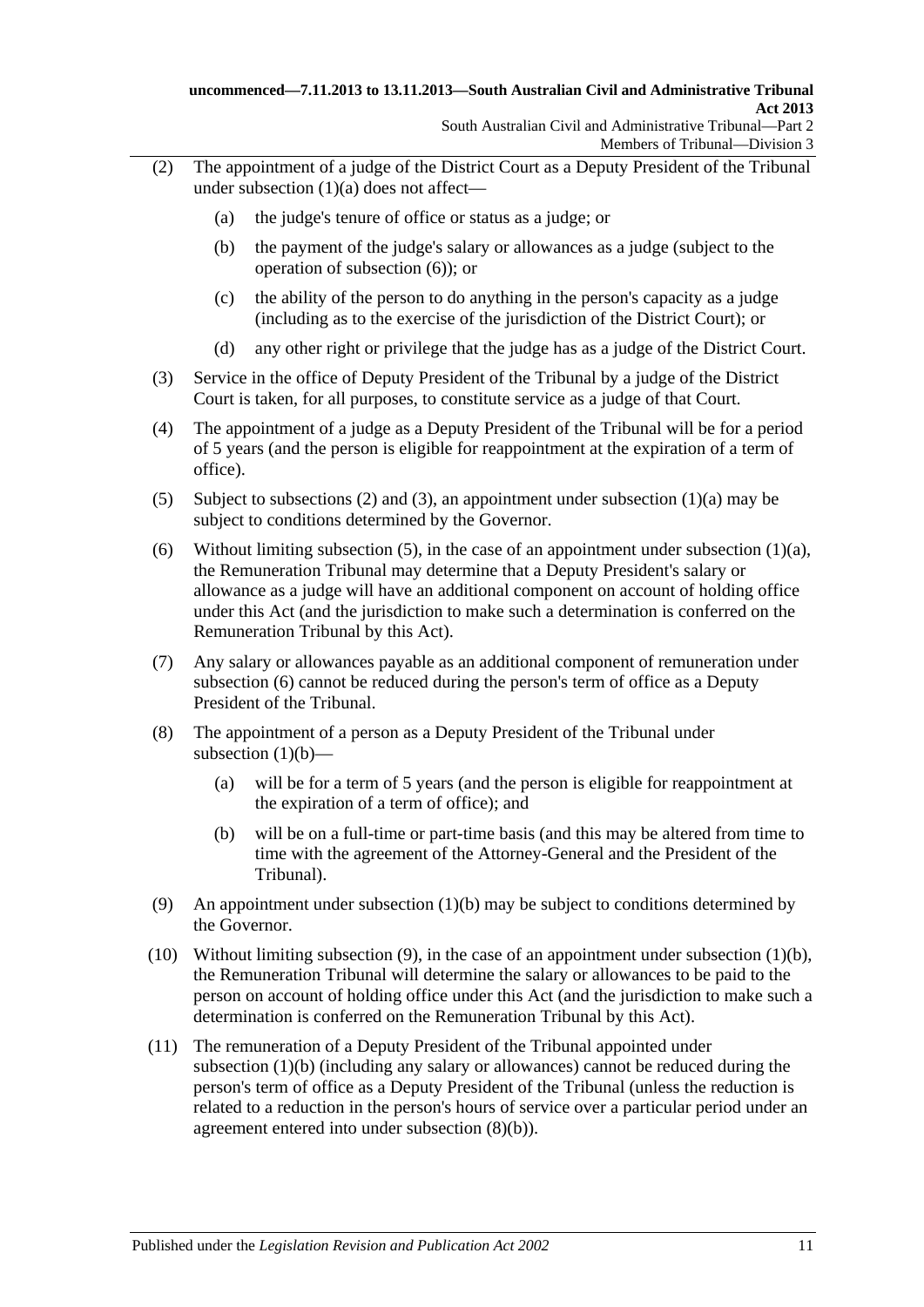Division 3—Members of Tribunal

<span id="page-11-2"></span>(12) A person ceases to be a Deputy President of the Tribunal if—

- (a) in the case of an appointment under [subsection](#page-9-4)  $(1)(a)$ —the person ceases to be a judge of the District Court; or
- (b) the person resigns as Deputy President by written notice to the Attorney-General; or
- <span id="page-11-3"></span>(c) the person completes a term of office and is not reappointed; or
- <span id="page-11-4"></span>(d) the appointment is revoked by the Governor, on the recommendation of the Attorney-General, for—
	- (i) mental or physical incapacity to carry out duties satisfactorily; or
	- (ii) neglect of duty; or
	- (iii) dishonourable conduct; or
- (e) the person dies.
- (13) Nothing in [subsection](#page-11-2) (12)(b), [\(c\)](#page-11-3) or [\(d\)](#page-11-4) affects a person's tenure or status as a judge (in the case of an appointment under [subsection](#page-9-4)  $(1)(a)$ ).
- (14) A judge of the District Court may only act under [subsection](#page-11-2) (12)(b) with the approval of the Governor.
- (15) The Attorney-General must consult with the President of the Tribunal before making a recommendation under [subsection](#page-11-4) (12)(d).
- (16) Before the Governor makes a proclamation under this section, the Attorney-General must consult with the Chief Justice and the Chief Judge.

### <span id="page-11-0"></span>**15—Deputy President's functions generally**

- (1) A Deputy President of the Tribunal has the functions conferred on the Deputy President under this Act or any other Act.
- (2) The functions of a Deputy President include—
	- (a) participating as a member of the Tribunal; and
	- (b) assisting the President in the management of the business of the Tribunal; and
	- (c) assisting the President in managing the members of the Tribunal, including in connection with the training, education and professional development of members of the Tribunal; and
	- (d) other functions assigned by the President.
- (3) A Deputy President may do all things necessary or convenient to be done in the performance of the Deputy President's functions.
- (4) A Deputy President is subject to the direction of the President in performing the Deputy President's functions, other than adjudicating in the Tribunal.

### <span id="page-11-1"></span>**16—Acting Deputy Presidents**

(1) If there is a vacancy in an office of Deputy President or a Deputy President is absent or for any other reason is unable to perform the duties of office, the Attorney-General may appoint a person to act as a Deputy President for a period not exceeding 6 months.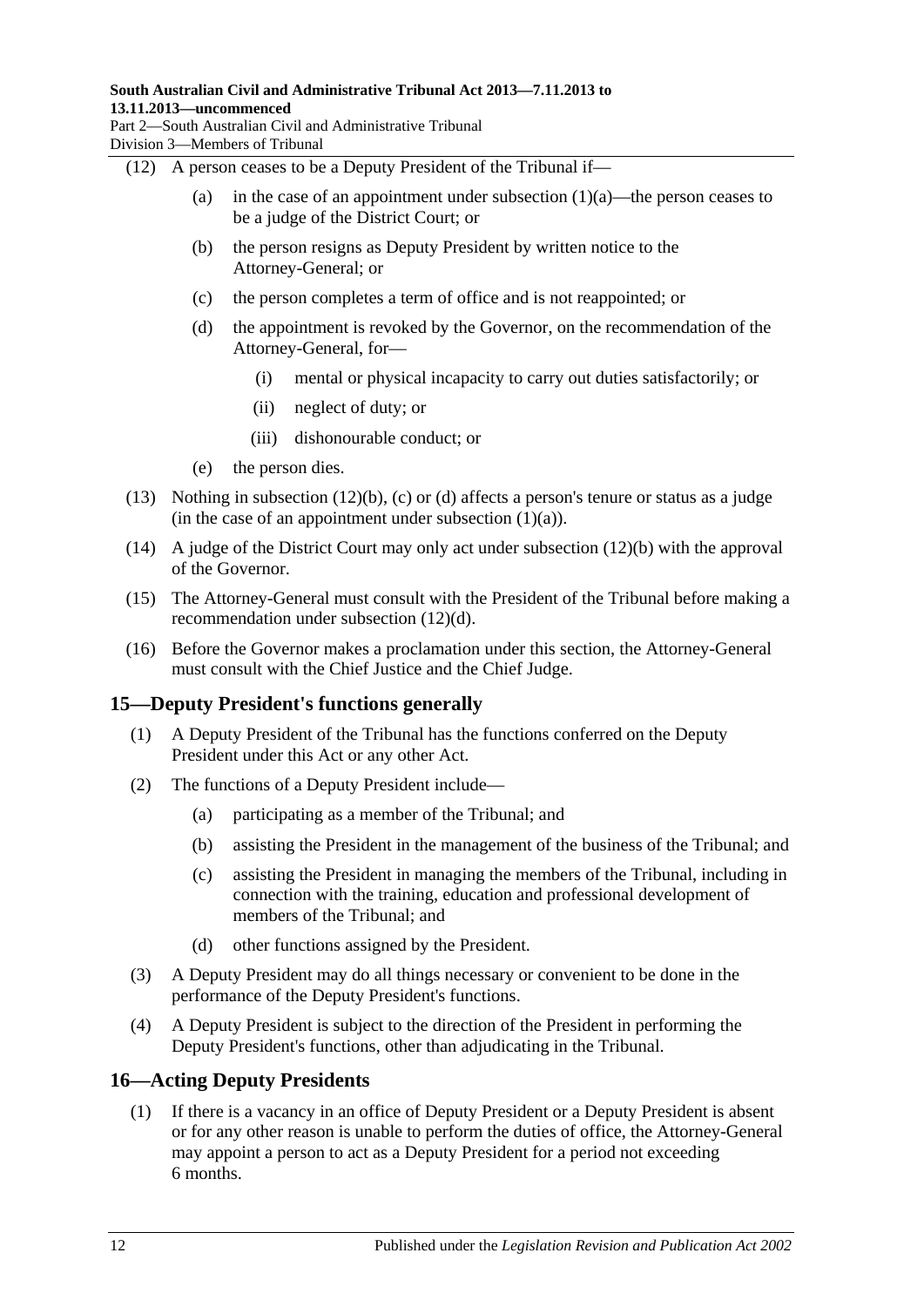- (2) An appointment under this section must be made in writing.
- <span id="page-12-2"></span><span id="page-12-1"></span>(3) The Attorney-General may only appoint—
	- (a) a judge of the District Court; or
	- (b) a person who is eligible for appointment as a judge of the District Court (who may already be a member of the Tribunal on some other basis),

to act as a Deputy President.

- (4) The Attorney-General must consult with the President of the Tribunal before making an appointment under [subsection](#page-12-1) (3) and with the Chief Judge before making an appointment under [subsection](#page-12-2) (3)(a).
- (5) A person appointed to act as a Deputy President—
	- (a) has all the functions of a Deputy President; and
	- (b) is taken to be a Deputy President for all purposes related to this Act or a relevant Act (and the other provisions of this subdivision apply with any necessary modifications in relation to a person appointed under this section).
- (6) However, if the person appointed to act as a Deputy President is not a judge of the District Court, the person is, for the period of appointment, entitled to be paid any salary or allowances determined by the Attorney-General after consultation with the President of the Tribunal (with a judge of the District Court being paid any salary and allowances of a Deputy President).
- (7) A person appointed to act as a Deputy President may be appointed to act as a Deputy President for a further period—
	- (a) by the Attorney-General, if the appointment is continuous on 1 or more of the person's previous appointments as an acting Deputy President and the total period of continuous appointments does not exceed 6 months; or
	- (b) by the Governor in other circumstances.
- <span id="page-12-3"></span>(8) The Governor may at any time, on the recommendation of the Attorney-General, cancel the appointment of a person to act as a Deputy President.
- (9) Before the Governor acts under [subsection](#page-12-3) (8), the Attorney-General must consult with—
	- (a) the President of the Tribunal (unless the Attorney-General is acting at the request of the President); and
	- (b) if the relevant person is a judge of the District Court—the Chief Judge.

### <span id="page-12-0"></span>**17—Supplementary Deputy Presidents**

- (1) Even though there is no vacancy in an office of Deputy President (and any Deputy President is performing the duties of office), the Attorney-General may, on the request of the President of the Tribunal, temporarily appoint a person to act as a supplementary Deputy President of the Tribunal in relation to a particular matter or matters or for a specified period.
- <span id="page-12-4"></span>(2) The Attorney-General may only appoint—
	- (a) a judge of the District Court; or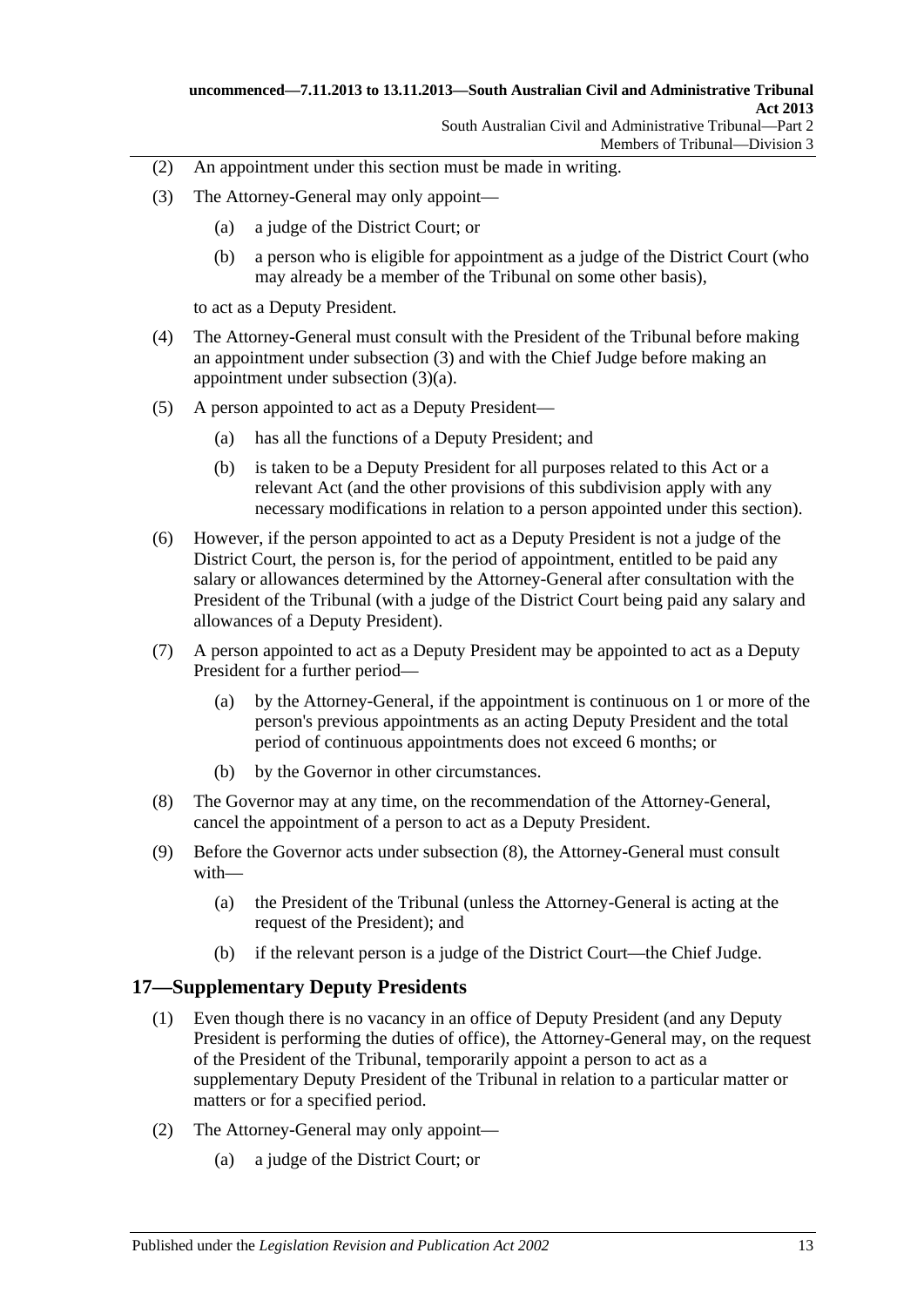### **South Australian Civil and Administrative Tribunal Act 2013—7.11.2013 to 13.11.2013—uncommenced**

Part 2—South Australian Civil and Administrative Tribunal Division 3—Members of Tribunal

- (b) a person who is eligible to act in a judicial office on an auxiliary basis under section 3(2) of the *[Judicial Administration \(Auxiliary Appointments and](http://www.legislation.sa.gov.au/index.aspx?action=legref&type=act&legtitle=Judicial%20Administration%20(Auxiliary%20Appointments%20and%20Powers)%20Act%201988)  [Powers\) Act](http://www.legislation.sa.gov.au/index.aspx?action=legref&type=act&legtitle=Judicial%20Administration%20(Auxiliary%20Appointments%20and%20Powers)%20Act%201988) 1988* (even though office under this Act is not a judicial office under that Act).
- (3) The Attorney-General must consult with the Chief Judge before making an appointment under [subsection](#page-12-4) (2)(a).
- (4) An appointment under this section must be made in writing.
- (5) The person may act as a Deputy President in relation to a matter, or for the period, for which the person is appointed, and when acting under the appointment the person is to be regarded as a Deputy President of the Tribunal for the purposes of this Act and any relevant Act (and the other provisions of this subdivision apply with any necessary modifications in relation to a person appointed under this section).
- (6) However, if a person appointed under this section is not a judge of the District Court, the person is, for the period of appointment, entitled to be paid any salary or allowances determined by the Attorney-General after consultation with the President of the Tribunal (with a judge of the District Court being paid any salary or allowances of a Deputy President).
- (7) A person appointed under this section for a particular period may be appointed to act for a further period by the Attorney-General after consultation with, or at the request of, the President of the Tribunal.
- <span id="page-13-2"></span>(8) The Governor may at any time, on the recommendation of the Attorney-General, cancel the appointment of a person under this section.
- (9) Before the Governor acts under [subsection](#page-13-2) (8), the Attorney-General must consult with—
	- (a) the President of the Tribunal (unless the Attorney-General is acting at the request of the President); and
	- (b) if the relevant person is a judge of the District Court—the Chief Judge.

## <span id="page-13-0"></span>**Subdivision 4—Magistrates**

### <span id="page-13-3"></span><span id="page-13-1"></span>**18—Magistrates**

- (1) Any magistrate holding office under the *[Magistrates Act](http://www.legislation.sa.gov.au/index.aspx?action=legref&type=act&legtitle=Magistrates%20Act%201983) 1983* who is designated by the Governor, by proclamation, as a member of the Tribunal on a recommendation of the Attorney-General will (while he or she continues to hold office as a magistrate) be a member of the Tribunal.
- (2) The Attorney-General must consult with the President of the Tribunal and the Chief Magistrate before making a recommendation under [subsection](#page-13-3) (1).
- (3) A magistrate appointed under this section will act as a full-time, part-time or sessional member of the Tribunal under an arrangement established by the President and the Chief Magistrate (being an arrangement that may be varied from time to time).
- (4) The designation of a magistrate under this section does not affect—
	- (a) the magistrate's tenure of office or status as a magistrate; or
	- (b) the payment of the magistrate's salary or allowances as a magistrate; or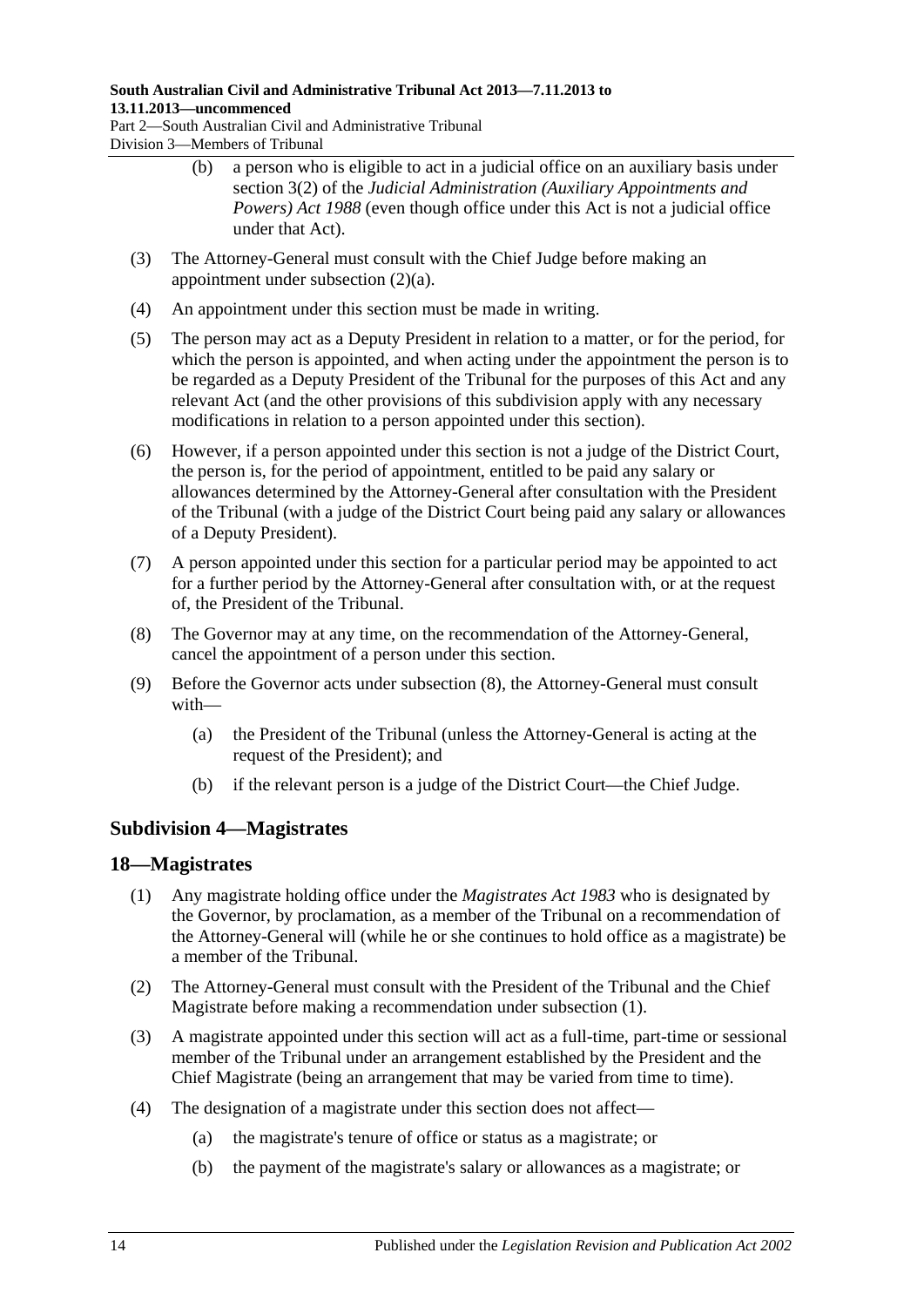- (c) the ability of the person from doing anything in the person's capacity as a magistrate; or
- (d) any other right or privilege that the magistrate has as a magistrate.

### <span id="page-14-0"></span>**Subdivision 5—Senior members and ordinary members**

#### <span id="page-14-2"></span><span id="page-14-1"></span>**19—Appointment of senior members and ordinary members**

- (1) The Governor may, on the recommendation of the Minister, appoint a person as—
	- (a) a senior member of the Tribunal; or
	- (b) an ordinary member of the Tribunal.
- <span id="page-14-5"></span><span id="page-14-3"></span>(2) The Minister may from time to time appoint a panel of persons who will, at the request of the Minister—
	- (a) after consultation with the President, recommend the selection criteria for the senior members and ordinary members of the Tribunal;
	- (b) assess a candidate or candidates for appointment as a senior member or ordinary member of the Tribunal (and, as appropriate, to provide advice to the Minister for the purposes of [subsection](#page-14-2) (1)).
- <span id="page-14-4"></span>(3) A person is eligible for appointment as a senior member or ordinary member of the Tribunal only if the person—
	- (a) is a legal practitioner of at least 5 years standing (taking into account, for that purpose, periods of legal practice and judicial service within and outside the State); or
	- (b) has, in the Minister's opinion, extensive knowledge, expertise or experience relating to a class of matter for which functions may be exercised by the Tribunal.
- (4) In recommending persons for appointment as members, the Minister must have regard to
	- (a) any criteria applying under [subsection](#page-14-3)  $(2)(a)$ ; and
	- (b) any advice provided under [subsection](#page-14-4) (2)(b); and
	- (c) the following:
		- (i) the need for balanced gender representation in the membership of the Tribunal;
		- (ii) the need for the membership of the Tribunal to reflect social and cultural diversity;
		- (iii) the range of knowledge, expertise and experience required within the membership of the Tribunal.
- (5) The Minister must consult with the President of the Tribunal before making a recommendation under [subsection](#page-14-2) (1).
- (6) A senior member or ordinary member of the Tribunal will be appointed for a term of office, of between 3 and 5 years, specified in the instrument of appointment.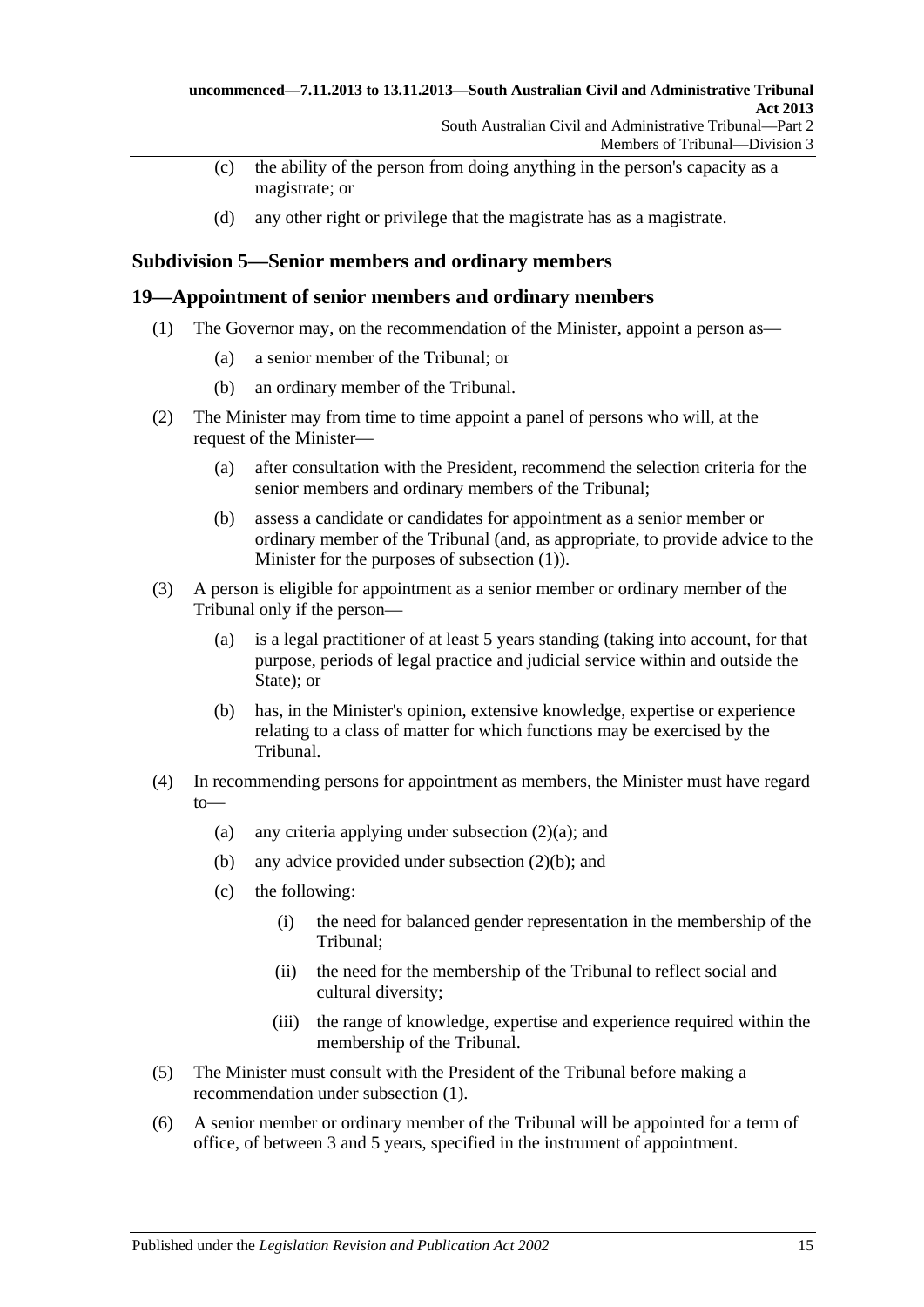#### **South Australian Civil and Administrative Tribunal Act 2013—7.11.2013 to 13.11.2013—uncommenced**

Part 2—South Australian Civil and Administrative Tribunal Division 3—Members of Tribunal

- (7) A person appointed as a senior member or ordinary member of the Tribunal is eligible for reappointment at the expiration of a term of office (and without the need for seeking advice from a panel established under [subsection](#page-14-5) (2)).
- <span id="page-15-1"></span>(8) A senior member or ordinary member of the Tribunal is appointed on conditions specified in the instrument of appointment.
- <span id="page-15-2"></span>(9) A senior member or ordinary member of the Tribunal may be appointed on a full-time, part-time or sessional basis (and this may be altered from time to time with the agreement of the Minister).
- (10) A senior member or ordinary member of the Tribunal—
	- (a) must advise the President of the Tribunal of the nature of any paid employment or professional work undertaken outside his or her duties as a member of the Tribunal; and
	- (b) must not engage in any such employment or work if the President informs the member that, in the President's opinion, to do so would or may conflict with the proper performance of the member's duties of office.
- (11) The Minister must consult with the President about—
	- (a) the conditions of an appointment under [subsection](#page-15-1) (8); and
	- (b) the basis of an appointment under [subsection](#page-15-2) (9).

### <span id="page-15-3"></span><span id="page-15-0"></span>**20—Member ceasing to hold office and suspension**

- (1) The Governor may, on the recommendation of the Minister, remove a senior member or ordinary member of the Tribunal from office for—
	- (a) mental or physical incapacity to carry out official duties satisfactorily; or
	- (b) neglect of duty; or
	- (c) dishonourable conduct.
- (2) A person ceases to be a senior member or an ordinary member of the Tribunal if the person—
	- (a) dies; or
	- (b) completes a term of office and is not reappointed; or
	- (c) resigns by written notice to the Minister; or
	- (d) ceases to satisfy any qualification by virtue of which the person was eligible for appointment to the Tribunal; or
	- (e) is removed from office under [subsection](#page-15-3) (1).
- (3) The Minister must consult with the President before making a recommendation under [subsection](#page-15-3)  $(1)$ .
- <span id="page-15-4"></span>(4) The President may, on his or her own initiative or at the request of the Minister, suspend a senior member or ordinary member of the Tribunal from office if it appears that there may be grounds for the removal of the member from the member's office.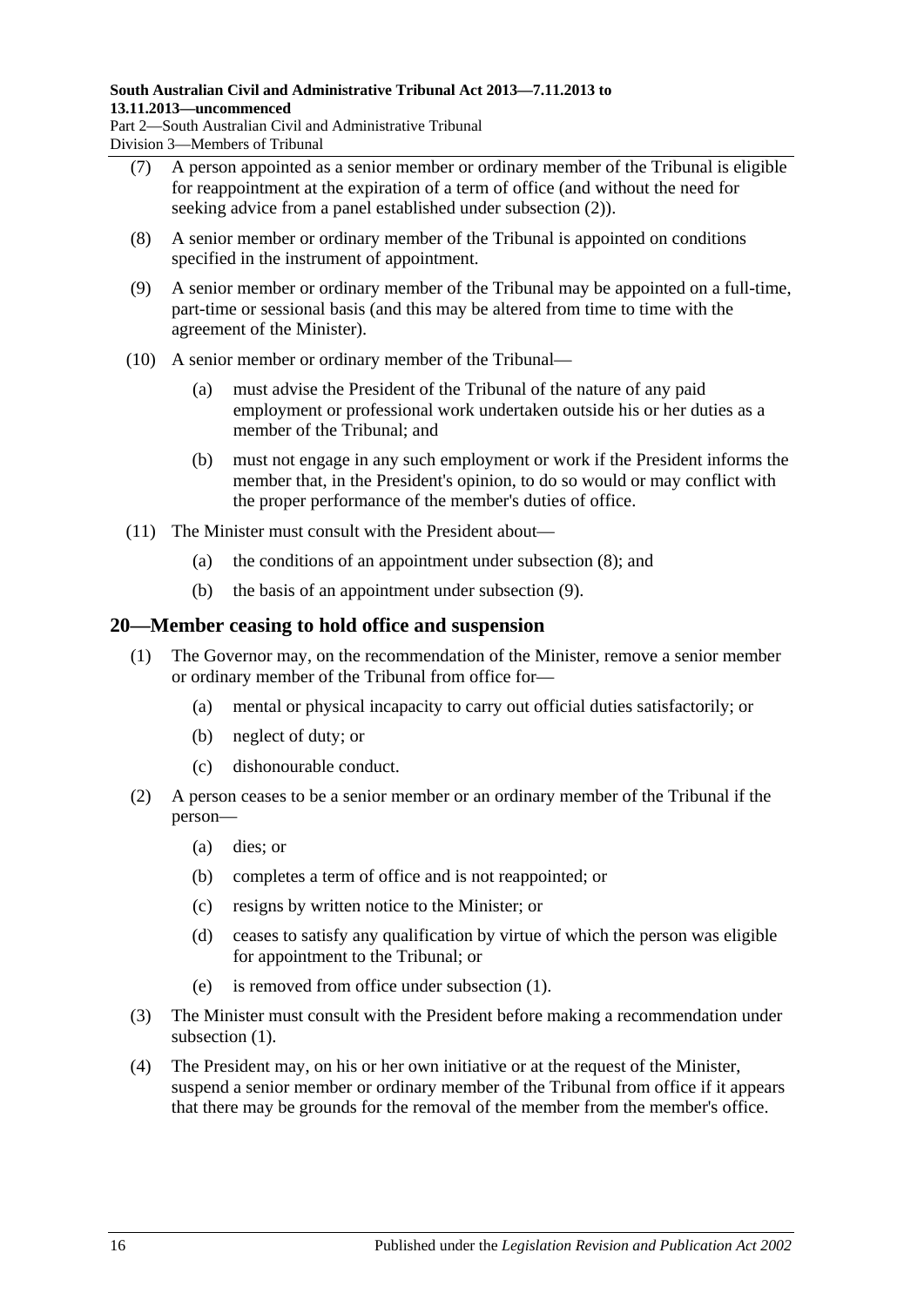(5) If a senior member or ordinary member of the Tribunal who is appointed on a full-time or part-time basis is suspended under [subsection](#page-15-4) (4), the member remains entitled to the member's usual remuneration and allowances during the period of suspension.

## <span id="page-16-0"></span>**21—Supplementary members**

- (1) The Attorney-General may, at the request or with the agreement of the President of the Tribunal, temporarily appoint a person to act as a supplementary senior member or a supplementary ordinary member of the Tribunal in relation to a particular matter or matters or for a specified period.
- (2) The Attorney-General may only appoint a person under this section if he or she is eligible for appointment as a senior member or an ordinary member of the Tribunal.
- (3) An appointment under this section must be made in writing.
- (4) The person may act as a member of the Tribunal in relation to a matter, or for the period, for which the person is appointed, and when acting under the appointment the person is to be regarded as a senior member or an ordinary member of the Tribunal (according to the basis on which the appointment was made) for the purposes of this Act and any relevant Act (and the other provisions of this subdivision apply with any necessary modifications in relation to a person appointed under this section).
- (5) A person appointed under this section is, for the period of appointment, entitled to be paid any salary or allowances determined by the Attorney-General after consultation with the President of the Tribunal.
- (6) A person appointed under this section for a particular period may be appointed to act for a further period by the Attorney-General after consultation with the President of the Tribunal.
- <span id="page-16-3"></span>(7) The Governor may at any time, on the recommendation of the Attorney-General, cancel the appointment of a person under this section.
- (8) Before the Governor acts under [subsection](#page-16-3) (7), the Attorney-General must consult with the President of the Tribunal (unless the Attorney-General is acting at the request of the President).

## <span id="page-16-1"></span>**Subdivision 6—Assessors**

### <span id="page-16-2"></span>**22—Assessors**

- (1) There will be such panels of assessors as may be necessary for the purposes of any relevant Act.
- <span id="page-16-4"></span>(2) An assessor will be appointed by the Governor on the recommendation of the Minister.
- (3) An assessor must be a person who, in the opinion of the Minister, is qualified, by reason of his or her knowledge, expertise and experience, to provide specialist knowledge in a field or fields in which the Tribunal exercises jurisdiction (after taking into account the provisions of any relevant Act).
- (4) The Minister must consult with the President of the Tribunal before making a recommendation under [subsection](#page-16-4) (2).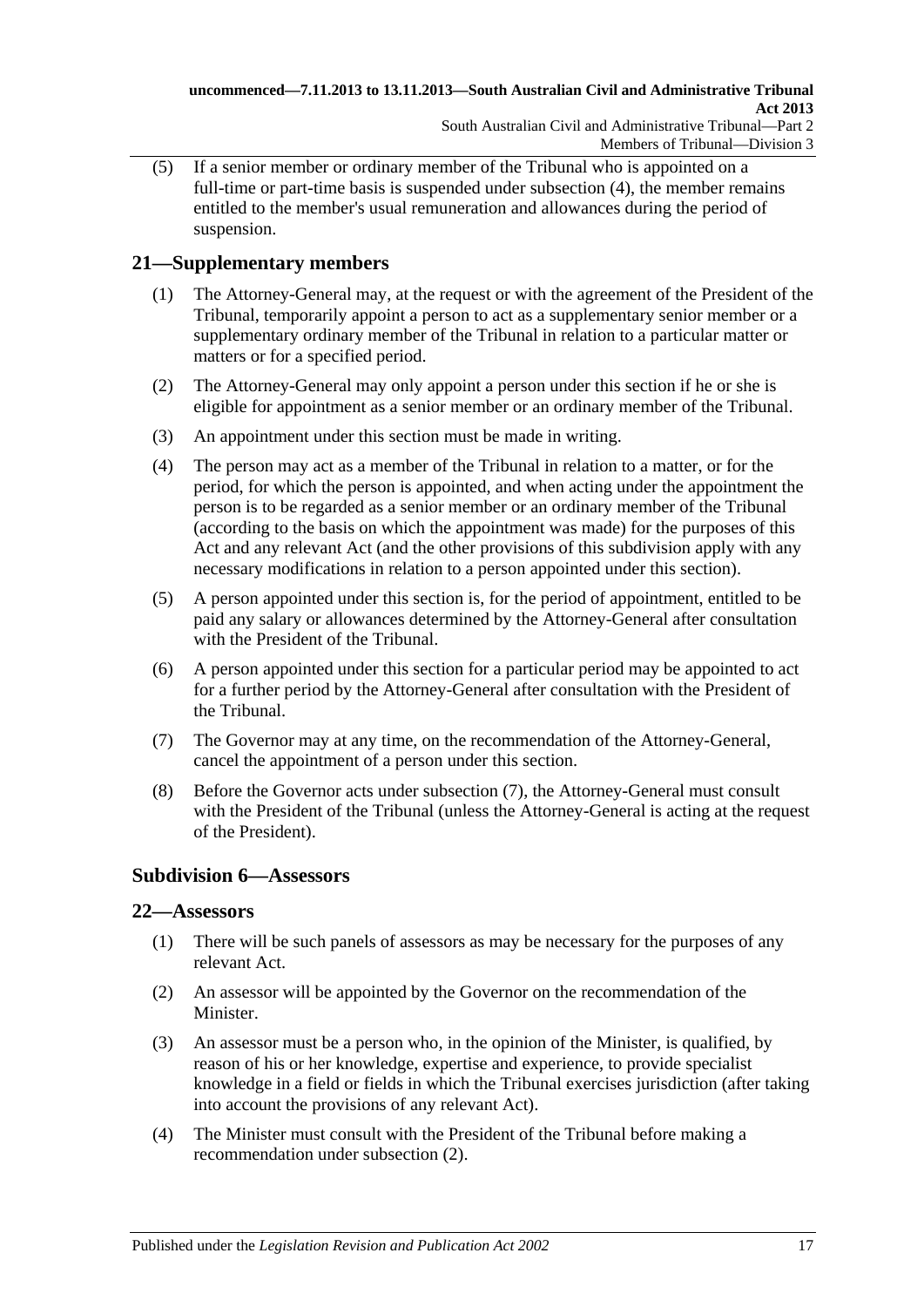#### **South Australian Civil and Administrative Tribunal Act 2013—7.11.2013 to 13.11.2013—uncommenced**

Part 2—South Australian Civil and Administrative Tribunal Division 3—Members of Tribunal

- (5) An assessor will be appointed for a term of office, not exceeding 5 years, specified in the instrument of appointment and is eligible for reappointment at the expiration of a term of office.
- (6) An assessor is appointed on conditions specified in the instrument of appointment.
- (7) An assessor will sit on a sessional basis.
- (8) Subject to the conditions of appointment, an assessor may perform work outside the Tribunal.
- <span id="page-17-2"></span>(9) The Governor may, on the recommendation of the Minister, remove an assessor from office for—
	- (a) mental or physical incapacity to carry out official duties satisfactorily; or
	- (b) neglect of duty; or
	- (c) dishonourable conduct.
- (10) A person ceases to be an assessor if the person—
	- (a) dies; or
	- (b) completes a term of office and is not reappointed; or
	- (c) resigns by written notice to the Minister; or
	- (d) ceases to satisfy any qualification by virtue of which the person was eligible for appointment to the Tribunal; or
	- (e) is removed from office under [subsection](#page-17-2) (9).
- (11) The Minister must consult with the President of the Tribunal before making a recommendation under [subsection](#page-17-2) (9).
- (12) The Governor may make appointments from time to time for the purpose of maintaining or increasing the membership of panels established under this section.

## <span id="page-17-0"></span>**Division 4—Constitution of Tribunal and its decision-making processes**

### <span id="page-17-1"></span>**23—Constitution of Tribunal**

- (1) Subject to this section, the President may determine, in relation to a particular matter or matters, or particular classes of matters, which member or members of the Tribunal will constitute the Tribunal.
- (2) The Tribunal is not to be constituted by more than 3 members.
- (3) A person is not allowed to be a sitting member of the Tribunal, or perform any function as a member of the Tribunal, in relation to a matter in the review jurisdiction of the Tribunal if the person was—
	- (a) the decision-maker in relation to that matter; or
	- (b) a member of a body that was the decision-maker in relation to that matter.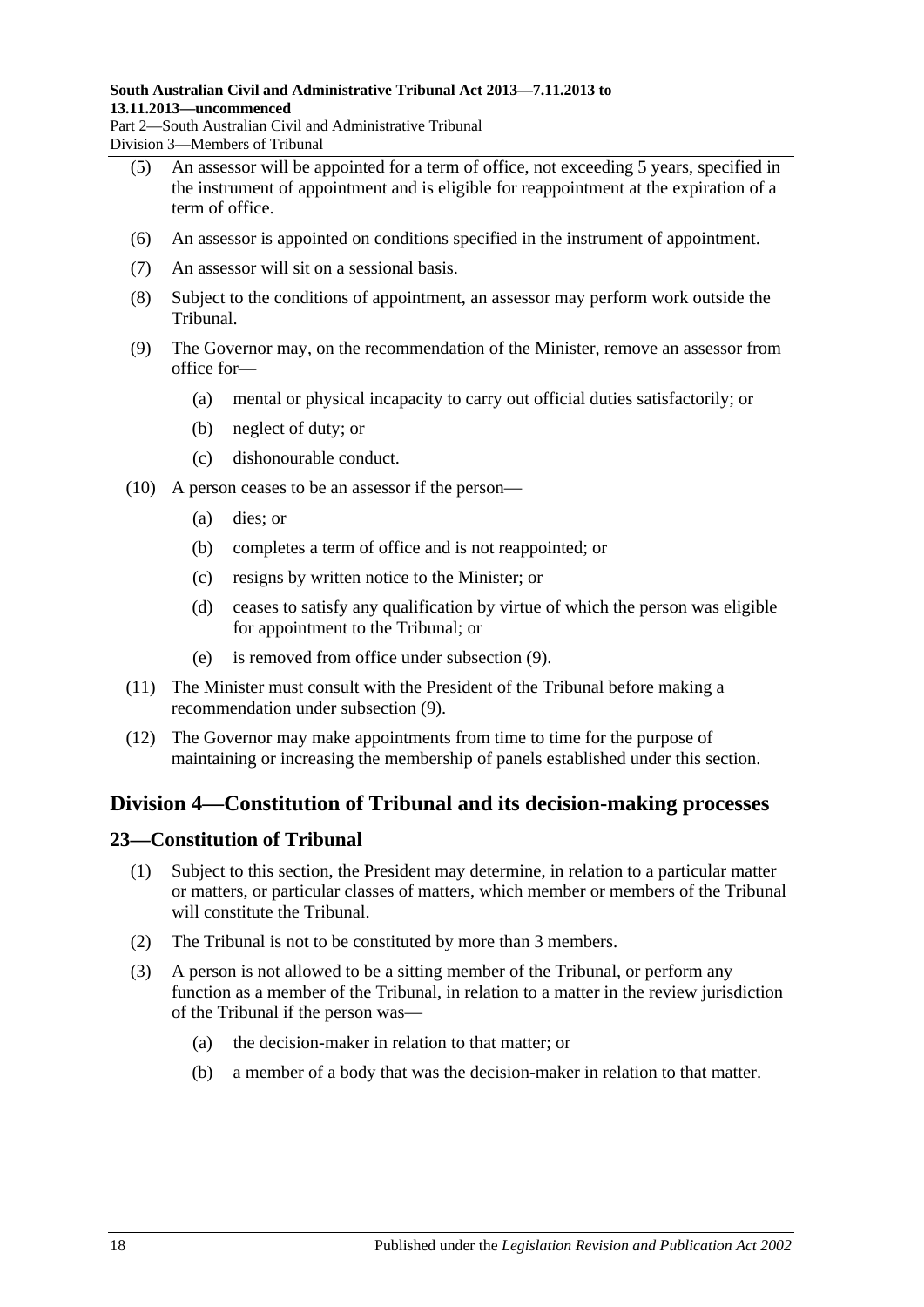- (4) The President may, as he or she thinks fit—
	- (a) alter who is to constitute the Tribunal for the purpose of dealing with a matter, or anything relating to a matter, and the Tribunal as constituted after the alteration can have regard to any record of the proceedings of the Tribunal in relation to the matter before the alteration or any evidence taken in the proceedings before the alteration;
	- (b) provide that different aspects of the same matter may be dealt with by different members of the Tribunal, and the members of the Tribunal may then come together and have regard to any evidence taken by the respective members of the Tribunal for the purposes of the proceedings of the Tribunal.
- (5) In addition, the Tribunal may be constituted of—
	- (a) a registrar for the purpose of adjourning proceedings; or
	- (b) a registrar or other member of the staff of the Tribunal for any other purpose specified by this Act or a relevant Act, prescribed by the rules of the Tribunal, or determined by the President.
- (6) The Tribunal may, at any one time, be separately constituted in accordance with this section for the hearing and determination of any number of separate matters.
- (7) The Tribunal may, if it considers it appropriate to do so, organise its business and regulate proceedings before the Tribunal in such a way that 2 or more proceedings in respect of the same matter are heard together.
- (8) Where a registrar or other member of the staff of the Tribunal exercises the jurisdiction of the Tribunal, the registrar or other member of the staff may, and must if the Tribunal or the President of the Tribunal so directs, refer the matter to the Tribunal for determination by the Tribunal.
- (9) If a provision of this Act and the provisions of a relevant Act deal with the manner in which the Tribunal is to be constituted for the purposes of proceedings or any other business under a relevant Act, this section applies subject to those provisions of the relevant Act.

### <span id="page-18-0"></span>**24—Who presides at proceedings of Tribunal**

- (1) If, for dealing with a particular matter, the Tribunal is constituted by 2 or more members, the most senior of them is to preside at the proceedings of the Tribunal.
- (2) The seniority of members of the Tribunal depends on which of the offices held takes precedence and, if that does not determine a member's seniority, the matter is to be resolved by the President of the Tribunal.
- (3) The order of precedence of offices is as follows:
	- (a) President;
	- (b) Deputy President;
	- (c) magistrate;
	- (d) senior member;
	- (e) ordinary member;
	- (f) assessor.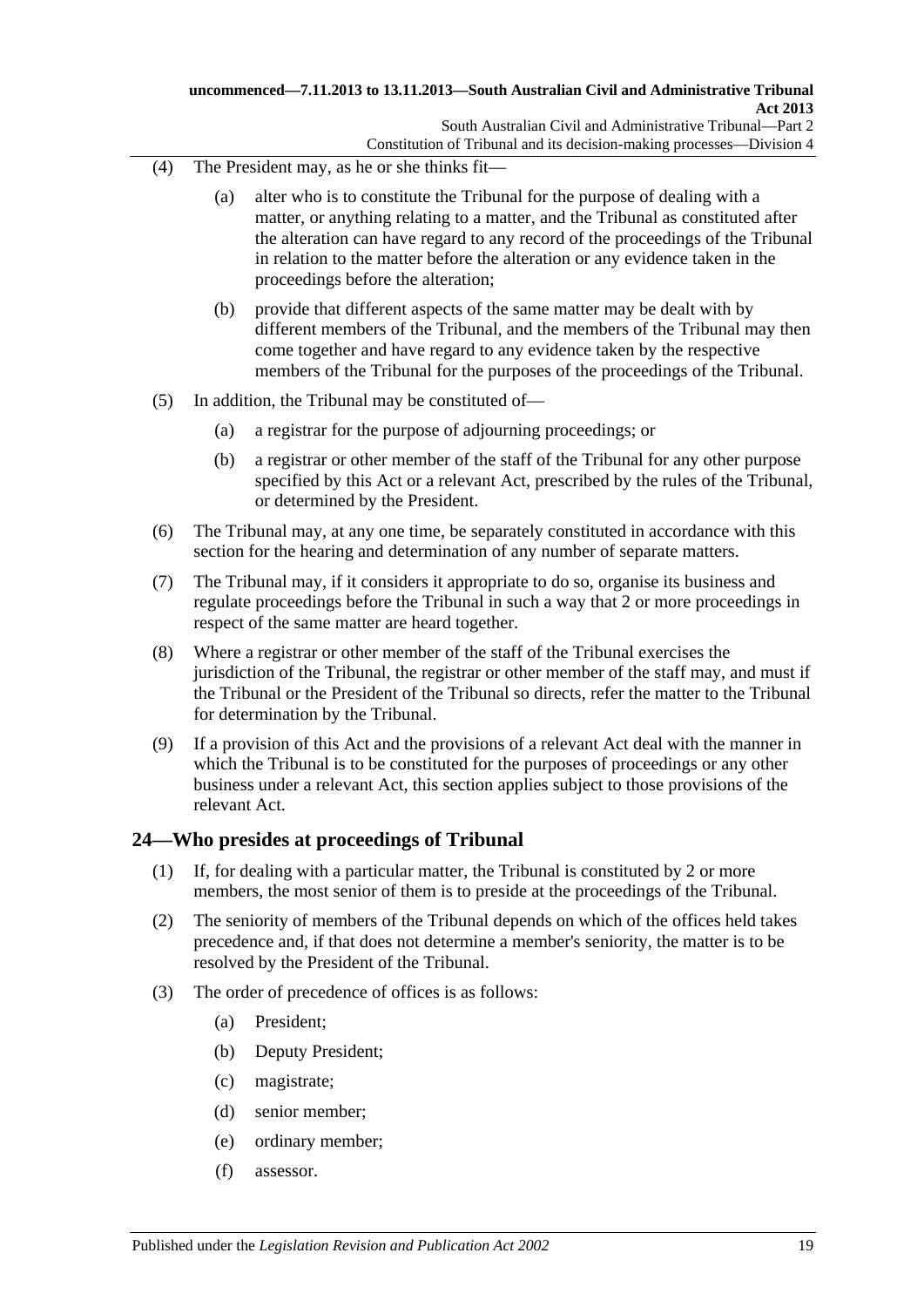### <span id="page-19-0"></span>**25—Decision if 2 or more members constitute Tribunal**

If the Tribunal is constituted by 2 or more members, a question they are required to decide is resolved, unless [section](#page-19-1) 26 applies, according to the opinion of the majority of them but, if their opinions on the question are equally divided, the question is to be resolved according to the opinion of the presiding member.

### <span id="page-19-1"></span>**26—Determination of questions of law**

- (1) The member of the Tribunal constituting the Tribunal or, if the Tribunal is constituted by 2 or more members, the presiding member, may refer a question of law to a Presidential member of the Tribunal.
- <span id="page-19-6"></span>(2) If a question of law is referred under this section—
	- (a) the question is decided by the Tribunal according to the opinion of the Presidential member of the Tribunal; or
	- (b) the Presidential member may refer the question to the Supreme Court for decision by the Full Court of the Supreme Court.
- (3) If a Presidential member of the Tribunal decides a question of law under [subsection](#page-19-6) (2), the Presidential member may, in addition—
	- (a) decide any other questions remaining between the parties; and
	- (b) make such orders that are necessary to dispose of the matter.

## <span id="page-19-2"></span>**Division 5—Related matters**

#### <span id="page-19-3"></span>**27—Streams**

Without limiting any other provisions, the President of the Tribunal may, in order to facilitate the expeditious conduct of its proceedings, and the proper and effective resolution of matters before the Tribunal, establish various streams or lists that reflect the areas of jurisdiction of the Tribunal.

### <span id="page-19-4"></span>**28—Validity of acts of Tribunal**

An act or proceeding of the Tribunal is not invalid by reason only of a vacancy in the membership of, or a defect in the appointment of a person to, the Tribunal or a panel from which members of the Tribunal are drawn, or a defect in the appointment of any other person to act on behalf of the Tribunal.

#### <span id="page-19-5"></span>**29—Disclosure of interest by members of Tribunal**

If the Tribunal is constituted of, or includes, a member who has a pecuniary or other interest that could conflict with the proper performance of the member's functions in proceedings before the Tribunal, the member—

- (a) must disclose the interest to the parties to the proceedings and to the President of the Tribunal; and
- (b) must not take part in the proceedings or exercise powers affecting the proceedings—
	- (i) if the President directs the member to withdraw from the proceedings; or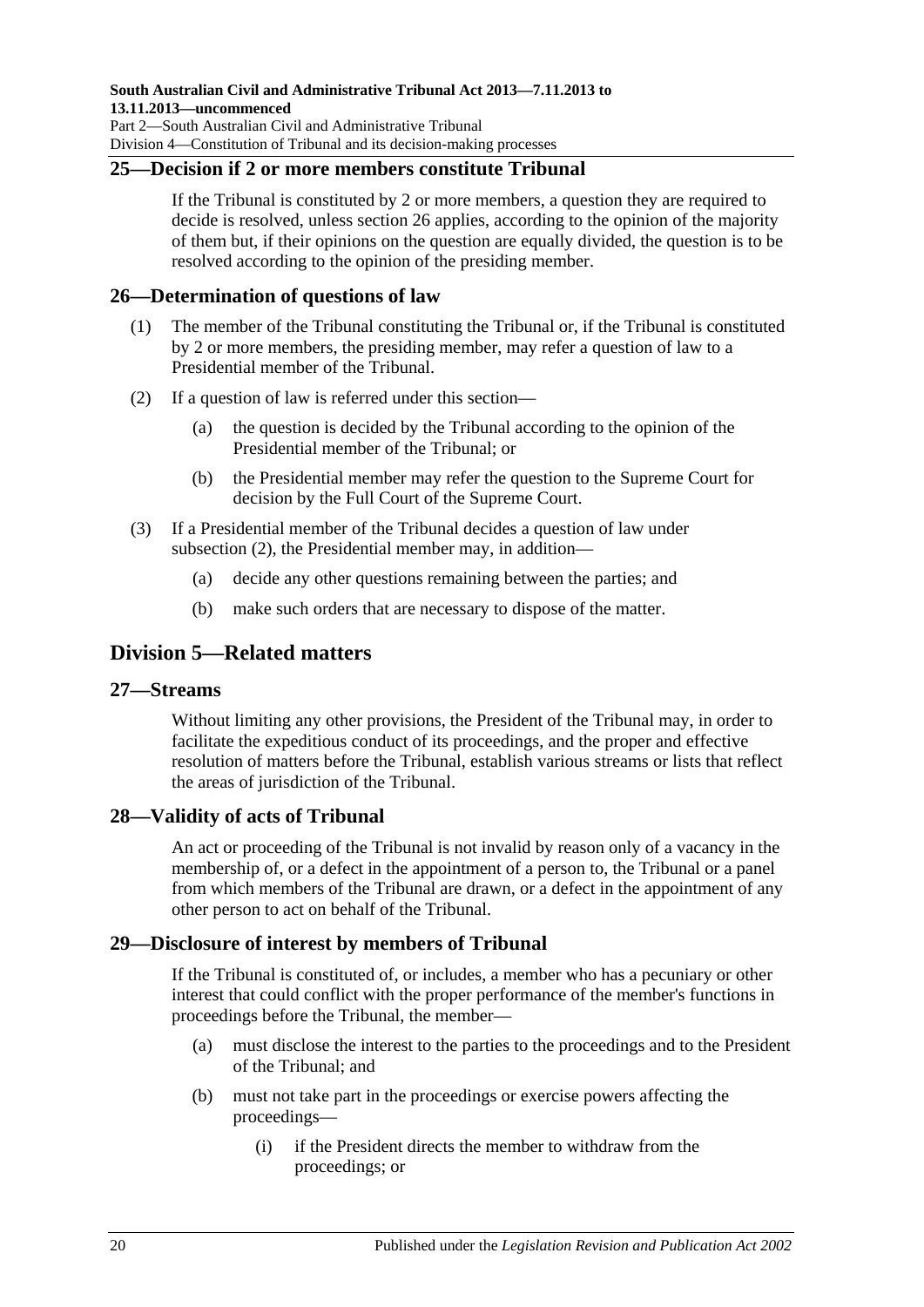(ii) if a party to the proceedings does not consent to the member hearing and determining, or participating in the hearing and determination of, the proceedings.

## <span id="page-20-0"></span>**30—Delegation**

- <span id="page-20-5"></span>(1) The President of the Tribunal may delegate a function or power of the President under this or any other Act—
	- (a) to another member of the Tribunal; or
	- (b) to a member of the staff of the Tribunal; or
	- (c) to the person (being either a member of the Tribunal or a member of the staff of the Tribunal) for the time being performing particular duties or holding or acting in a particular position.
- (2) A delegation under [subsection](#page-20-5) (1)—
	- (a) must be made by instrument in writing; and
	- (b) may be conditional; and
	- (c) does not derogate from the ability of the President to act in any matter; and
	- (d) is revocable at will by the President.

## <span id="page-20-1"></span>**Part 3—Jurisdiction**

## <span id="page-20-2"></span>**Division 1—Preliminary**

### <span id="page-20-6"></span><span id="page-20-3"></span>**31—Sources of jurisdiction**

- (1) The Tribunal will have the jurisdiction conferred on it by or under this or any other Act.
- (2) Without limiting [subsection](#page-20-6) (1), if a provision of an Act enables an application, referral or appeal to be made to the Tribunal, or a claim to be brought before the Tribunal, the Act will be taken to confer jurisdiction on the Tribunal to deal with the matter concerned.

## <span id="page-20-4"></span>**32—Kinds of jurisdiction**

- (1) Subject to [subsection](#page-20-7) (2), a matter in which the Tribunal has jurisdiction comes within—
	- (a) its original jurisdiction; or
	- (b) its review jurisdiction.
- <span id="page-20-8"></span><span id="page-20-7"></span>(2) [Subsection](#page-20-8) (1)(b) does not encompass the internal review jurisdiction that is exercised under Part [5 Division](#page-37-3) 1.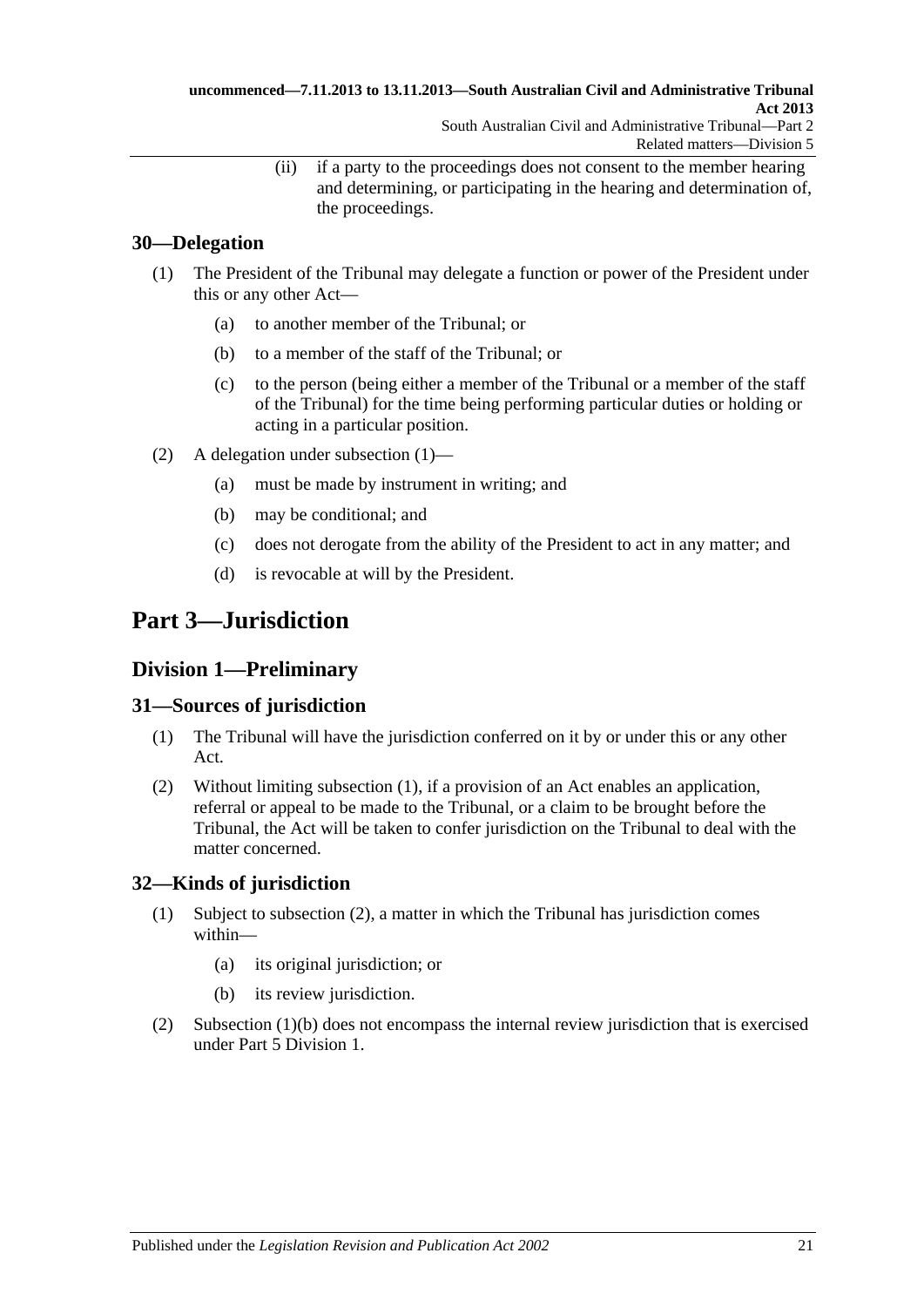## <span id="page-21-0"></span>**Division 2—Original jurisdiction**

### <span id="page-21-1"></span>**33—Original jurisdiction**

- (1) Subject to [subsection](#page-21-5) (2), if the matter that a relevant Act gives the Tribunal to deal with does not involve a review of a decision, the matter comes within the Tribunal's original jurisdiction.
- <span id="page-21-5"></span>(2) Subject to [subsections](#page-21-6) (3) and [\(4\),](#page-21-7) the Tribunal will, in its original jurisdiction, act as the original decision-maker in the matter (and accordingly apply those principles which, according to law, are to be applied to bodies that make such decisions pursuant to statute).
- <span id="page-21-6"></span>(3) In exercising its original jurisdiction, the Tribunal is to deal with a matter in accordance with this Act and the relevant Act.
- <span id="page-21-7"></span>(4) Furthermore, the relevant Act may modify the operation of this Act in relation to a matter that comes within the Tribunal's original jurisdiction.

## <span id="page-21-2"></span>**Division 3—Review jurisdiction**

### <span id="page-21-8"></span><span id="page-21-3"></span>**34—Decisions within review jurisdiction**

- (1) If the matter that a relevant Act gives the Tribunal jurisdiction to deal with is a matter that expressly or necessarily involves a review of a decision, the matter comes within the Tribunal's review jurisdiction.
- <span id="page-21-4"></span>(2) For the purposes of this Act, a decision mentioned in [subsection](#page-21-8) (1) is a *reviewable decision* and the person or body that made or is taken to have made the decision is the *decision-maker* for the reviewable decision.
- (3) Subject to [subsections \(4\),](#page-21-9) [\(5\)](#page-21-10) and [\(6\),](#page-21-11) the Tribunal will, in exercising its review jurisdiction, examine the decision of the decision-maker by way of rehearing.
- <span id="page-21-9"></span>(4) On a rehearing, the Tribunal must reach the correct or preferable decision but in doing so must have regard to, and give appropriate weight to, the decision of the original decision-maker.
- <span id="page-21-10"></span>(5) A procedure on a rehearing will include—
	- (a) an examination of the evidence or material before the decision-maker (unless any such evidence or material is to be excluded under another provision of this Act or under any other law); and
	- (b) a consideration of any further evidence or material that the Tribunal decides, in the circumstances of the particular case, to admit for the purposes of rehearing the matter.
- <span id="page-21-11"></span>(6) In exercising its review jurisdiction, the Tribunal is to deal with a matter in accordance with this Act and the relevant Act.
- (7) Furthermore, the relevant Act may modify the operation of this Act in relation to a matter that comes within the Tribunal's review jurisdiction.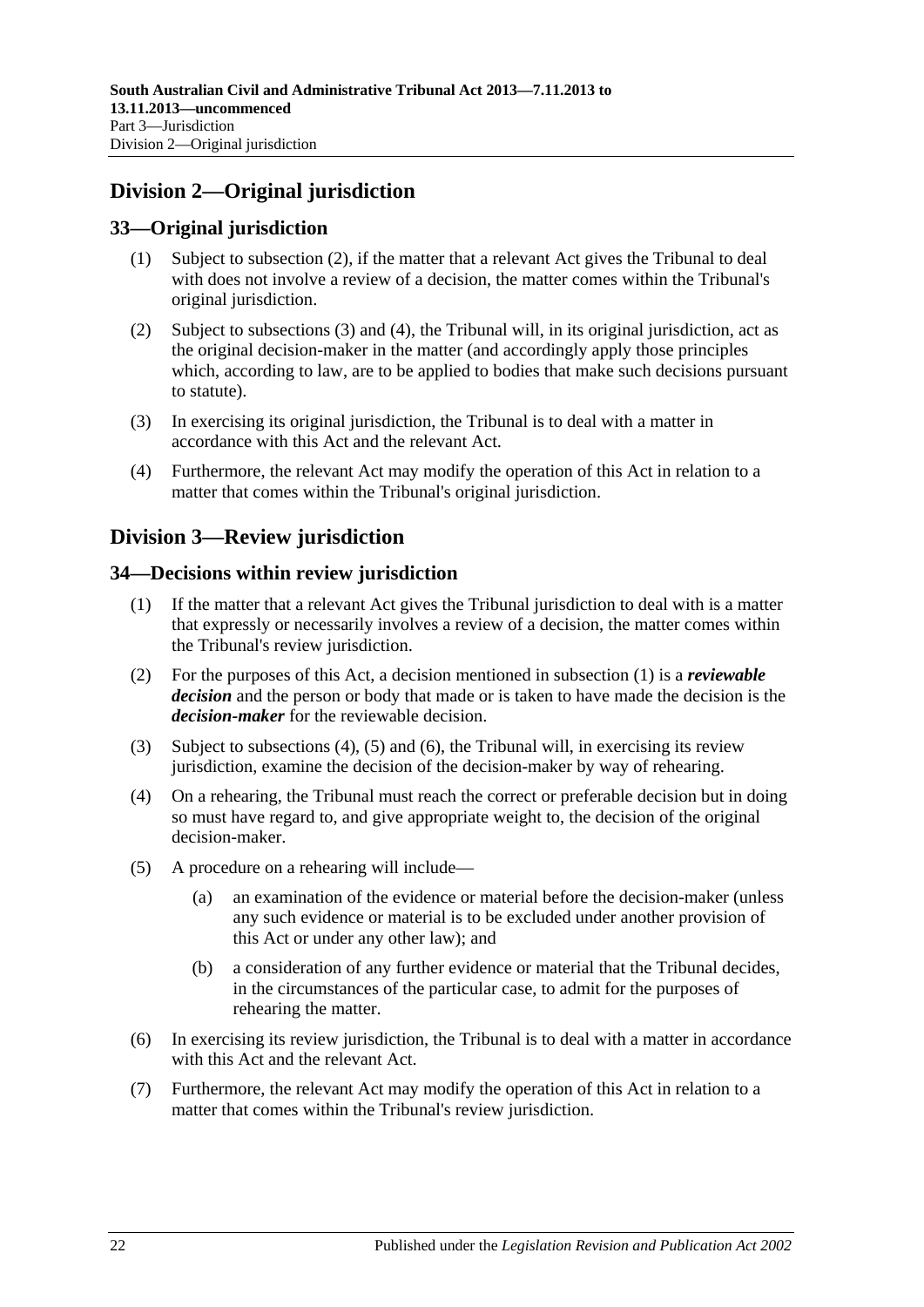### <span id="page-22-2"></span><span id="page-22-0"></span>**35—Decision-maker must assist Tribunal**

- (1) In proceedings for the review of a reviewable decision, the decision-maker for the reviewable decision must use his or her best endeavours to help the Tribunal so that it can make its decision on the review.
- <span id="page-22-4"></span><span id="page-22-3"></span>(2) Without limiting [subsection](#page-22-2) (1), the decision-maker must provide the following to the Tribunal within a reasonable period and in any event within the time prescribed by the regulations:
	- (a) a written statement of the reasons for the decision;
	- (b) any document or thing in the decision-maker's possession or control that may be relevant to the Tribunal's review of the decision.
- (3) The decision-maker must, in providing any document or thing under [subsection](#page-22-3) (2), take reasonable steps to identify the documents or things that were taken into account in making the relevant decision.
- <span id="page-22-5"></span>(4) If the Tribunal considers that there are additional documents or things in the decision-maker's possession or control that may be relevant to the Tribunal's review of the reviewable decision, the Tribunal may, by written notice, require the decision-maker to provide the documents or things.
- <span id="page-22-6"></span>(5) If the Tribunal considers the statement of reasons given under [subsection](#page-22-4) (2)(a) is not adequate, the Tribunal may, by written notice, require the decision-maker to give the Tribunal an additional statement containing stated further particulars.
- (6) The decision-maker must comply with a notice given under [subsection](#page-22-5) (4) or [\(5\)](#page-22-6) within the period stated in the notice.
- (7) A requirement under this section that the decision-maker give the Tribunal information or a document or thing applies despite any provision in another Act prohibiting or restricting the disclosure of the information or the information contained in the document or thing.
- (8) The Tribunal may examine any document or thing provided under this section and draw any conclusions of fact it considers proper.

## <span id="page-22-1"></span>**36—Effect of review proceedings on decision being reviewed**

- (1) The commencement of proceedings for the review of a decision does not affect the operation of the decision or prevent the taking of action to implement the decision unless—
	- (a) the relevant Act states otherwise; or
	- (b) an order is made under [subsection](#page-22-7) (2).
- <span id="page-22-7"></span>(2) On or after the commencement of proceedings for the review of a decision, the Tribunal or the decision-maker may, on application or on its own initiative, make an order staying or varying the operation or the implementation of the whole or a part of the reviewable decision pending the determination of the matter, or until such time (whether before or after the determination of the matter) as the Tribunal or the decision-maker may specify, if the Tribunal, or the decision-maker, is satisfied that it is just and reasonable in the circumstances to make the order.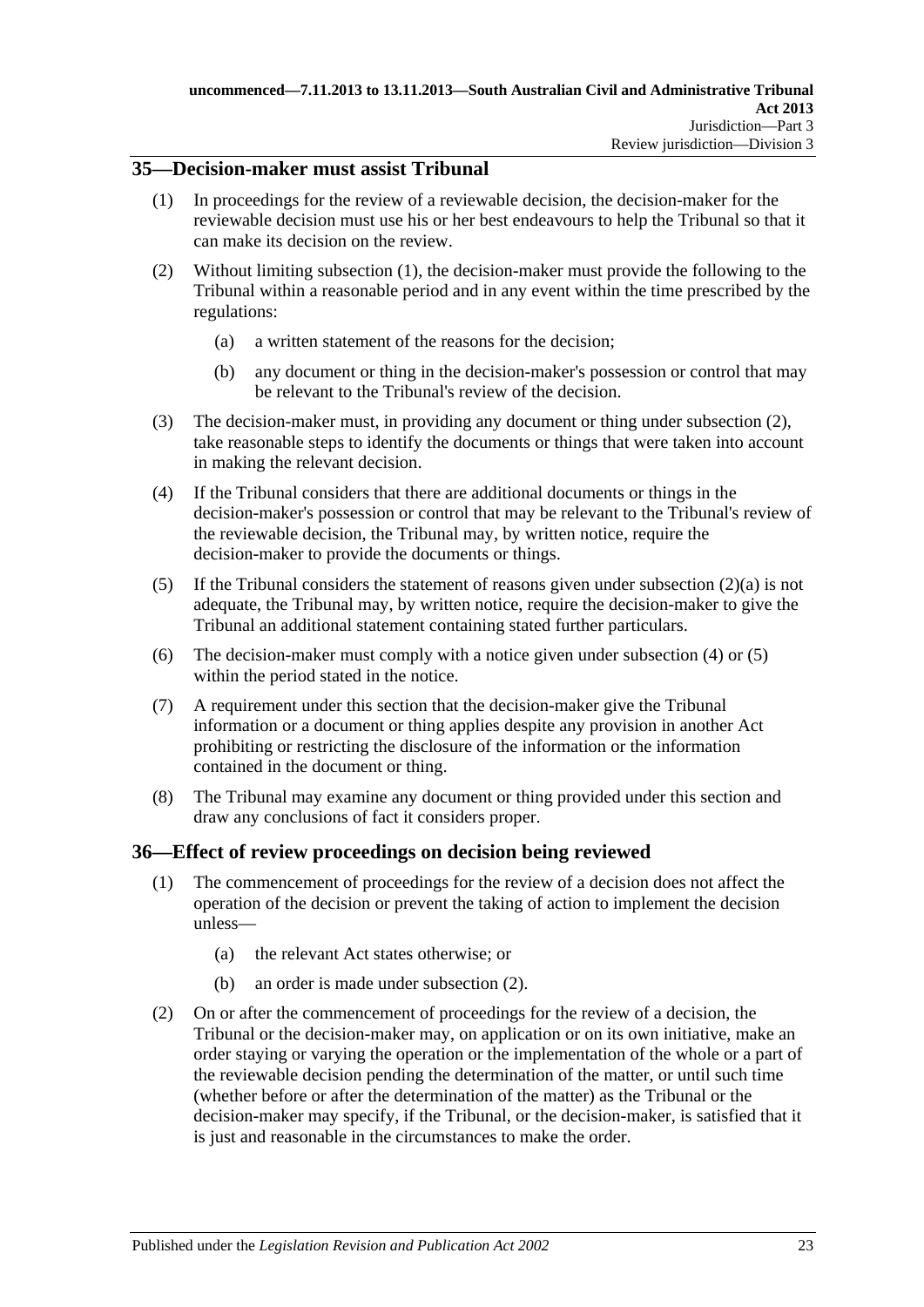(3) An order by the Tribunal or the decision-maker under this section—

- (a) is subject to such conditions as are specified in the order; and
- (b) may be varied or revoked—
	- (i) in any case—by further order of the Tribunal; or
	- (ii) if the order was made by the decision-maker—by further order by the decision-maker or the Tribunal.

#### <span id="page-23-0"></span>**37—Decision on review**

- (1) The Tribunal may, on a review under this Division—
	- (a) affirm the decision that is being reviewed; or
	- (b) vary the decision that is being reviewed; or
	- (c) set aside the decision being reviewed and—
		- (i) substitute its own decision; or
		- (ii) send the matter back to the decision-maker for reconsideration in accordance with any directions or recommendations that the Tribunal considers appropriate,

<span id="page-23-2"></span>and, in any case, may make any order the Tribunal considers appropriate (including any interim order pending the reconsideration and determination of the matter by the decision-maker, or any ancillary or consequential order, that the Tribunal considers appropriate).

- (2) The fact that a decision is made on reconsideration under [subsection](#page-23-2)  $(1)(c)(ii)$  does not prevent the decision from being open to review by the Tribunal.
- <span id="page-23-3"></span>(3) The decision-maker's decision as affirmed or varied by the Tribunal or a decision that the Tribunal substitutes for the decision-maker's decision—
	- (a) is to be regarded as, and given effect as, a decision of the decision-maker; and
	- (b) unless the relevant Act states otherwise or the Tribunal orders otherwise, is to be regarded as having effect, from the time when the decision reviewed would have, or would have had, effect.
- (4) Without limiting [subsection](#page-23-3)  $(3)(a)$ , the decision-maker has power to do anything necessary to implement the Tribunal's decision.
- (5) Despite [subsection](#page-23-3)  $(3)(a)$ , the decision as affirmed, varied or substituted is not again open to review before the Tribunal as a decision of the decision-maker (but may be subject to appeal under this Act).

#### <span id="page-23-1"></span>**38—Tribunal may invite decision-maker to reconsider decision**

- (1) At any stage of proceedings for the review of a reviewable decision, the Tribunal may invite the decision-maker to reconsider the decision.
- (2) On being invited by the Tribunal to reconsider the reviewable decision, the decision-maker may—
	- (a) affirm the decision; or
	- (b) vary the decision; or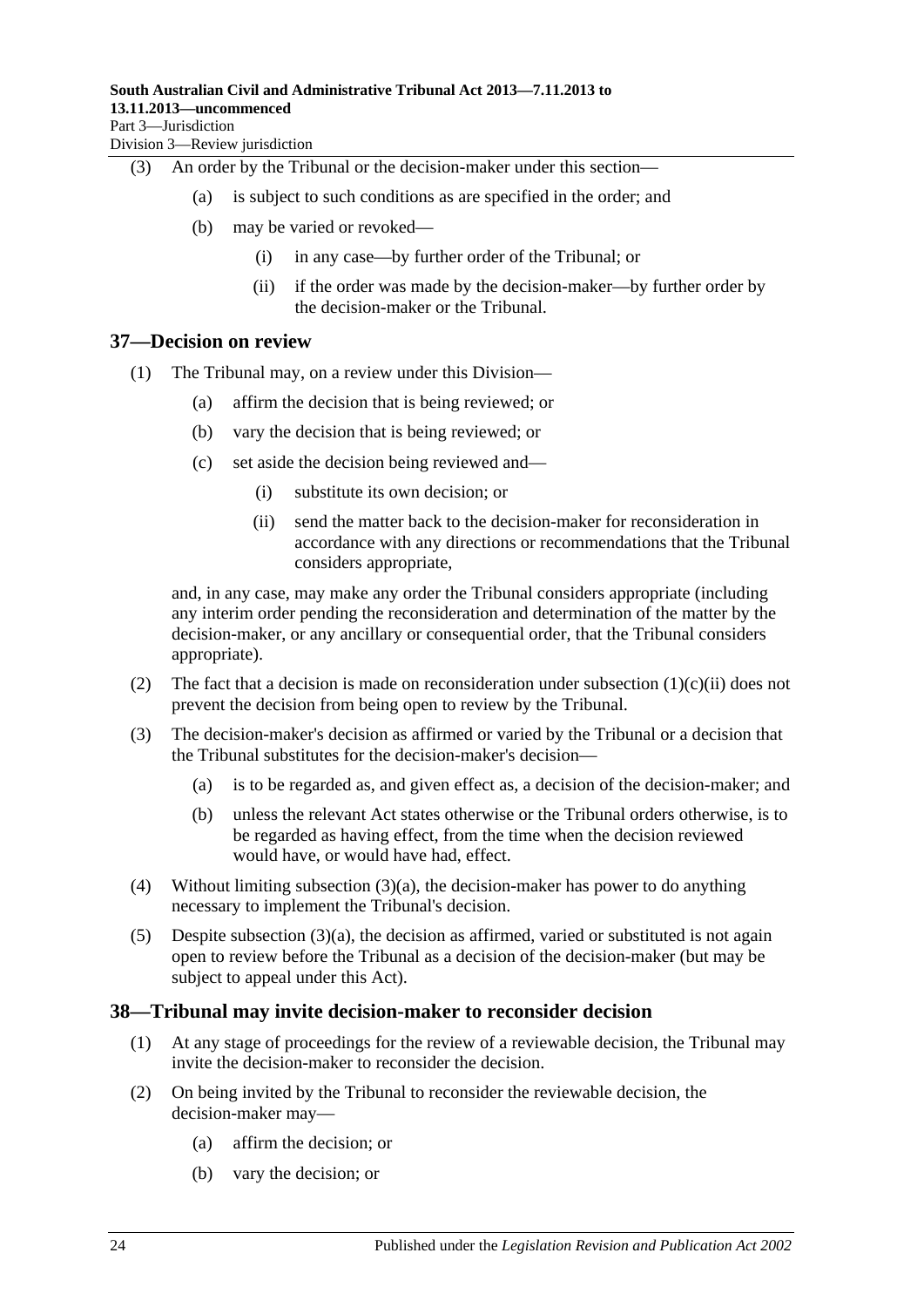- (c) set aside the decision and substitute a new decision.
- (3) If the decision-maker varies the decision or sets it aside and substitutes a new decision, unless the proceedings for a review are withdrawn, the proceedings will then be taken to be for—
	- (a) the review of the decision as varied; or
	- (b) the review of the substituted decision.
- (4) The Tribunal may specify a period within which the decision-maker should act under this section (and if the decision-maker does not take action within that period then the Tribunal may resume its proceedings under this Division in such manner as it thinks fit).

## <span id="page-24-0"></span>**Part 4—Principles, powers and procedures**

## <span id="page-24-1"></span>**Division 1—Principles governing hearings**

### <span id="page-24-2"></span>**39—Principles governing hearings**

- (1) On the hearing of any proceedings, but subject to the provisions of a relevant Act—
	- (a) the procedure of the Tribunal will, subject to this Act, be conducted with the minimum of formality; and
	- (b) the Tribunal is not bound by the rules of evidence and may inform itself as it thinks fit; and
	- (c) the Tribunal must act according to equity, good conscience and the substantial merits of the case and without regard to legal technicalities and forms.
- (2) Nothing in this Act affects any rule or principle of law relating to—
	- (a) legal professional privilege; or
	- (b) "without prejudice" privilege; or
	- (c) public interest immunity.
- (3) This section does not limit the operation of [section](#page-37-1) 69.

## <span id="page-24-3"></span>**Division 2—Evidentiary powers**

### <span id="page-24-4"></span>**40—Power to require person to give evidence or to produce evidentiary material**

- (1) The Tribunal may, on the application of a party to proceedings or on its own initiative, issue a summons requiring a person to appear before the Tribunal at a specified time and place to give evidence or to produce evidentiary material (or both).
- (2) A summons to produce evidentiary material may, instead of providing for production of the material before the Tribunal, provide for production of the material to an officer of the Tribunal, or to any person nominated in the summons.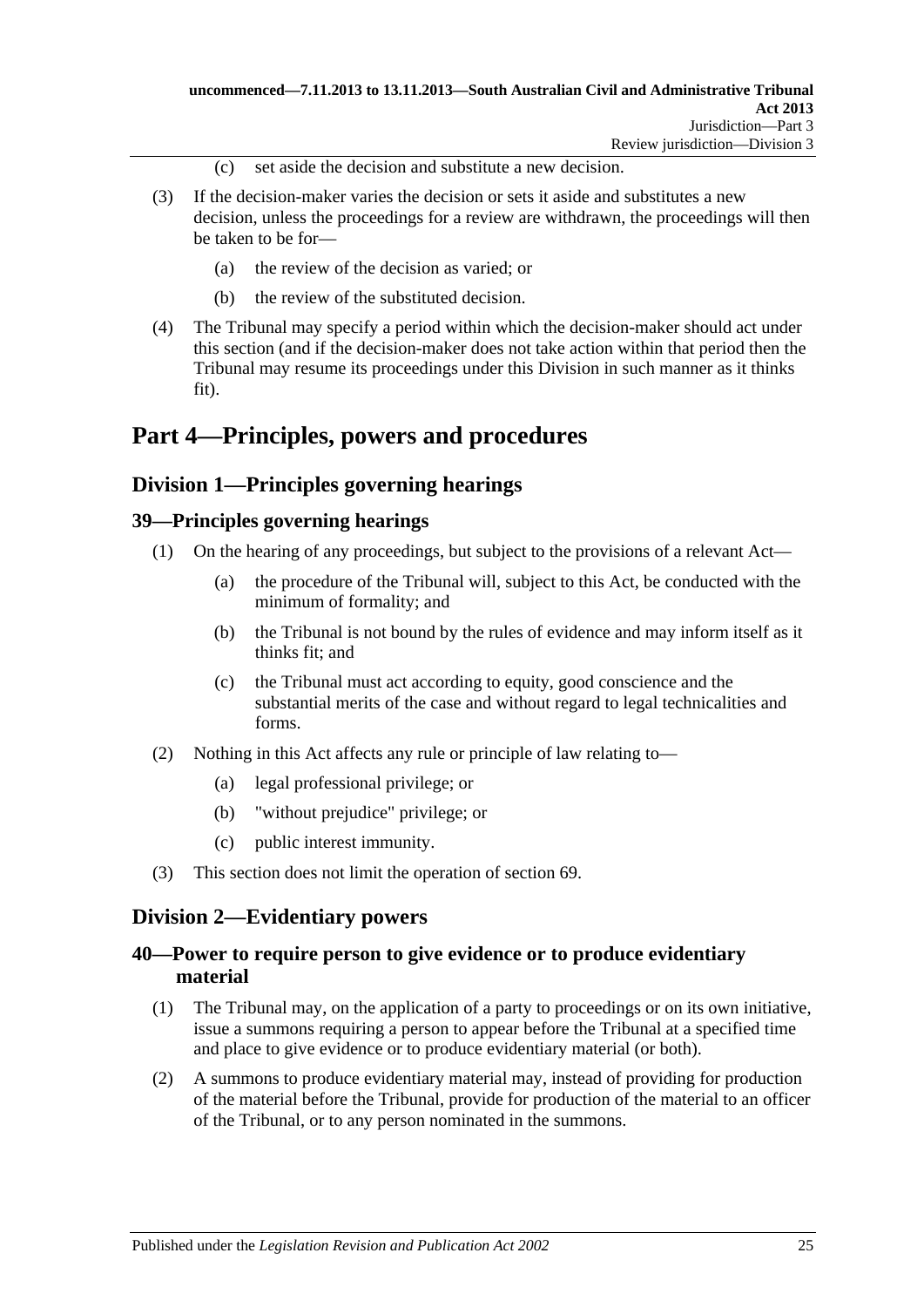#### (3) The Tribunal may—

- (a) retain any document, object or substance produced before it for such reasonable period as it thinks fit, and make copies of any document; and
- (b) require a person to make an oath or affirmation (which may be administered by any member or officer of the Tribunal) to answer truthfully questions put by any member of the Tribunal or any person appearing before the Tribunal; and
- (c) require any person to answer any questions put by any member of the Tribunal or any person appearing before the Tribunal that are determined by the Tribunal to be relevant to the proceedings before the Tribunal.
- (4) A person who is called to give evidence or to produce evidentiary material before the Tribunal and—
	- (a) refuses or fails to make an oath or affirmation when required to do so under this section; or
	- (b) refuses or fails without reasonable excuse to produce evidentiary material that the person is required by the Tribunal to produce; or
	- (c) refuses or fails without reasonable excuse to appear before the Tribunal in response to a summons; or
	- (d) refuses or fails without reasonable excuse to give evidence before the Tribunal or otherwise refuses or fails without reasonable excuse to answer any question put in proceedings before the Tribunal or otherwise required under this Act; or
	- (e) gives false or misleading evidence to the Tribunal; or
	- (f) misbehaves before the Tribunal, wilfully insults the Tribunal or 1 or more members or officers of the Tribunal in the exercise of official duties, or wilfully interrupts the proceedings of the Tribunal,

is guilty of an offence.

Maximum penalty: \$25 000 or imprisonment for 1 year.

- (5) A summons under this section may be issued on behalf of the Tribunal by—
	- (a) any member of the Tribunal; or
	- (b) a registrar; or
	- (c) any other officer authorised under the rules or by the President of the Tribunal to issue such summonses.

### <span id="page-25-0"></span>**41—Entry and inspection of property**

- (1) A member of the Tribunal may enter any land or building and carry out any inspection that the Tribunal considers relevant to any proceedings before the Tribunal.
- (2) A member of the Tribunal may authorise an officer of the Tribunal to enter any land or building and carry out an inspection that the member considers relevant to any proceedings before the Tribunal.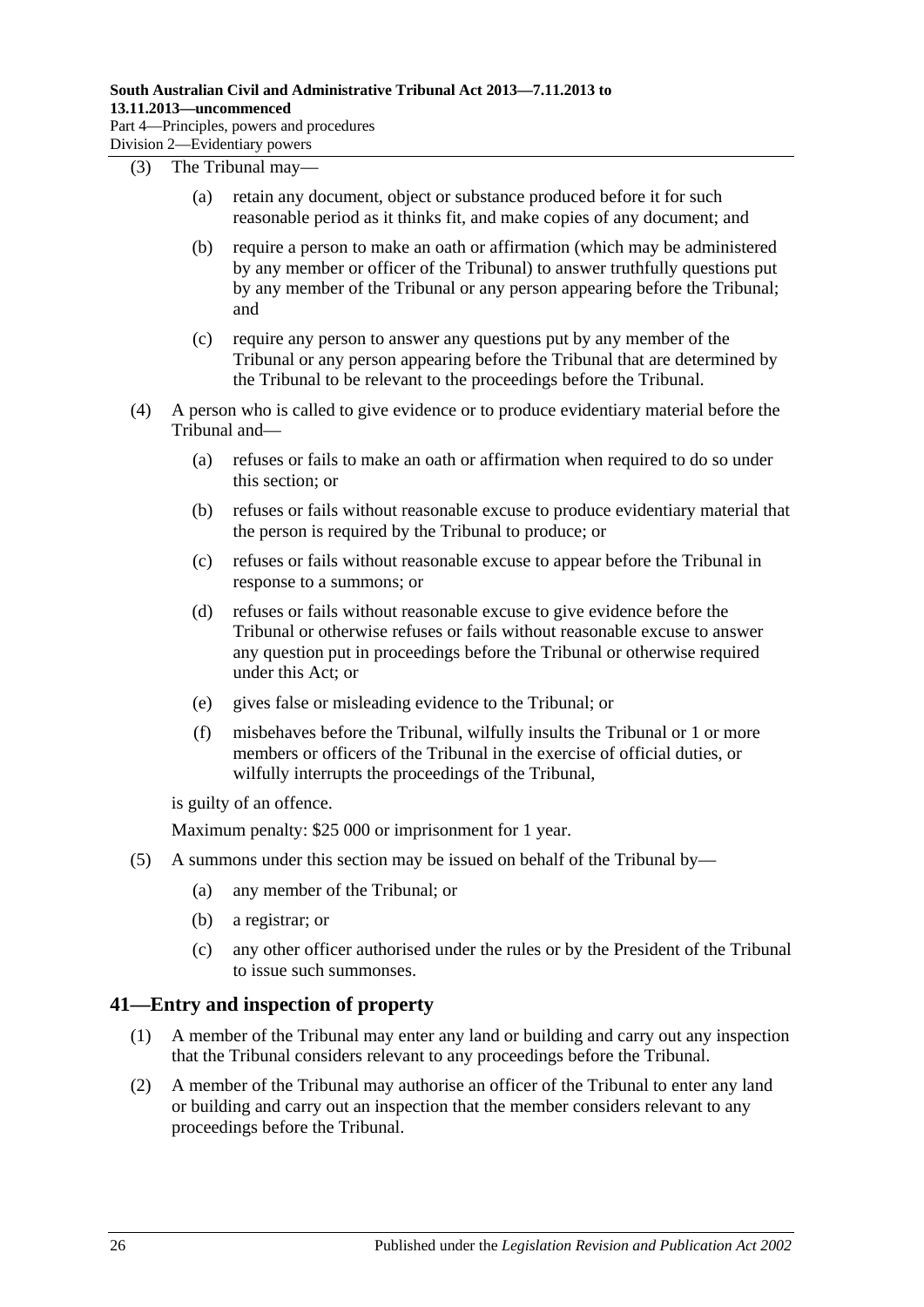(3) A person who obstructs a member of the Tribunal, or a person authorised by the Tribunal, in the exercise of a power of entry or inspection under this section is guilty of an offence.

Maximum penalty: \$10 000 or imprisonment for 6 months.

### <span id="page-26-0"></span>**42—Expert reports**

- (1) The Tribunal may refer any question arising in any proceedings for investigation and report by an expert in the relevant field.
- (2) The Tribunal must seek submissions from the parties to the proceedings before making a reference under this section.
- (3) A person to whom a question is referred under this section becomes an officer of the Tribunal and may exercise such powers of the Tribunal as the Tribunal delegates.
- <span id="page-26-3"></span>(4) The Tribunal may adopt a report obtained under this section in whole or in part (or may reject it).
- (5) Any action taken under [subsection](#page-26-3) (4) does not prevent the Tribunal from making a further reference to an expert.
- (6) The Tribunal may order a party to pay or contribute to the costs of an expert's investigation and report under this section.

## <span id="page-26-1"></span>**Division 3—Procedures**

### <span id="page-26-2"></span>**43—Practice and procedure generally**

- (1) The Tribunal is to take measures that are reasonably practicable—
	- (a) to ensure that the parties to any proceedings have a reasonable opportunity to understand the nature of the matter under consideration; and
	- (b) to ensure that the parties to any proceedings understand the nature of any assertions made in the proceedings and the legal implications of those assertions; and
	- (c) to explain to the parties, if requested to do so, any aspect of the procedure of the Tribunal, or any decision or ruling made by the Tribunal; and
	- (d) to ensure that the parties have the opportunity in any proceedings to be heard or otherwise have their submissions received.
- (2) The Tribunal—
	- (a) is to take all practicable steps to ensure that all relevant material is disclosed to the Tribunal so as to enable it to determine all the relevant facts in issue in any proceedings; and
	- (b) may require evidence or argument to be presented in writing and decide on the matters on which it will hear oral evidence or argument; and
	- (c) may limit the time available for presenting the respective cases of parties before it at a hearing to an extent that it considers would not impede the fair and adequate presentation of the cases; and
	- (d) may require a document to be served outside the State; and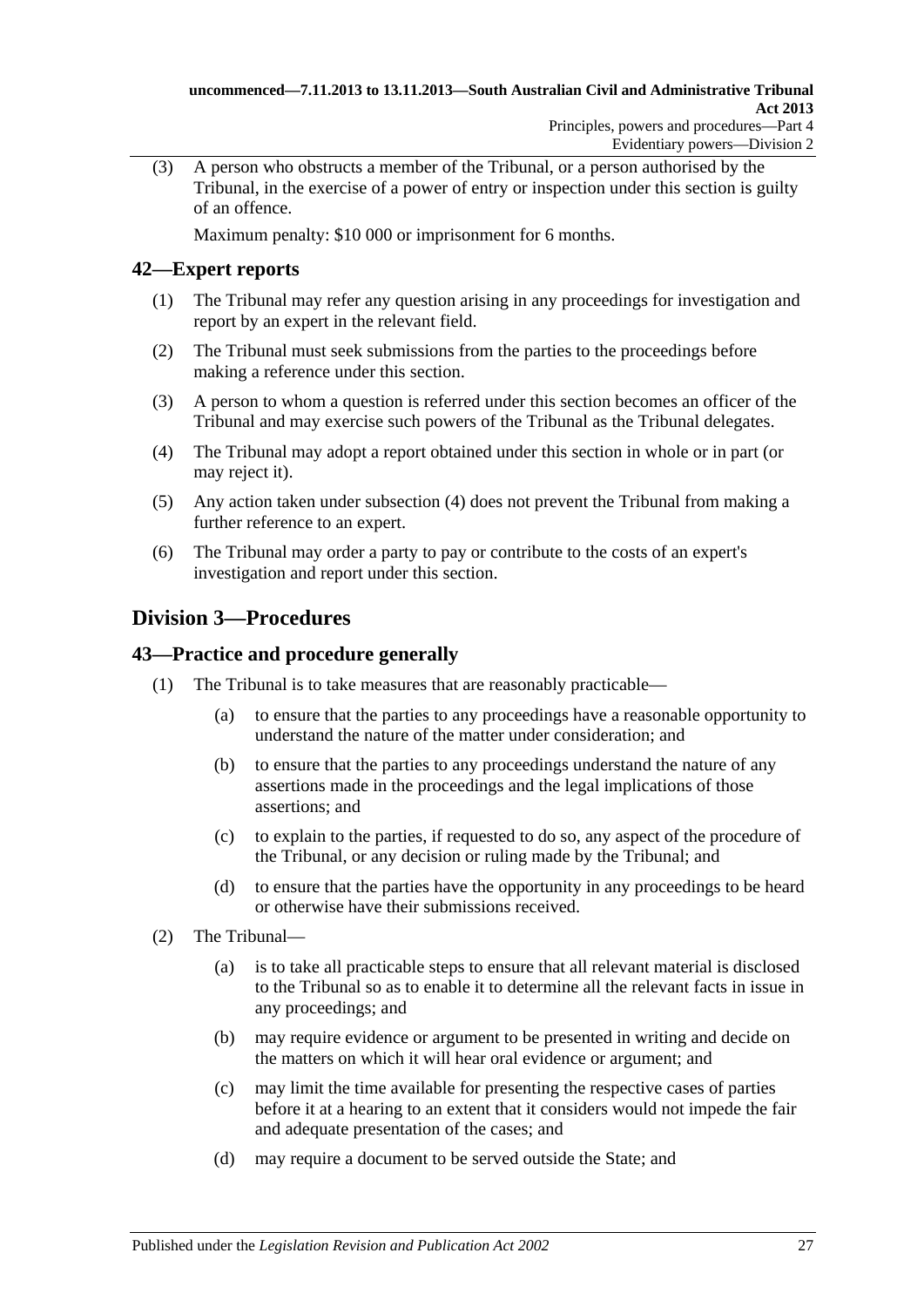## **South Australian Civil and Administrative Tribunal Act 2013—7.11.2013 to 13.11.2013—uncommenced**

Part 4—Principles, powers and procedures Division 3—Procedures

- (e) may adjourn any proceedings at any time and to any place (including for the purpose of enabling the parties to negotiate a settlement or for the purpose of reconsideration of a decision by the decision-maker).
- (3) To the extent that the practice or procedure of the Tribunal is not prescribed by or under this Act or a relevant Act, it is to be as the Tribunal determines.

### <span id="page-27-0"></span>**44—Directions for conduct of proceedings**

- (1) The Tribunal may give directions at any time in any proceedings and do whatever is necessary for the speedy and fair conduct of the proceedings.
- (2) The Tribunal may give directions on its own initiative or at the request of a party.
- (3) A directions hearing may be held for the purposes of this section before any other hearing in any proceedings.
- (4) The Tribunal may give a direction requiring a party to produce a document or other material, or to provide information, to the Tribunal or another party.

## <span id="page-27-1"></span>**45—Consolidating and splitting proceedings**

- (1) The Tribunal may direct that 2 or more proceedings that concern the same or related facts or circumstances—
	- (a) be consolidated into 1 proceeding; or
	- (b) remain as separate proceedings but be heard and determined together.
- (2) If proceedings are consolidated, evidence given in the consolidated proceedings is admissible in relation to matters involved in either of the proceedings that were consolidated.
- (3) The Tribunal may direct—
	- (a) that any aspect of any proceedings be heard and determined separately;
	- (b) that proceedings commenced by 2 or more persons jointly be split into separate proceedings.

### <span id="page-27-2"></span>**46—More appropriate forum**

The Tribunal may, at any time, make an order striking out all, or any part, of any proceedings if it considers that the matter, or any aspect of it, would be more appropriately dealt with by another tribunal, a court, or any other person.

### <span id="page-27-4"></span><span id="page-27-3"></span>**47—Dismissing proceedings on withdrawal or for want of prosecution**

- (1) The applicant in any proceedings may withdraw or agree to the withdrawal of the proceedings or a part of the proceedings.
- (2) Unless otherwise provided by the rules, an applicant can only act under [subsection](#page-27-4) (1) with the leave of the Tribunal.
- (3) The Tribunal may make an order dismissing or striking out all, or any part, of any proceedings if the applicant withdraws or agrees to the withdrawal of the proceedings or that part of it.
- <span id="page-27-5"></span>(4) At any time, the Tribunal may make an order dismissing or striking out all, or any part, of any proceedings for want of prosecution.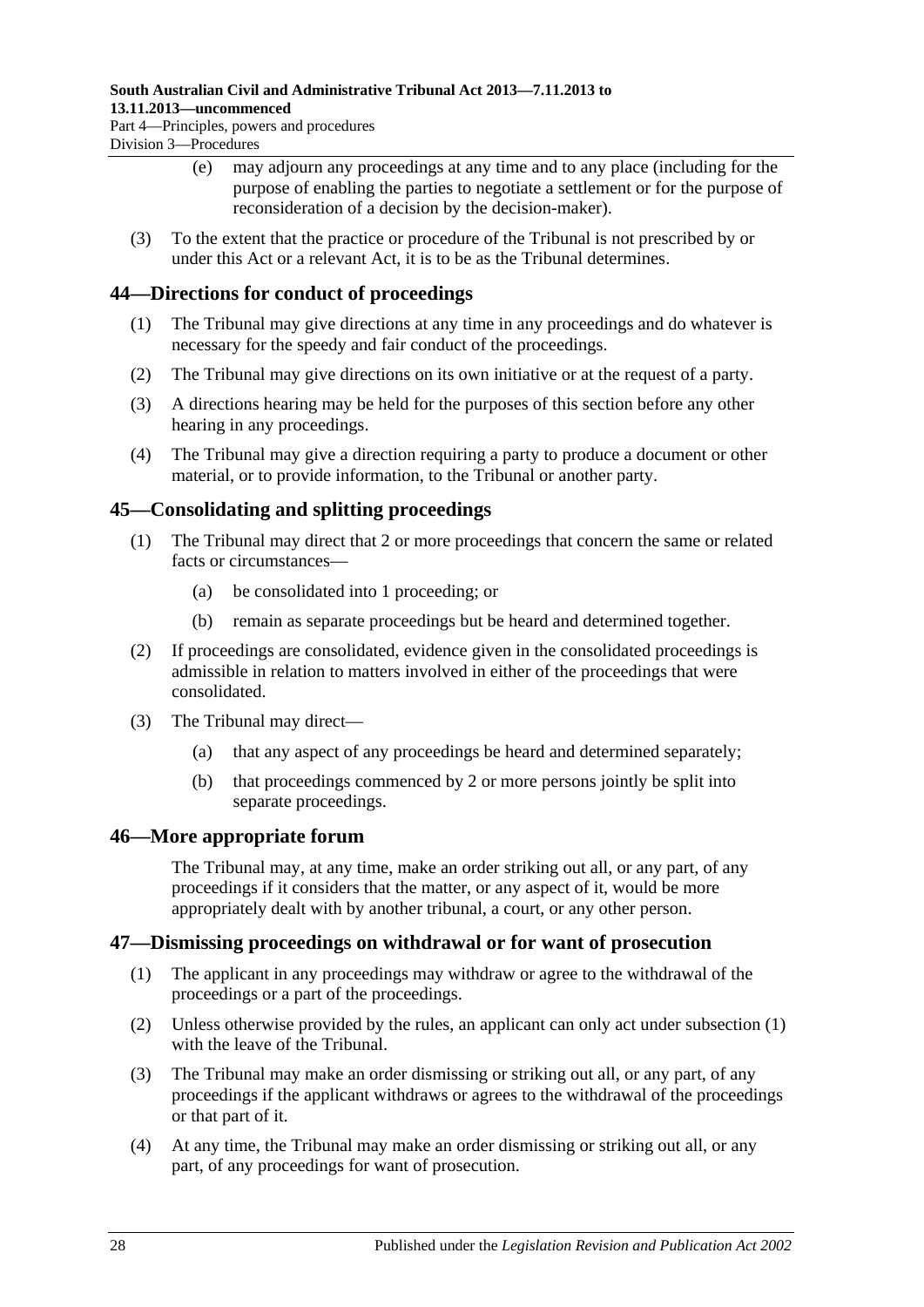- (5) The Tribunal's power to make an order under [subsection](#page-27-5) (4) is exercisable only by a legally qualified member of the Tribunal.
- (6) The Tribunal may make an order under this section on the application of a party or on its own initiative.

### <span id="page-28-0"></span>**48—Frivolous, vexatious or improper proceedings**

- (1) This section applies if the Tribunal believes that a proceeding—
	- (a) is frivolous, vexatious, misconceived or lacking in substance or involves a trivial matter or amount; or
	- (b) is being used for an improper purpose; or
	- (c) is otherwise an abuse of process.
- <span id="page-28-2"></span>(2) If this section applies, the Tribunal may order that the proceeding be dismissed or struck out and may make any related or ancillary order.
- (3) The Tribunal may act under [subsection](#page-28-2) (2) on the application of a party or on its own initiative.
- (4) If a proceeding is dismissed or struck out under this section, another proceeding of the same kind in relation to the same matter cannot be commenced before the Tribunal without the leave of a Presidential member.

### <span id="page-28-1"></span>**49—Proceedings being conducted to cause disadvantage**

- <span id="page-28-4"></span><span id="page-28-3"></span>(1) This section applies if the Tribunal believes that a party to any proceedings is conducting the proceedings in a way that unnecessarily disadvantages another party to the proceedings by conduct such as—
	- (a) failing to comply with an order or direction of the Tribunal without reasonable cause; or
	- (b) failing to comply with this Act or a relevant Act; or
	- (c) asking for an adjournment the need for which is attributable to a failure described in [paragraph](#page-28-3) (a) or [\(b\);](#page-28-4) or
	- (d) attempting to deceive another party or the Tribunal; or
	- (e) vexatiously conducting the proceedings; or
	- (f) failing to attend any hearing in the proceedings.
- <span id="page-28-5"></span>(2) If this section applies, the Tribunal may—
	- (a) if the party causing the disadvantage is the applicant, order that the proceedings be dismissed or struck out; and
	- (b) if the party causing the disadvantage is not the applicant—
		- (i) determine the proceedings in favour of the applicant and make any appropriate orders; or
		- (ii) order that the party causing the disadvantage be struck out of the proceedings.
- (3) The Tribunal may act under [subsection](#page-28-5) (2) on the application of a party or on its own initiative.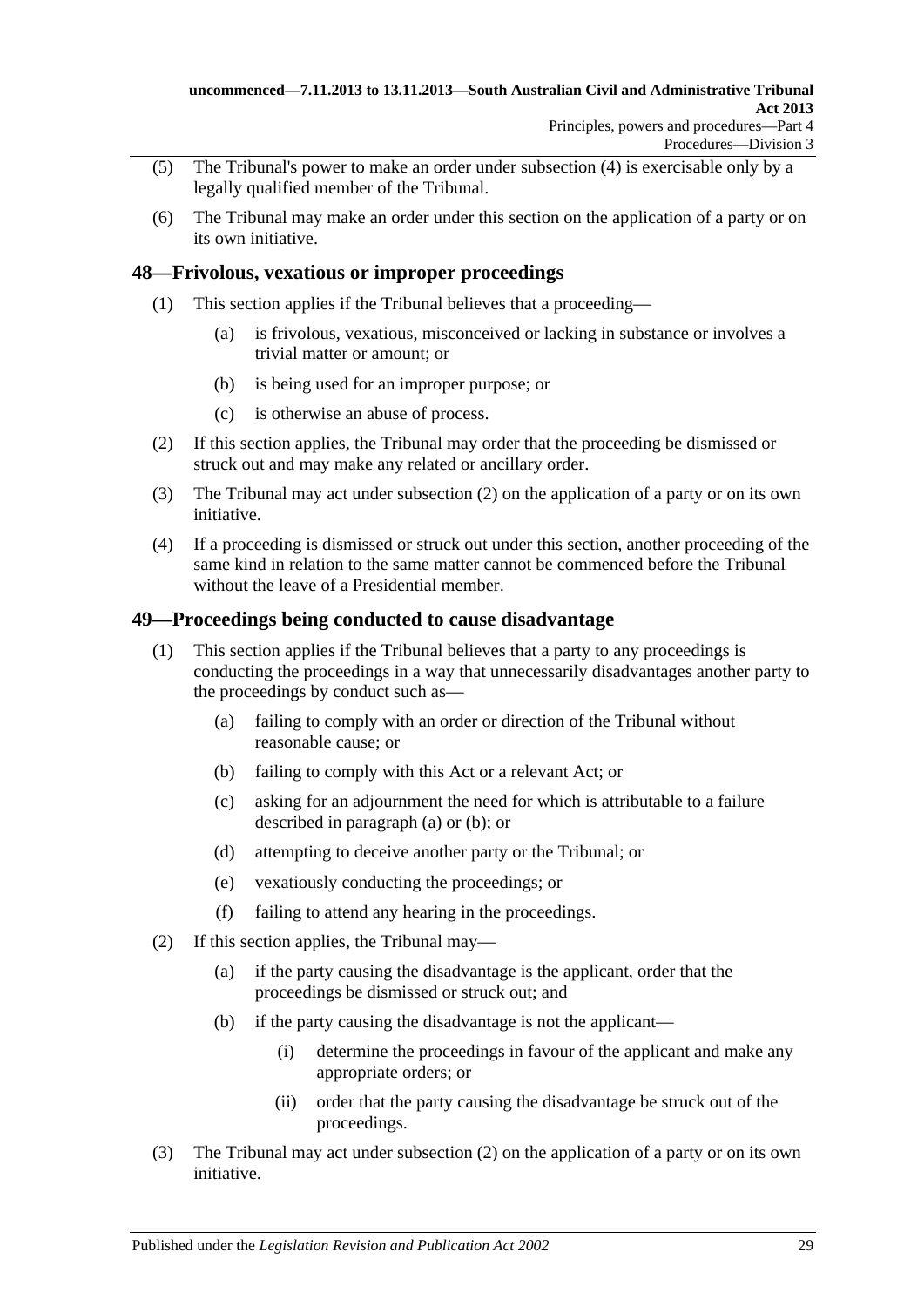(4) If any proceedings are dismissed or struck out under this section, another proceeding of the same kind in relation to the same matter cannot be commenced before the Tribunal without the leave of a Presidential member.

## <span id="page-29-0"></span>**Division 4—Conferences, mediation and settlement**

#### <span id="page-29-1"></span>**50—Conferences**

- (1) The Tribunal may, at an initial directions hearing or at any other time, require parties to any proceedings to attend a compulsory conference.
- <span id="page-29-2"></span>(2) The Tribunal must, if so required by the rules or a relevant Act, require parties to attend a compulsory conference.
- (3) Despite [subsection](#page-29-2) (2) (and [section](#page-5-0) 4), the Tribunal may dispense with a conference if it is of the opinion that—
	- (a) no useful purpose would be served by a conference between the parties; or
	- (b) there is some other reason that justifies dispensing with the conference.
- (4) The purpose of a compulsory conference is to identify and clarify the issues in the proceedings and to promote the resolution of the matters by a settlement between the parties.
- (5) A compulsory conference may, at the discretion of the member of the Tribunal presiding at the conference, be adjourned or reconvened from time to time.
- (6) Unless the member of the Tribunal presiding at the conference directs otherwise, a compulsory conference is to be held in private.
- (7) Subject to this section and except to the extent to which the rules may specify the procedure for a compulsory conference, the member of the Tribunal presiding at a compulsory conference may determine the procedure for the conference.
- <span id="page-29-3"></span>(8) The member of the Tribunal presiding at a compulsory conference may—
	- (a) if that member is not a Presidential member—refer any question of law to a Presidential member of the Tribunal for determination;
	- (b) require a party to the proceedings to furnish particulars of his or her case;
	- (c) determine who, apart from the parties to the proceedings (and their representatives), may be present at the conference;
	- (d) subject to [subsection](#page-30-1) (11), record any settlement reached at a conference and make any determination or order (including an order under, or for the purposes of, a relevant Act) necessary to give effect to a settlement;
	- (e) on his or her own initiative, close the conference at any time if, in his or her opinion, settlement cannot be reached;
	- (f) advise the Tribunal if the conference does not reach a settlement within a reasonable time;
	- (g) permit a party to withdraw from the proceedings (and make any consequential order that is appropriate in the circumstances);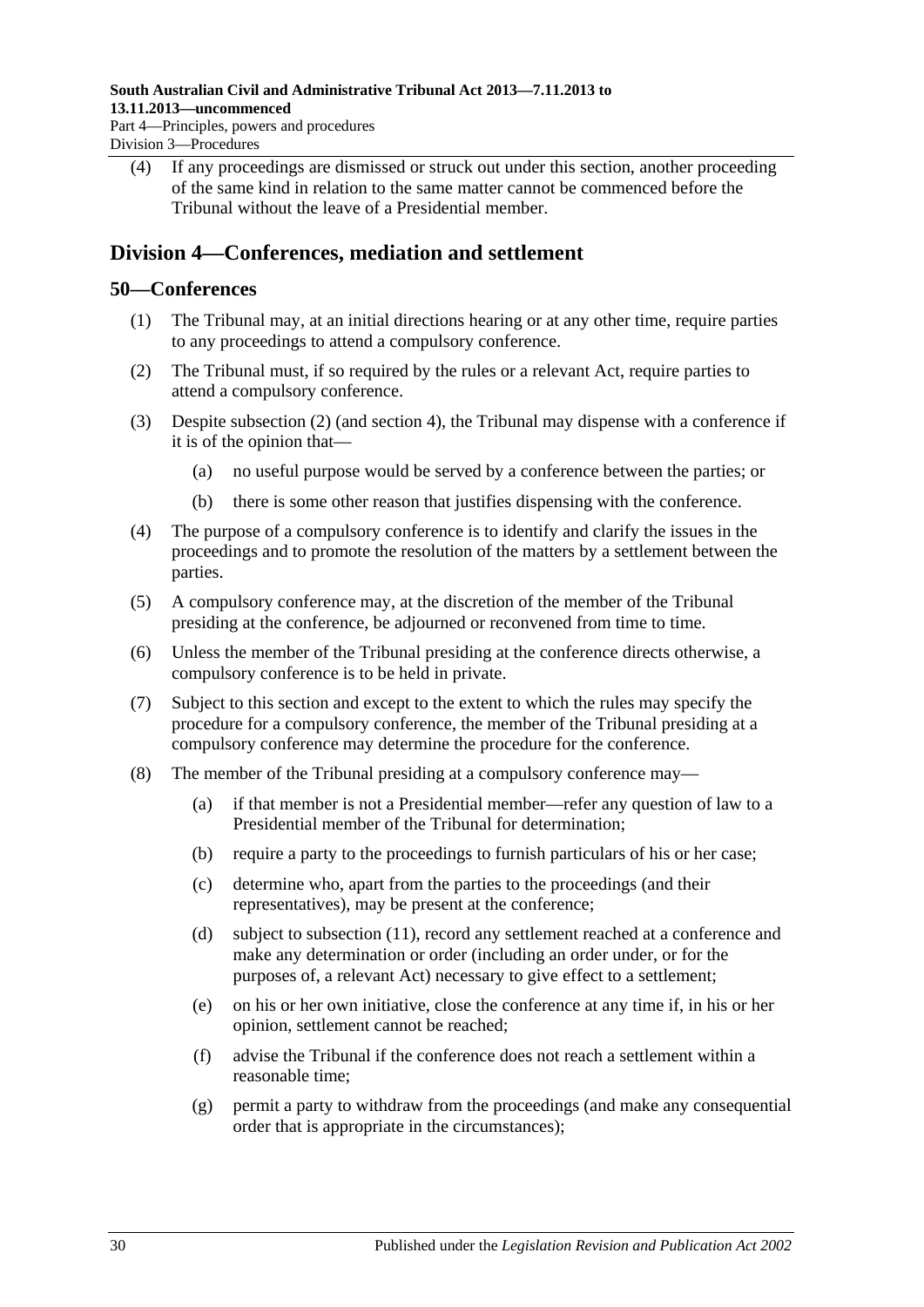- (h) determine a matter against any party who obstructs or delays the conference, fails to attend the conference, or fails to comply with a rule or order of the Tribunal and, in so doing, make any order as the member of the Tribunal thinks fit (including an order as to costs);
- (i) do such other things as the rules of the Tribunal so provide.
- (9) If a question of law is referred to a Presidential member of the Tribunal under [subsection](#page-29-3) (8)(a), the Presidential member may refer the question to the Supreme Court for decision by the Full Court of the Supreme Court.
- (10) Evidence of anything said or done in the course of a compulsory conference under this section is inadmissible in proceedings before the Tribunal except by consent of all parties to the proceedings.
- <span id="page-30-1"></span>(11) The member of the Tribunal presiding at a compulsory conference—
	- (a) must not accept a settlement that appears to be inconsistent with a relevant Act (but he or she may adjourn the proceedings to enable the parties to explore the possibility of varying the settlement to comply with a relevant Act); and
	- (b) may decline to accept a settlement on the basis that the settlement may materially prejudice any person who was not represented at the conference but who has a direct or material interest in the matter.
- (12) If the member of the Tribunal presiding at a conference is unable to continue with the conference, another member of the Tribunal may be appointed to continue and complete the conference.
- (13) Unless all parties to the proceedings agree to his or her continued participation, the member of the Tribunal who presided at the conference is disqualified from sitting as a member of the Tribunal for the purpose of hearing and determining the matter.
- (14) A registrar is expressly authorised to constitute the Tribunal for the purposes of this section.
- (15) The rules may set out circumstances where the outcome of any proceedings under this section (including details of a settlement) are to be available to members of the public.

## <span id="page-30-0"></span>**51—Mediation**

- (1) The Tribunal may, at an initial directions hearing or at any other time, refer the matter, or any aspect of the matter, for mediation by a person specified as a mediator by the Tribunal.
- (2) The person specified as a mediator must be a person who has been approved by the President of the Tribunal to act as a mediator.
- (3) The referral may be made with or without the consent of the parties.
- (4) The purpose of a mediation is to achieve the resolution of the matters by a settlement between the parties.
- (5) The rules may specify how notice of the mediation is to be given, how the mediation is to be conducted, and the fees to be paid by a party to the mediation.
- (6) Unless the mediator directs otherwise, the mediation is to be held in private.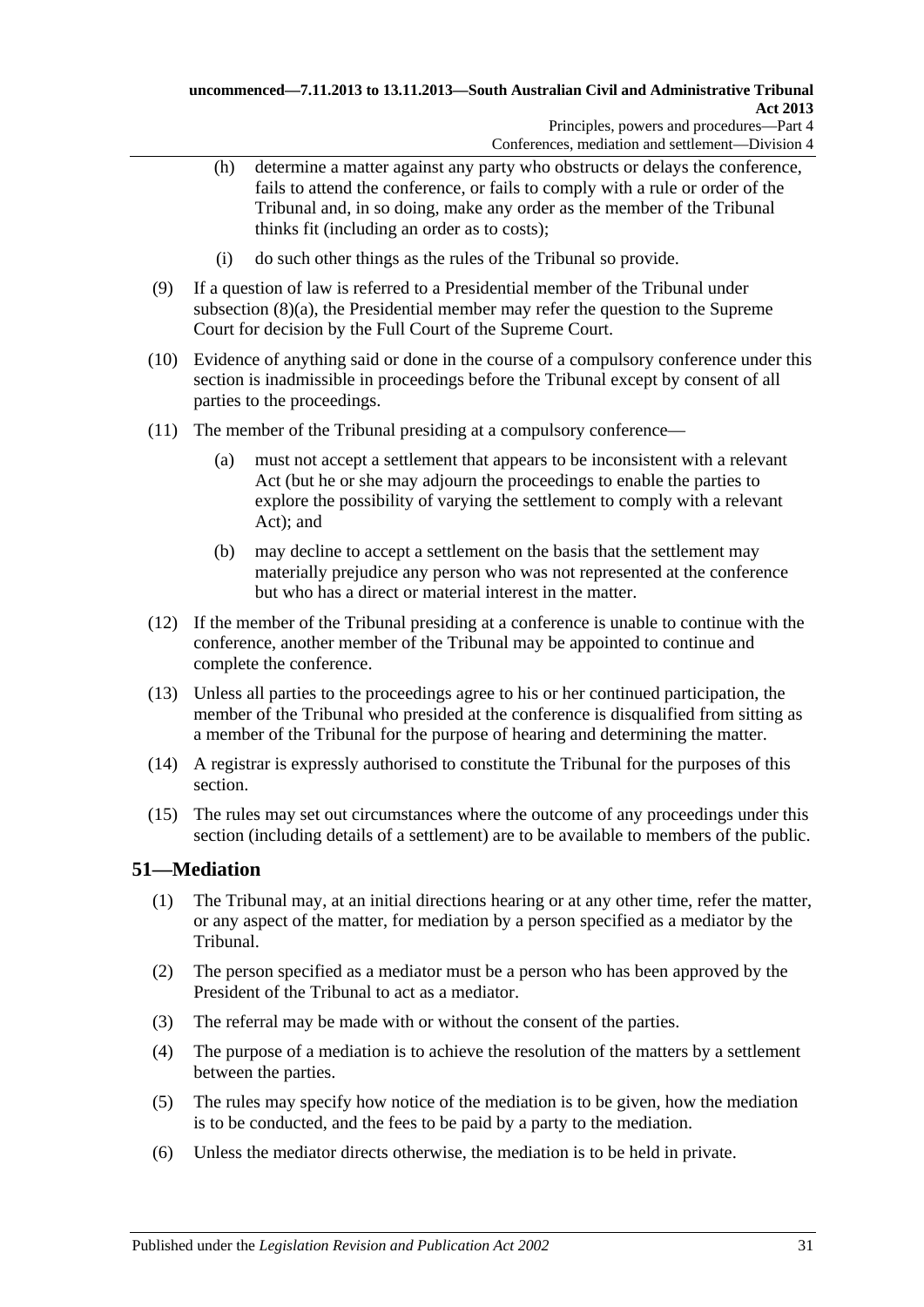### **South Australian Civil and Administrative Tribunal Act 2013—7.11.2013 to 13.11.2013—uncommenced**

Part 4—Principles, powers and procedures Division 4—Conferences, mediation and settlement

- (7) Subject to this section and except to the extent to which the rules may specify the procedure for a mediation, the mediator may determine the procedure for the mediation.
- (8) If the mediator is a member of the Tribunal and a settlement is reached at the mediation, the mediator may reduce the terms of the settlement to writing and make any determination or order (including an order under, or for the purposes of, a relevant Act) necessary to give effect to the settlement.
- (9) If a settlement is not reached at the mediation or the mediator is not a member of the Tribunal, the mediator is to report on the outcome of the mediation to the Tribunal as constituted when it made the referral.
- (10) Any settlement under this section—
	- (a) must not be inconsistent with a relevant Act; and
	- (b) may be rejected by the Tribunal on the basis that the settlement may materially prejudice any person who has not participated in the mediation but who has a direct or material interest in the matter.
- (11) Evidence of anything said or done in the course of a mediation under this section is inadmissible in proceedings before the Tribunal except by consent of all parties to the proceedings.
- (12) If the mediator is a member of the Tribunal, the member cannot take any further part in dealing with the proceedings after the mediation, unless all parties to the proceedings agree to his or her continued participation.
- (13) The rules may set out circumstances where the outcome of any proceedings under this section (including details of a settlement) are to be available to members of the public.

## <span id="page-31-0"></span>**52—Settling proceedings**

- (1) The Tribunal may itself endeavour to achieve a negotiated settlement of a matter before the Tribunal.
- <span id="page-31-3"></span>(2) If the parties agree in writing to settle a matter before the Tribunal, the Tribunal may make any determination or order (including an order under, or for the purposes of, a relevant Act) necessary to give effect to the settlement.
- (3) A settlement under this section must not be inconsistent with a relevant Act and the Tribunal may reject a settlement under [subsection](#page-31-3) (2) on the basis that the settlement may materially prejudice any person who is not a party to the settlement but who has a direct or material interest in the matter or that the terms of the settlement are inappropriate.

## <span id="page-31-1"></span>**Division 5—Parties**

## <span id="page-31-4"></span><span id="page-31-2"></span>**53—Parties**

- (1) A person is a party to proceedings before the Tribunal if the person is—
	- (a) the applicant; or
	- (b) in the case of any disciplinary proceedings or any proceedings constituted by any inquiry into a person—the person who is the subject of the proceedings; or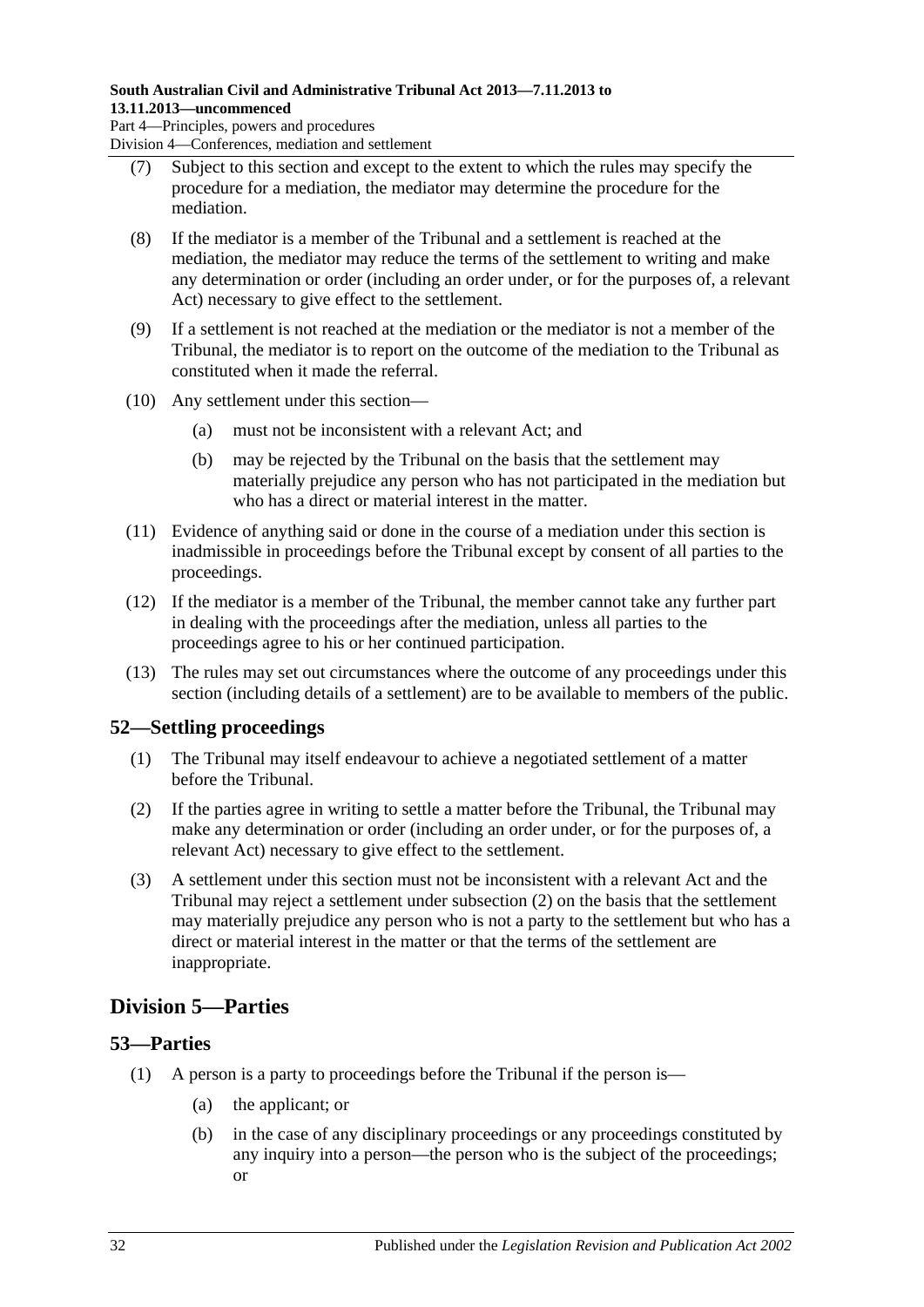- (c) in the case of proceedings involving the review of a decision—the decision-maker; or
- (d) a person joined in the proceedings by order of the Tribunal; or
- (e) a person lawfully intervening in the proceedings; or
- (f) a person specified by another provision of this Act or a relevant Act to be a party to the proceedings.
- (2) [Subsection](#page-31-4) (1) applies subject to any provision or exclusion made by the rules of the Tribunal.
- (3) In any proceedings where a decision-maker is a party, the official description rather than the personal name of the decision-maker is to be used so far as is practicable.

### <span id="page-32-0"></span>**54—Person may be joined as party**

- (1) The Tribunal may order that a person be joined as a party to proceedings before the Tribunal if the Tribunal considers that—
	- (a) the person should be bound by, or have the benefit of, a decision of the Tribunal in the proceedings; or
	- (b) the person's interests are affected by the proceedings; or
	- (c) for any other reason it is desirable that the person be joined as a party.
- (2) The Tribunal may make an order under this section—
	- (a) on the application of any person or on its own initiative; and
	- (b) without notice to the person to whom the order relates.

#### <span id="page-32-1"></span>**55—Intervening**

- (1) The Attorney-General may, on behalf of the State, intervene in any proceedings before the Tribunal at any time.
- (2) The Tribunal may give leave at any time for any other person to intervene in proceedings before the Tribunal on conditions, if any, that the Tribunal thinks fit.

### <span id="page-32-2"></span>**Division 6—Representation**

#### <span id="page-32-3"></span>**56—Representation**

- (1) A party to proceedings before the Tribunal is entitled to appear (subject to the provisions of a relevant Act)—
	- (a) personally; or
	- (b) by counsel; or
	- (c) with the leave of the Tribunal and subject to the rules—by other representative.
- (2) Unless otherwise determined by the Tribunal, a person appearing before the Tribunal may be assisted by another person as a friend.
- (3) Nothing in this section authorises a person who is not a legal practitioner to act for fee or reward in relation to proceedings before the Tribunal.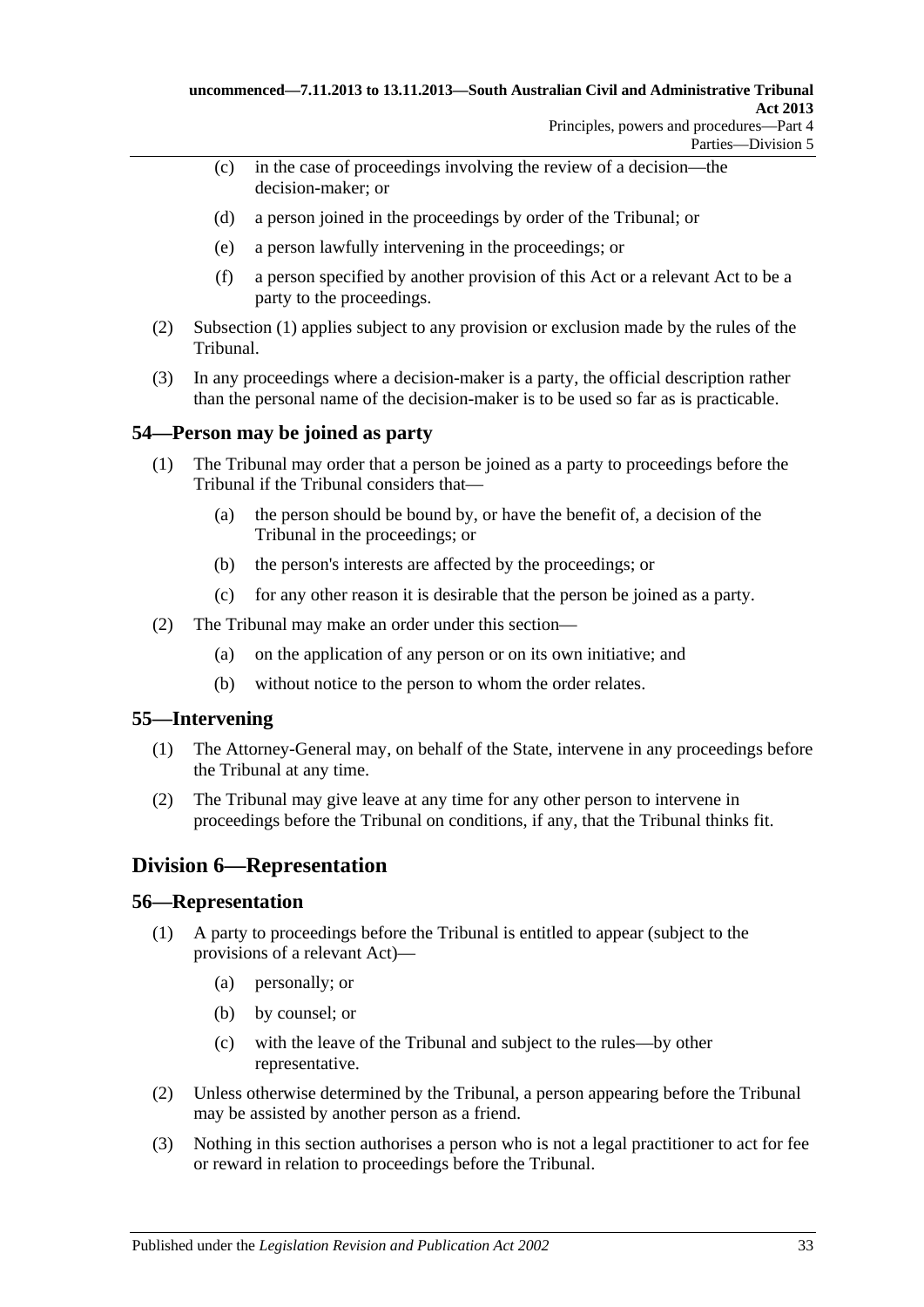- (4) A person may not act as a representative in proceedings before the Tribunal if—
	- (a) the person is a legal practitioner whose practising certificate has been suspended; or
	- (b) the person's name has been struck off the roll of legal practitioners; or
	- (c) the person would be acting in any other manner that is inconsistent with disciplinary proceedings that have been taken under the *[Legal Practitioners](http://www.legislation.sa.gov.au/index.aspx?action=legref&type=act&legtitle=Legal%20Practitioners%20Act%201981)  Act [1981](http://www.legislation.sa.gov.au/index.aspx?action=legref&type=act&legtitle=Legal%20Practitioners%20Act%201981)*.

## <span id="page-33-0"></span>**Division 7—Costs**

#### <span id="page-33-1"></span>**57—Costs**

- (1) Unless otherwise specified in this Act, a relevant Act, or an order of the Tribunal under this section, parties bear their own costs in any proceedings before the Tribunal.
- <span id="page-33-3"></span>(2) Unless otherwise specified in a relevant Act, the Tribunal may make an order for the payment by a party of all or any of the costs of another party, or of a person required to appear before the Tribunal or to produce evidential material, if the Tribunal thinks that it is appropriate to do so after taking into account—
	- (a) the main objectives of the Tribunal that are relevant to simplifying proceedings and issues before the Tribunal and to keeping costs to parties in proceedings before the Tribunal to a minimum insofar as is just and appropriate; and
	- (b) the need to ensure that proceedings are fair and that parties are not disadvantaged by proceedings that have little or no merit; and
	- (c) any provision made by the rules; and
	- (d) any other matter considered relevant by the Tribunal.
- (3) Without limiting [subsection](#page-33-3) (2), if the Tribunal dismisses or strikes out any proceedings in any prescribed circumstances, the Tribunal should also make an order for costs against the party against whom the action is directed unless the Tribunal is of the opinion that there is a good reason for not making an order in the circumstances of the particular case.
- (4) If the Tribunal makes an order for the payment of costs and does not fix the amount of costs, that amount is to be assessed and settled in accordance with the rules.

#### <span id="page-33-2"></span>**58—Costs—related matters**

- (1) The power of the Tribunal to make an order for the payment by a party of the costs of another party includes the power to make an order for the payment of an amount to compensate the other party for any expenses or loss resulting from any proceedings or matter.
- (2) Without limiting anything else that may be considered in making an order for the payment by a party of the costs of another party, where the matter that is the subject of any proceedings comes within the Tribunal's review jurisdiction, the Tribunal is to have regard to—
	- (a) whether the party genuinely attempted to enable and assist the decision-maker to make a decision on its merits;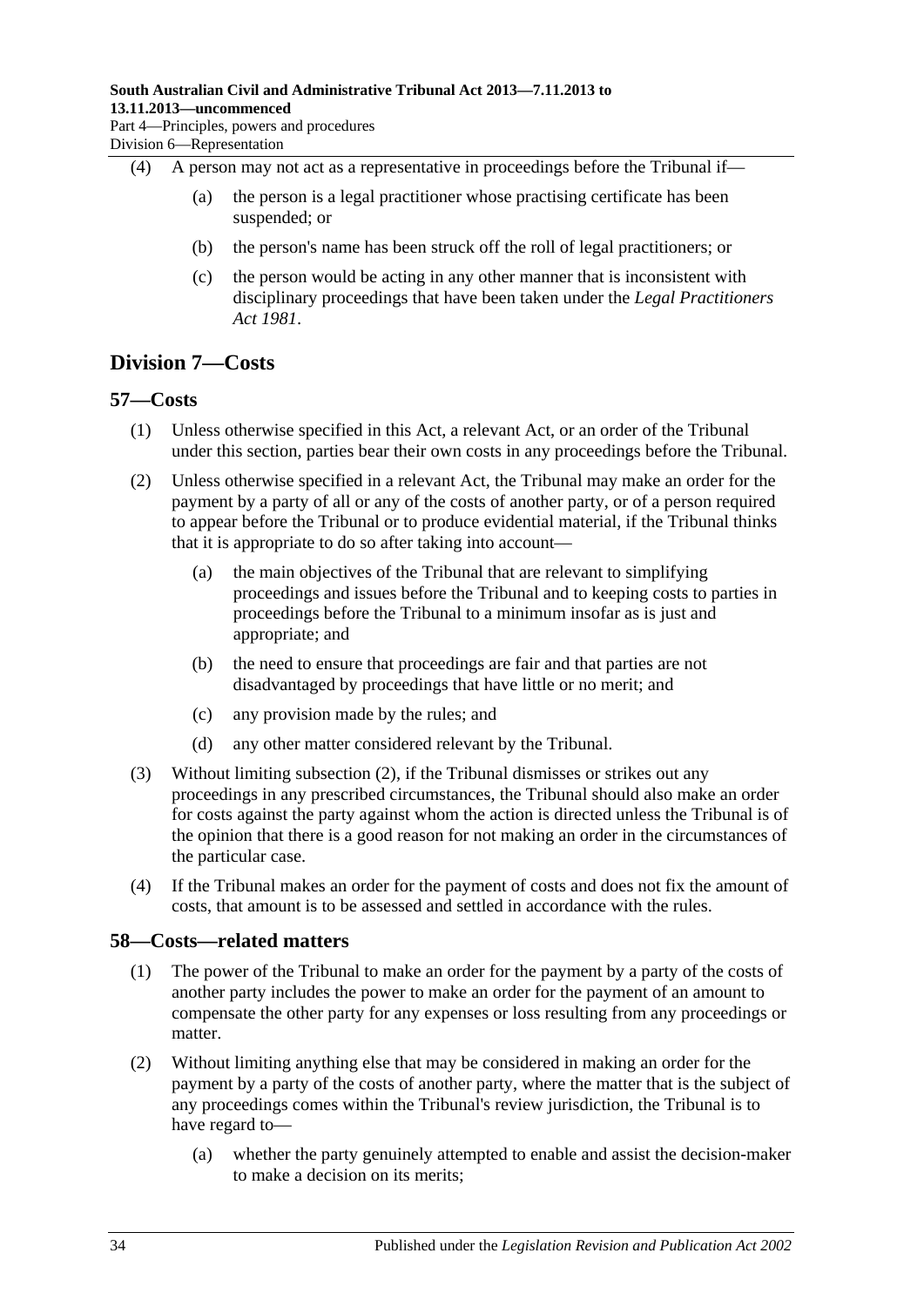- (b) whether the party (being the decision-maker) genuinely attempted to make a decision on its merits.
- (3) The rules may deal with the effect of certain offers to settle, and the response, if any, to the offer, on the making of an order for the payment by a party of the costs of another party.
- (4) The Tribunal may order that the representative of a party, rather than the party, in the representative's own capacity compensate that or any other party for costs incurred because the representative acted in, or delayed, any proceedings in a way that resulted in unnecessary costs.

## <span id="page-34-0"></span>**Division 8—Other procedural and related provisions**

### <span id="page-34-1"></span>**59—Sittings**

The Tribunal will sit at such times and places as the President of the Tribunal may direct (including at different places at the same time).

## <span id="page-34-2"></span>**60—Hearings in public**

- (1) Subject to this or any other Act, proceedings before the Tribunal must be heard in public.
- <span id="page-34-4"></span>(2) The Tribunal may, where it is satisfied that it is desirable to do so—
	- (a) in the interest of justice; or
	- (b) by reason of the confidential nature of the evidence to be given before the Tribunal; or
	- (c) in order to expedite proceedings of the Tribunal; or
	- (d) for any other reason that the Tribunal thinks sufficient,

give directions—

- (e) requiring that a hearing, or part of a hearing, be held in private; or
- (f) prohibiting or restricting the publication of the name and address of a witness appearing before the Tribunal; or
- (g) prohibiting or restricting the publication of evidence given before the Tribunal or of the contents of any document produced to the Tribunal; or
- (h) prohibiting or restricting the disclosure to some or all of the parties to proceedings before the Tribunal of evidence given before the Tribunal or of the contents of any document produced to the Tribunal; or
- (i) excluding any person from the hearing before the Tribunal of any part of the proceedings.
- (3) A person must comply with a direction of the Tribunal under [subsection](#page-34-4) (2). Maximum penalty: \$10 000.

### <span id="page-34-5"></span><span id="page-34-3"></span>**61—Preserving subject matter of proceedings**

(1) The Tribunal may, on such terms as appear just, make any order that may be necessary to preserve the subject matter of proceedings, or to otherwise protect the interests of a party, until questions arising in the proceedings have been finally determined.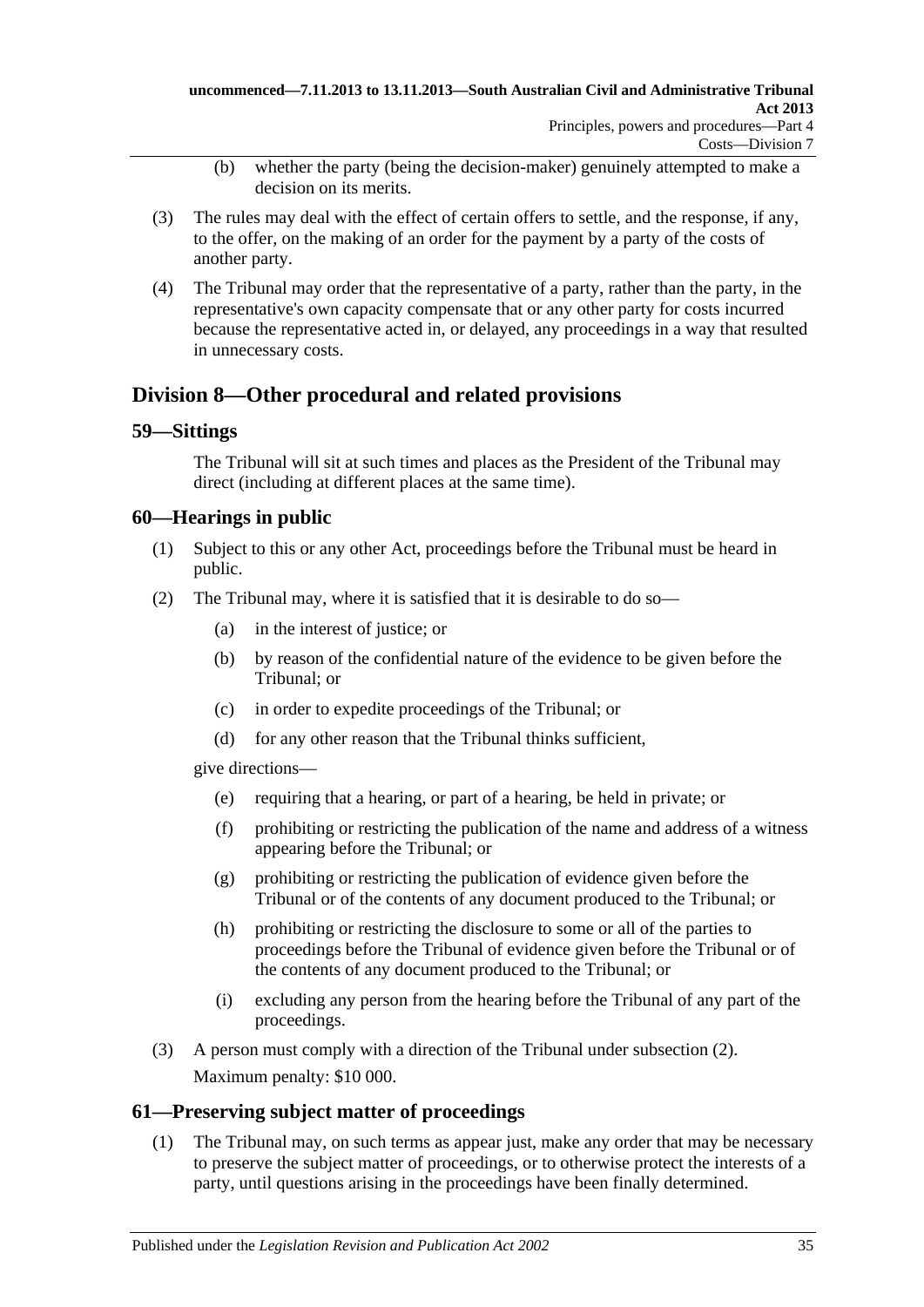#### **South Australian Civil and Administrative Tribunal Act 2013—7.11.2013 to 13.11.2013—uncommenced**

Part 4—Principles, powers and procedures

Division 8—Other procedural and related provisions

- (2) The Tribunal's power to make an order under [subsection](#page-34-5) (1) is exercisable by—
	- (a) a Presidential member of the Tribunal; or
	- (b) any other legally qualified member of the Tribunal who is authorised by the President of the Tribunal to make orders under this section.
- (3) The Tribunal may make the order on the application of a party or on its own initiative.
- (4) An order may be made under this section whether or not a person whose interests may be affected—
	- (a) is a party; or
	- (b) has been given an opportunity to be heard.
- (5) An order may be made under this section—
	- (a) for a specified period; or
	- (b) until a specified event or stage in the proceedings.
- <span id="page-35-1"></span>(6) In making an order under this section, the Tribunal—
	- (a) may require an undertaking as to costs or damages as it considers appropriate; and
	- (b) may provide for the revocation of the order if specified conditions are met.
- (7) The Tribunal may assess any costs or damages referred to in [subsection](#page-35-1) (6)(a) and any amount so assessed is recoverable as a debt in a court of competent jurisdiction.
- (8) The rules may place conditions on the Tribunal's power to make an order under this section.
- (9) The Tribunal's power under this section is in addition to, and does not limit, any power of the Tribunal under a relevant Act to make an order in the nature of an injunction or interim injunction.

#### <span id="page-35-2"></span><span id="page-35-0"></span>**62—Security as to costs etc**

- (1) The Tribunal may order a party to proceedings before the Tribunal to give security for the payment of costs or to give an undertaking as to the payment of other monetary amounts that may be awarded against the party.
- (2) The security referred to in [subsection](#page-35-2) (1) will be of such amount, and given at such time and in such manner and form, as the Tribunal directs.
- (3) The Tribunal may reduce or increase the amount of security ordered under [subsection](#page-35-2) (1) to be given and may vary the time at which, or the manner or form in which, the security is to be given.
- (4) If security, or further security, or an undertaking, is not given in accordance with an order under this section, the Tribunal may order that the proceedings be dismissed (with costs), or that a determination (with costs) be made against the party.
- (5) The provisions of this section relating to security, or the giving of an undertaking, do not affect the operation of any provision made by or under a relevant Act or by the rules for or in relation to the furnishing of security, the giving of an undertaking or the imposition of costs.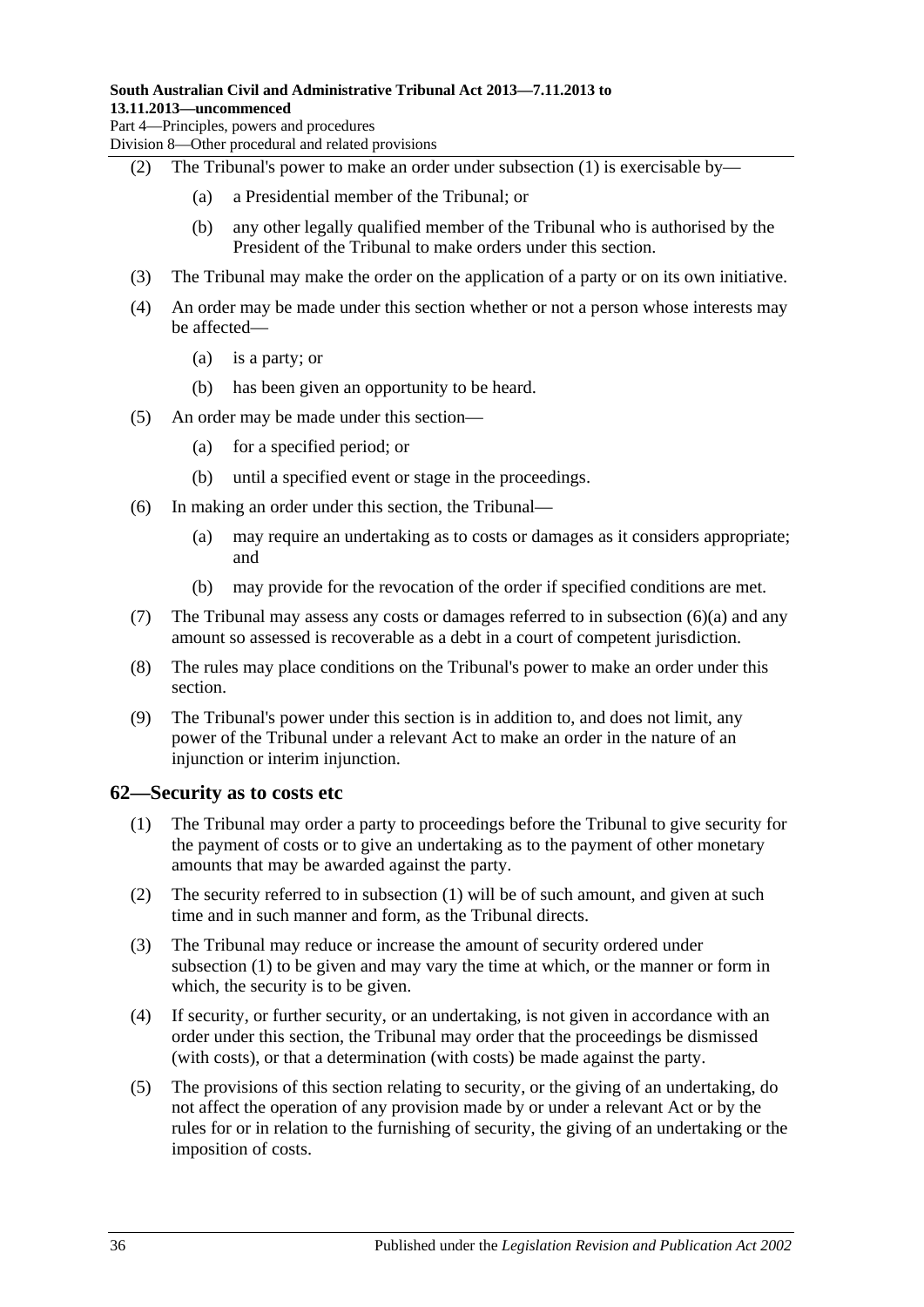(6) A member of the Tribunal who is not a legally qualified member of the Tribunal may not make an order under this section except with the concurrence of a legally qualified member.

## <span id="page-36-0"></span>**63—Interlocutory orders**

The Tribunal has power, in relation to matters within its jurisdiction, to make interlocutory orders.

## <span id="page-36-1"></span>**64—Conditional, alternative and ancillary orders and directions**

- (1) The Tribunal may make orders and give directions on conditions the Tribunal considers appropriate.
- (2) The Tribunal may make orders in the alternative so that a particular order takes effect, or does not take effect, according to whether stipulated conditions are complied with.
- (3) The Tribunal may, when making an ancillary order, provide that a decision of the Tribunal is to be implemented by a person who is not a party to the relevant proceedings.

## <span id="page-36-2"></span>**65—Special referees**

- (1) The Tribunal may refer any question arising in any proceedings to a special referee for the special referee—
	- (a) to decide the question; or
	- (b) to give his or her opinion in relation to it.
- (2) The Tribunal may adopt a special referee's decision or opinion, in whole or in part, or reject it.

## <span id="page-36-3"></span>**66—Relief from time limits**

- (1) The rules may provide for the Tribunal to extend or abridge a time limit for doing anything in connection with any proceedings, or the commencement of any proceedings, even though the limit is imposed under this Act or a relevant Act.
- (2) The extension—
	- (a) may be authorised even though the time for complying has passed; and
	- (b) may be given on conditions specified by the Tribunal.

### <span id="page-36-4"></span>**67—Electronic hearings and proceedings without hearings**

- (1) If the Tribunal thinks it appropriate, it may allow the parties and their representatives and any witnesses (or 1 or more of them) to participate in a hearing in any proceedings by means of telephone, video link, or any other system or method of communication.
- (2) If the Tribunal thinks it appropriate, it may conduct all or part of any proceedings entirely on the basis of documents without the parties or their representatives or any witnesses attending or participating in a hearing.
- (3) If the Tribunal acts under this section, the Tribunal is to take steps to ensure that the public has access to, or is precluded from access to, matters disclosed in the proceedings to the same extent as if the proceedings had been heard before the Tribunal with the attendance in person of all persons involved in the proceedings.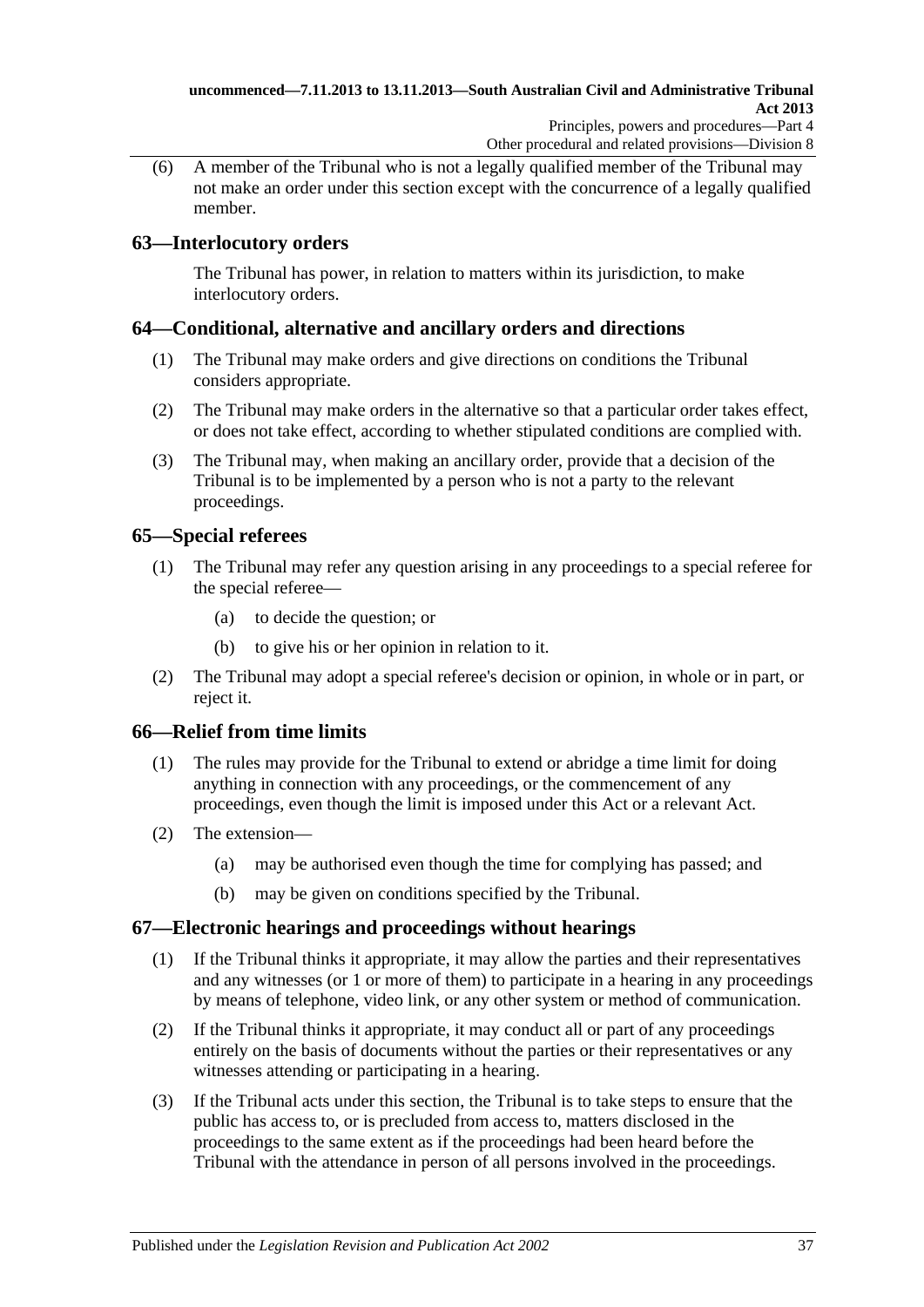#### <span id="page-37-0"></span>**68—Completion of part-heard matters**

A person who ceases to hold office as a member of the Tribunal (other than on account of having his or her appointment revoked or being removed from office) may nevertheless continue to act in the relevant office for the purpose of completing the hearing and determination of proceedings part-heard by the person when he or she ceased to hold that office.

#### <span id="page-37-1"></span>**69—Other claims of privilege**

- (1) A person is excused from answering a question or producing a document or other material in any proceedings if the person could not be compelled to answer the question or produce the document or material in proceedings in the Supreme Court.
- (2) The Tribunal may require a person to produce a document or other material to it for the purpose of determining whether or not it is a document or material that the Tribunal has power to compel the person to produce.

## <span id="page-37-2"></span>**Part 5—Reviews and appeals**

## <span id="page-37-3"></span>**Division 1—Internal reviews**

#### <span id="page-37-4"></span>**70—Internal reviews**

- (1) Subject to this section, an application for a review of a decision of the Tribunal in the exercise of its original jurisdiction may be made under this section.
- (2) An application for review must be instituted within 1 month of the making of the decision to which the application relates but the Tribunal may, if it is satisfied that it is just and reasonable in the circumstances to do so, dispense with the requirement that the application should be instituted within that period (even if the time for instituting the application has expired).
- (3) The President may determine, in relation to a particular matter, or particular class of matters, how the Tribunal will be constituted for the purposes of this section.
- (4) On a review, the Tribunal will examine the decision of the Tribunal at first instance on the evidence or material before the Tribunal at that time but the Tribunal may, as it thinks fit, allow further evidence or material to be presented to it.
- (5) The Tribunal must, in acting under this section, reach the correct or preferable decision but in so doing must have regard to, and give appropriate weight to, the decision of the Tribunal at first instance.
- (6) The Tribunal may, on a review under this section—
	- (a) affirm the decision that is being reviewed; or
	- (b) vary the decision that is being reviewed; or
	- (c) set aside the decision being reviewed and—
		- (i) substitute a new decision; or
		- (ii) return the matter to the Tribunal as constituted at first instance for reconsideration in accordance with any directions or recommendations that the Tribunal acting on review considers appropriate.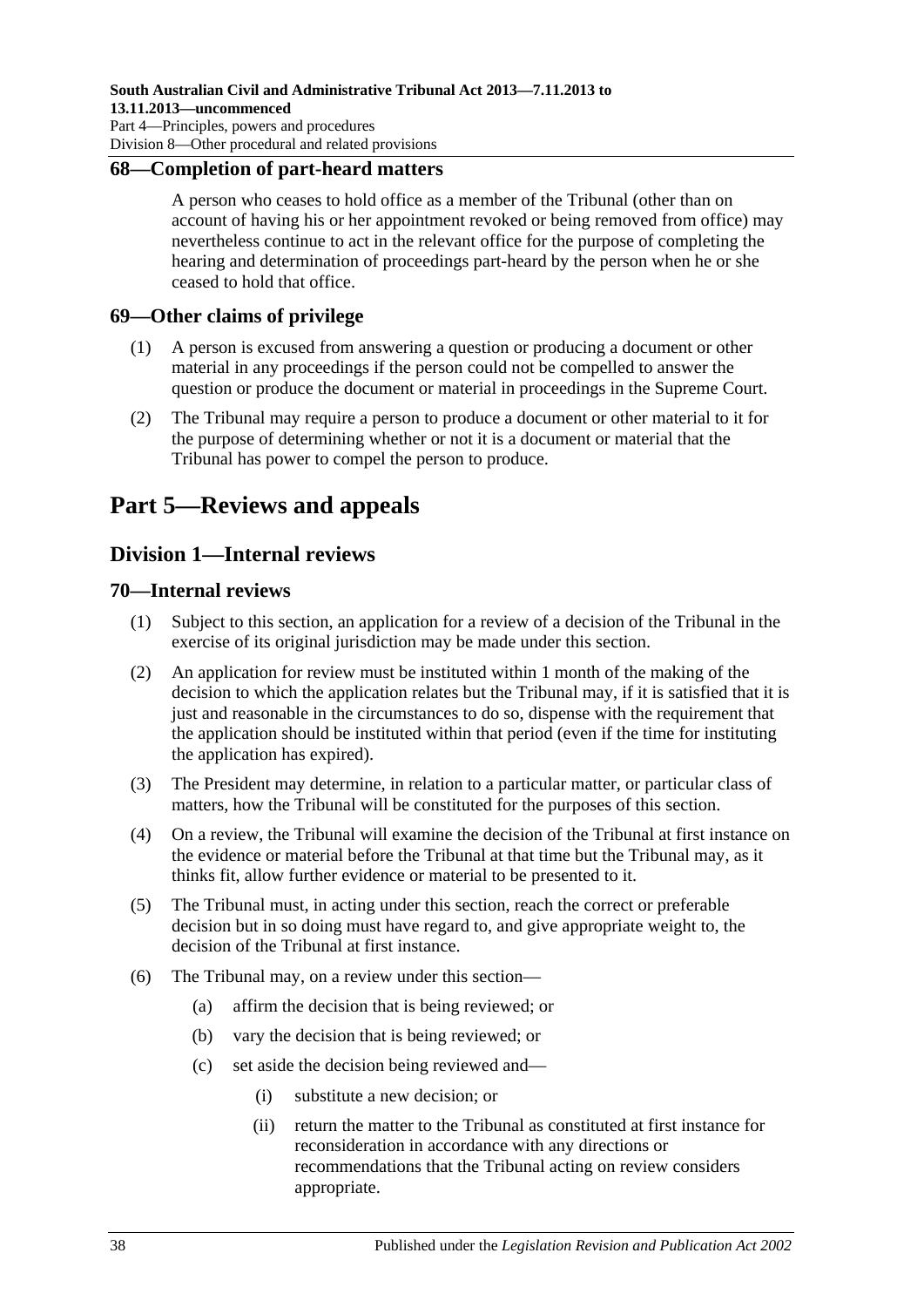(7) The Tribunal may, on a review, make any interim order pending any review, or any reconsideration and determination of the matter, under this section, or any ancillary or consequential order, that the Tribunal considers appropriate.

## <span id="page-38-0"></span>**Division 2—Appeals**

## <span id="page-38-1"></span>**71—Appeals**

- (1) Subject to this section and to any provision of a relevant Act as to the review of, or appeal against, a decision of the Tribunal, an appeal lies—
	- (a) in the case of a decision of the Tribunal—
		- (i) constituted of a Presidential member of the Tribunal; or
		- (ii) constituted of 2 or 3 members including a Presidential member,
		- to the Full Court of the Supreme Court; or
	- (b) in any other case—to the Supreme Court constituted of a single Judge.
- (2) An appeal under this section is only by leave of the Supreme Court (but this principle may be displaced or modified by the provisions of a relevant Act).
- (3) An appeal must be instituted within 1 month of the making of the decision to which the appeal relates but the Supreme Court may, if it is satisfied that it is just and reasonable in the circumstances to do so, dispense with the requirement that the appeal should be instituted within that period (even if the time for instituting the appeal has expired).
- (4) The Supreme Court may, on an appeal under this section—
	- (a) affirm the decision appealed against; or
	- (b) vary the decision appealed against; or
	- (c) set aside the decision appealed against and—
		- (i) substitute a new decision; or
		- (ii) return the matter to the Tribunal for reconsideration in accordance with any directions or recommendations that the Court considers appropriate.
- (5) The Supreme Court may, on an appeal, make any interim, ancillary or consequential order that the Court considers appropriate.
- (6) The regulations may prescribe scales of costs that are payable in respect of proceedings before the Supreme Court on an appeal under this section (and if a regulation is made under this section then the costs so prescribed will apply in substitution for any costs under the *[Supreme Court Act](http://www.legislation.sa.gov.au/index.aspx?action=legref&type=act&legtitle=Supreme%20Court%20Act%201935) 1935*).

## <span id="page-38-2"></span>**Division 3—Related matters**

## <span id="page-38-3"></span>**72—Reservation of questions of law**

(1) A Presidential member of the Tribunal may reserve any question of law arising in any proceedings (including on referral to the Presidential member) for determination by the Full Court of the Supreme Court.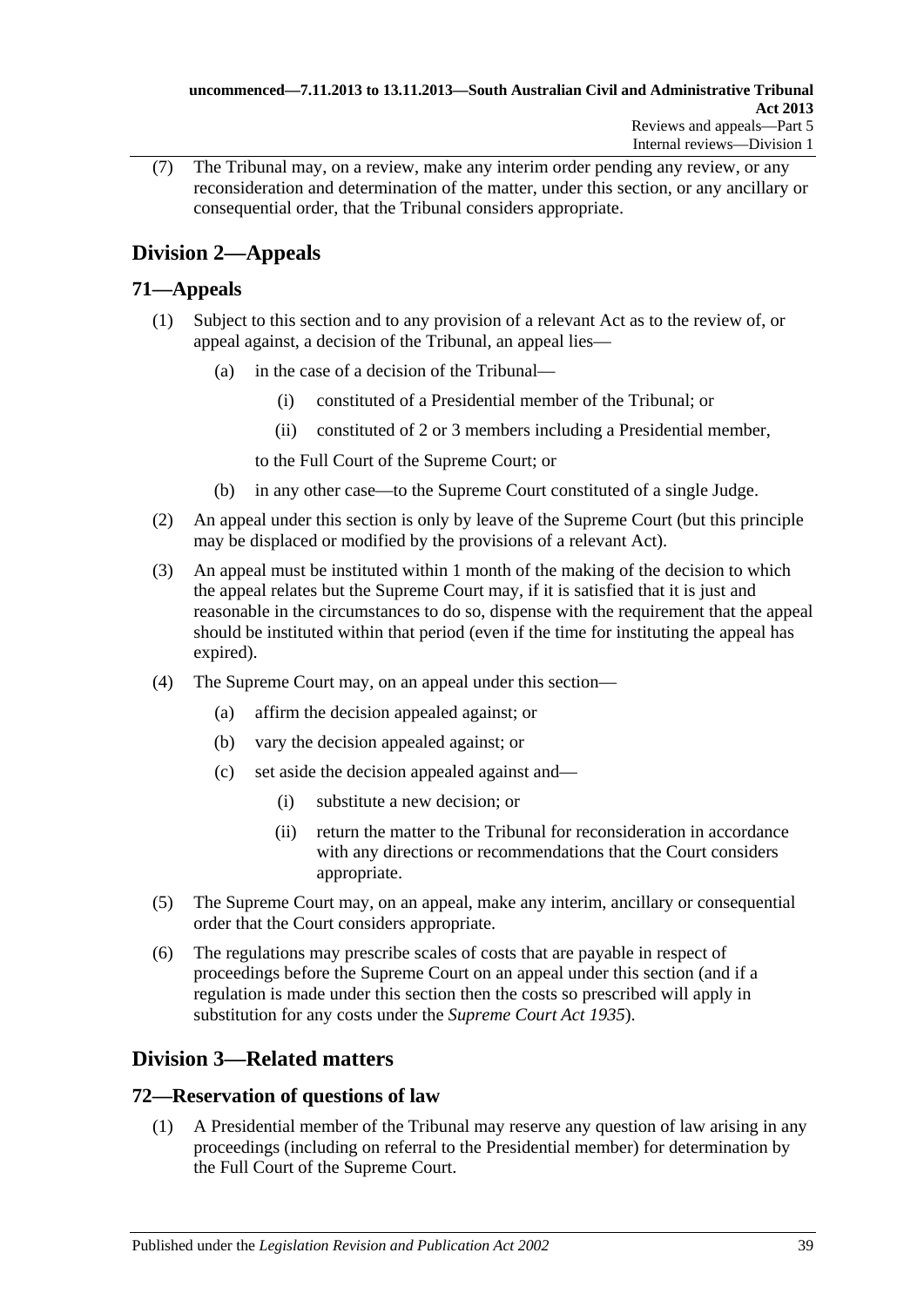(2) If a question of law is reserved, the Supreme Court may determine the question and give any consequential orders or directions considered by the Court to be appropriate to the circumstances of the case.

### <span id="page-39-0"></span>**73—Effect of review or appeal on decision**

- (1) The commencement of proceedings under this Part does not affect the operation of a decision to which the proceedings relate or prevent the taking of action to implement such a decision.
- <span id="page-39-4"></span>(2) However, the Tribunal or the Supreme Court may make an order staying the operation of a relevant decision (including a decision of a relevant decision-maker) until the proceedings are finally decided (on such conditions as may be specified in the order).
- (3) The Tribunal or the Supreme Court may act under [subsection](#page-39-4) (2) on application or on its own initiative.
- (4) The Tribunal's power to act under [subsection](#page-39-4) (2) is exercisable only by a Presidential member of the Tribunal.

## <span id="page-39-2"></span><span id="page-39-1"></span>**Part 6—Staff**

## **Division 1—Registrars**

#### <span id="page-39-3"></span>**74—Registrars**

- (1) There is to be a principal registrar of the Tribunal (to be known as the *Registrar*).
- (2) There will be 1 or more other registrars of the Tribunal (to be known as *Deputy Registrars*).
- (3) A registrar will be appointed by the Governor on terms and conditions determined by the Governor for a term, not exceeding 5 years, specified in the instrument of appointment (and is, on the expiration of a term of office, eligible for reappointment).
- <span id="page-39-5"></span>(4) The Governor may remove a person from the office of registrar for—
	- (a) mental or physical incapacity to carry out official duties satisfactorily; or
	- (b) neglect of duty; or
	- (c) dishonourable conduct.
- (5) A person ceases to be a registrar if the person—
	- (a) dies; or
	- (b) completes a term of office and is not reappointed; or
	- (c) resigns by written notice to the Minister; or
	- (d) is removed from office under [subsection](#page-39-5) (4).
- (6) If there is a vacancy in the office of a registrar or a registrar is absent or for any other reason is unable to perform the duties of the office, the Minister may appoint a person to act in the relevant position.
- (7) The Minister must consult with the President of the Tribunal before an appointment is made under this section.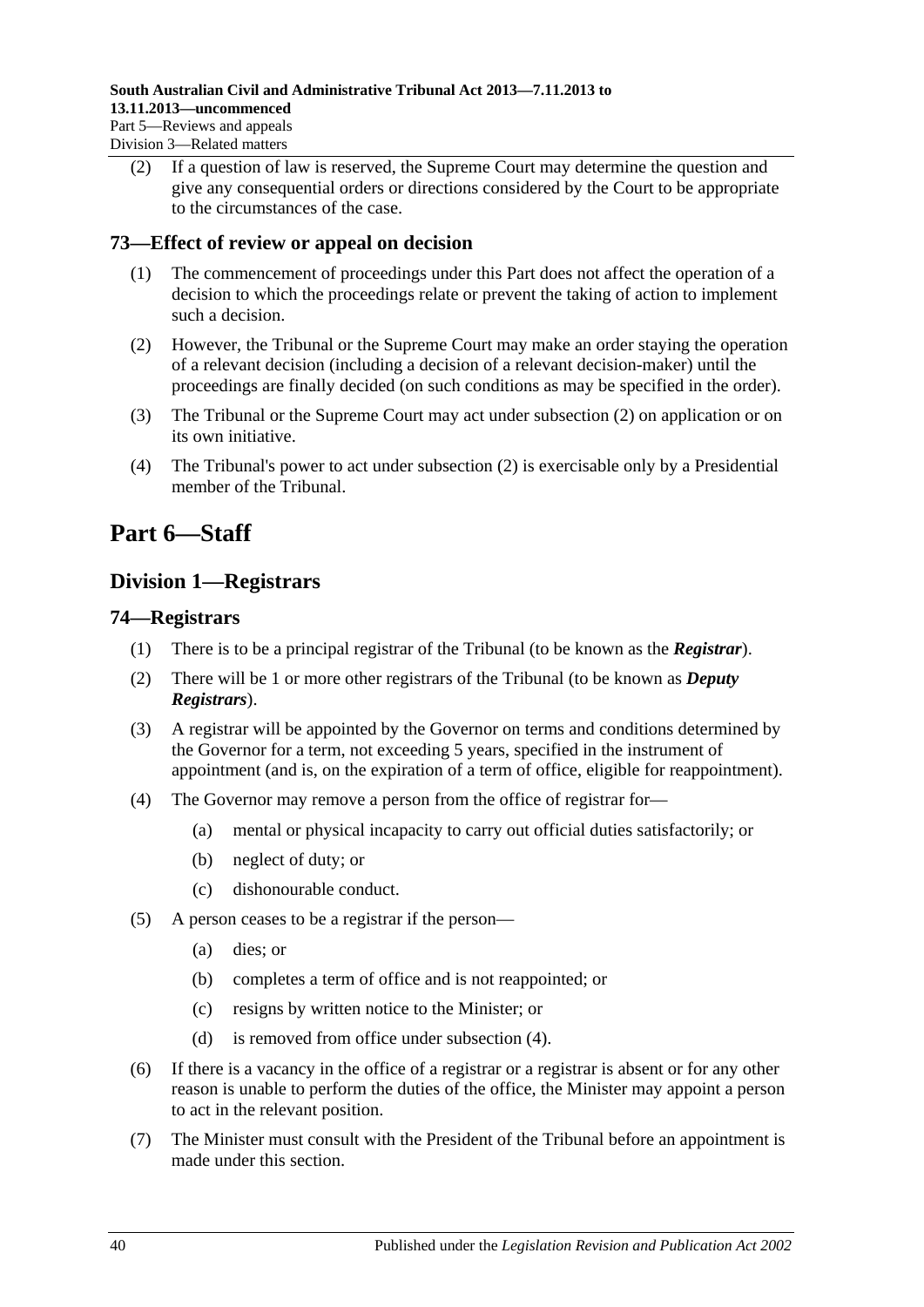(8) The office of the Registrar or of a Deputy Registrar may be held in conjunction with another office in the public service of the State.

### <span id="page-40-0"></span>**75—Functions of registrars**

- (1) The functions of the Registrar are—
	- (a) to assist the President of the Tribunal in the administration of the Tribunal; and
	- (b) to be responsible for the registry and records of the Tribunal; and
	- (c) to undertake responsibility for the day-to-day case management of the Tribunal; and
	- (d) to constitute the Tribunal to the extent specified under this Act; and
	- (e) other functions assigned to the Registrar by the President or under the rules of the Tribunal.
- (2) The functions of a Deputy Registrar are—
	- (a) to assist the Registrar in the performance of the Registrar's functions; and
	- (b) to constitute the Tribunal to the extent specified under this Act; and
	- (c) other functions assigned to the Deputy Registrar by the Registrar or under the rules of the Tribunal.
- (3) A registrar is, in the performance of any function or the exercise of any power, subject to the direction of the President of the Tribunal.

### <span id="page-40-4"></span><span id="page-40-1"></span>**76—Delegation**

- (1) A registrar may delegate a function of the registrar under this Act—
	- (a) to a particular person or committee; or
	- (b) to the person for the time being performing particular duties or holding or acting in a particular position.
- (2) A delegation under [subsection](#page-40-4) (1)—
	- (a) must be made by instrument in writing; and
	- (b) may be conditional; and
	- (c) does not derogate from the ability of the registrar to act in any matter; and
	- (d) is revocable at will by the registrar.

## <span id="page-40-2"></span>**Division 2—Other staff of Tribunal**

### <span id="page-40-3"></span>**77—Other staff of Tribunal**

There will be other staff of the Tribunal consisting of persons employed in a public sector agency and selected by the Registrar with the concurrence of the Chief Executive of the Department.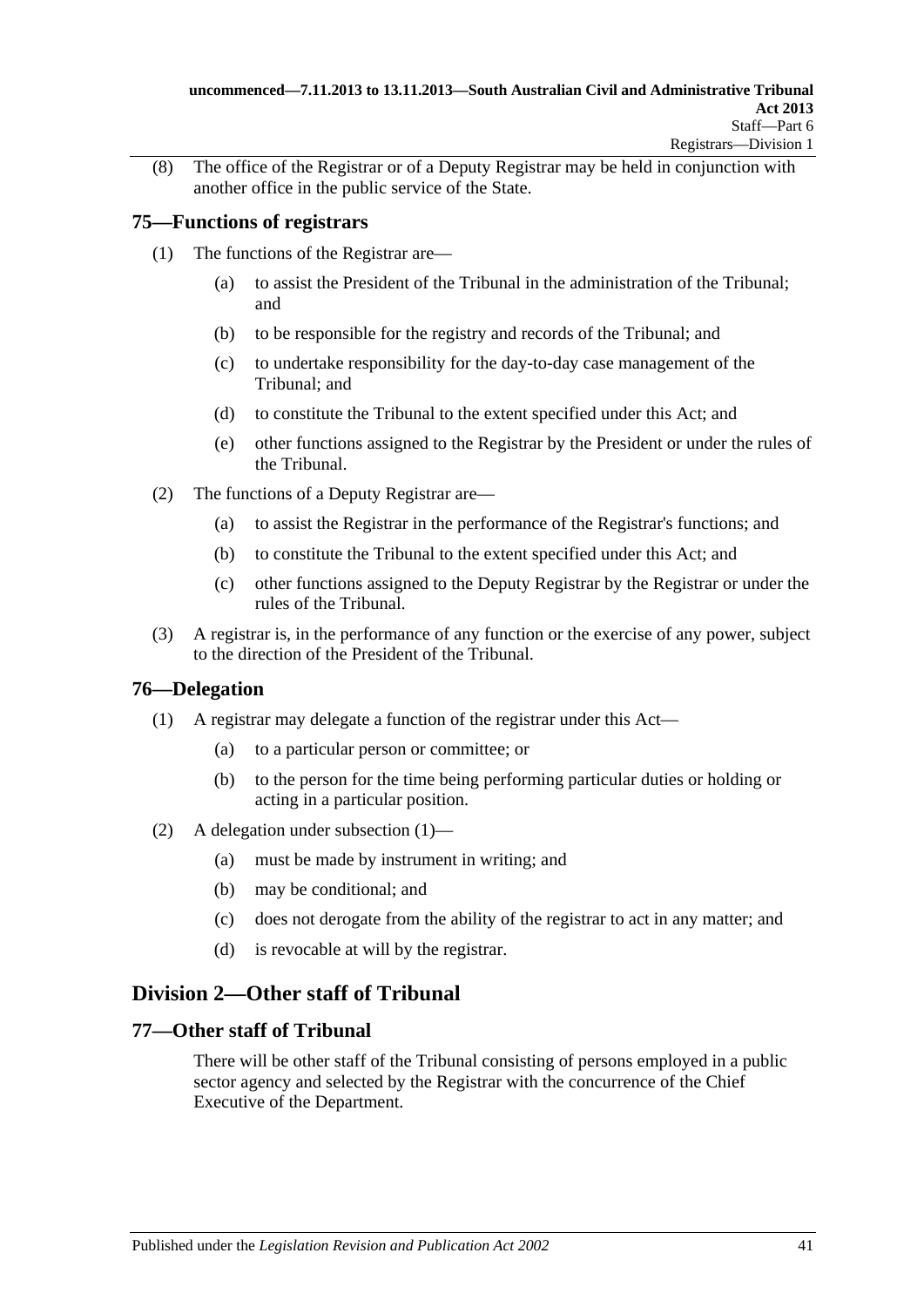## <span id="page-41-0"></span>**Division 3—Use of services or staff**

#### <span id="page-41-1"></span>**78—Use of services or staff**

The Tribunal may, by arrangement with the relevant body, make use of the facilities, staff or equipment of—

- (a) an administrative unit in the Public Service; or
- (b) the State Courts Administration Council; or
- (c) another public agency or authority.

## <span id="page-41-2"></span>**Part 7—Miscellaneous**

#### <span id="page-41-3"></span>**79—Immunities**

- (1) A member of the Tribunal, mediator, expert or special referee has the same protections, privileges and immunities from liability as a Judge of the Supreme Court.
- (2) A member of the staff of the Tribunal incurs no civil or criminal liability for an honest act or omission in carrying out or purportedly carrying out official functions.
- (3) A person representing a party to proceedings before the Tribunal has the same protection and immunity as a legal practitioner has in representing a party in proceedings in the Supreme Court.
- (4) A party to proceedings before the Tribunal has the same protection and immunity as a party to proceedings in the Supreme Court.
- (5) A person who appears as a witness before the Tribunal has the same protection as a witness in proceedings before the Supreme Court.
- (6) A person taking evidence on behalf of the Tribunal has, in doing so, the same protections, privileges and immunities as a member of the Tribunal.

#### <span id="page-41-6"></span><span id="page-41-4"></span>**80—Protection from liability for torts**

- (1) An action in tort does not lie against a person for anything that the person has done, in good faith, in the performance or purported performance of a function under this Act or a relevant Act as a member of the Tribunal or as a member of staff or an officer of the Tribunal.
- (2) The Crown is also relieved of any liability that it might otherwise have had for a person having done anything as described in [subsection](#page-41-6) (1).
- (3) The protection given by this section applies even though the thing done as described in [subsection](#page-41-6) (1) may have been capable of being done whether or not this Act or a relevant Act had been enacted.
- (4) In this section, a reference to the doing of anything includes a reference to an omission to do anything.

### <span id="page-41-5"></span>**81—Protection for compliance with Act**

(1) No civil or criminal liability attaches to a person for compliance, or purported compliance, in good faith, with a requirement of this Act.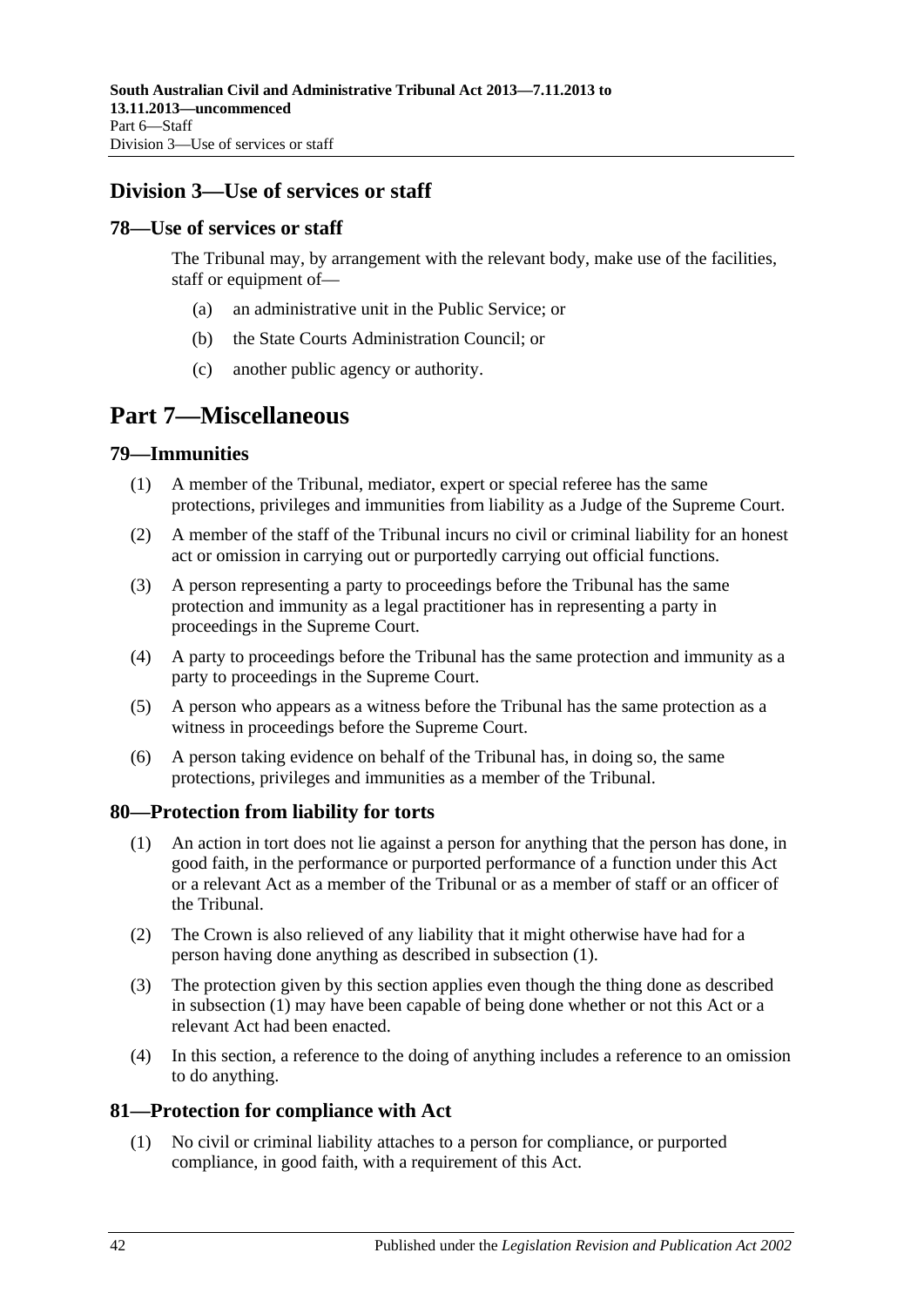(2) In particular, if a person produced a document or other material as required under this Act, no civil liability attaches to the person for producing the document or material, whether the liability would arise under a contract or otherwise.

## <span id="page-42-0"></span>**82—Alternative orders and relief**

Although a particular form of order or relief is sought by an applicant in proceedings before the Tribunal, the Tribunal may make any other form of order or grant any other form of relief that it considers more appropriate in the circumstances of the case.

## <span id="page-42-1"></span>**83—Power to cure irregularities**

- (1) Where in proceedings before the Tribunal or on appeal from the Tribunal to the Supreme Court it appears to the Tribunal or the Court—
	- (a) that some irregularity has occurred affecting the proceedings or any matter to which the proceedings relate; and
	- (b) that it would be conducive to the expeditious resolution of the questions of substance at issue between the parties if the powers conferred by this section were exercised,

the Tribunal or the Court may cure the irregularity by ordering that, subject to the fulfilment of such conditions as may be stipulated by the Tribunal or the Court, a requirement of this Act, or of any other Act or law, be dispensed with to the extent necessary for the purpose.

(2) An order under this section does not affect the rights or liabilities of persons who are not parties to the proceedings.

## <span id="page-42-2"></span>**84—Correcting mistakes**

- (1) The Tribunal may correct a decision it gives or a statement of the reasons it has given for its decision to the extent necessary to rectify—
	- (a) a clerical mistake; or
	- (b) an error arising from an accidental slip or omission; or
	- (c) a material miscalculation of figures or a material mistake in the description of any person, thing or matter referred to in the decision; or
	- (d) a defect of form.
- (2) The correction may be made—
	- (a) on a party's application made in accordance with the rules; or
	- (b) on the Tribunal's own initiative.

### <span id="page-42-3"></span>**85—Tribunal may review its decision if person was absent**

(1) In this section—

*relevant hearing*, in relation to a decision of the Tribunal, means a hearing at which the decision was made or which preceded the making of the decision but does not include a compulsory conference or mediation.

(2) A person in respect of whom the Tribunal makes a decision may apply to the Tribunal for a review of the decision if the person did not appear and was not represented at a relevant hearing.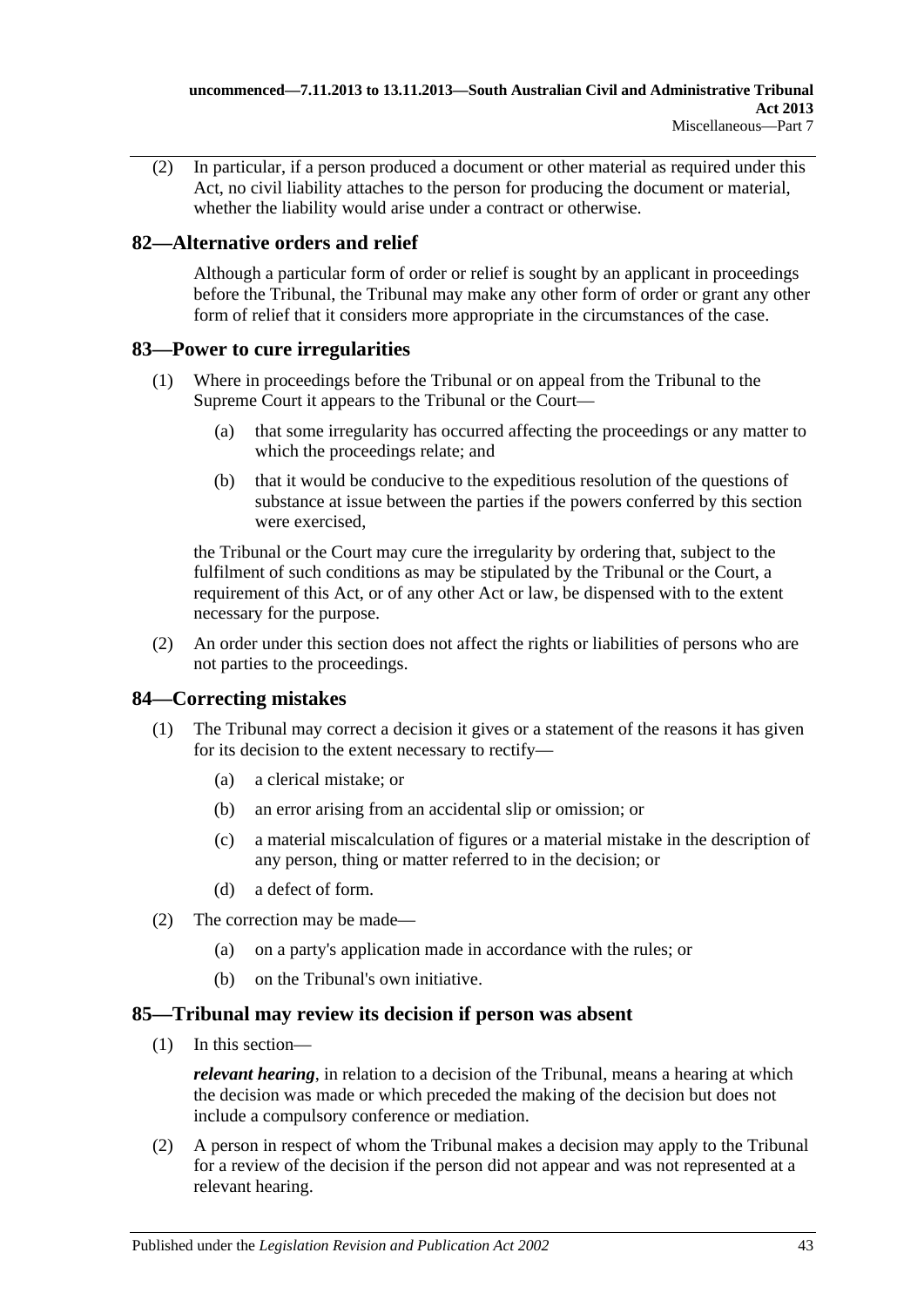- (3) The application has to be made within the time limits specified by, and otherwise in accordance with, the rules.
- (4) The rules may limit the number of applications that can be made under this section in respect of the same matter without leave of the Tribunal.
- (5) If on hearing the application the Tribunal is satisfied that the applicant had a reasonable excuse for not attending or being represented at the relevant hearing, the Tribunal is to review the decision and may revoke or vary it if the Tribunal considers it appropriate to do so.
- (6) For the hearing of the application, the Tribunal is to be constituted by the members by whom it was constituted when it made the decision, if that is practicable.
- (7) A review under this section—
	- (a) is part of the original proceedings; and
	- (b) is not a review of a decision for the purposes of [section](#page-21-3) 34 or [70.](#page-37-4)

#### <span id="page-43-2"></span><span id="page-43-0"></span>**86—Tribunal may authorise person to take evidence**

- (1) The Tribunal may authorise, in writing, a person (whether or not a member of the Tribunal) to take evidence on behalf of the Tribunal for the purposes of any proceedings.
- (2) The Tribunal's power under [subsection](#page-43-2) (1) to authorise the taking of evidence is exercisable only by a Presidential member.
- (3) The Tribunal may authorise evidence to be taken under this section outside South Australia.
- (4) The Tribunal may give directions as to the taking of evidence under this section.
- (5) If a person other than a member of the Tribunal is authorised to take evidence, the person has all the powers of a member of the Tribunal in relation to the taking of evidence.
- (6) Evidence taken under this section—
	- (a) is to be regarded as having been given to the Tribunal; and
	- (b) if taken outside South Australia, is to be regarded as having been given in South Australia.

#### <span id="page-43-1"></span>**87—Miscellaneous provisions relating to legal process and service**

- (1) Any process of the Tribunal may be issued, served or executed on a Sunday as well as any other day.
- (2) The validity of process is not affected by the fact that the person who issued it dies or ceases to hold office.
- <span id="page-43-3"></span>(3) If it is not practicable to serve any process, notice or other document relating to any proceedings in the manner otherwise prescribed or contemplated by law, the Tribunal may, by order—
	- (a) provide for service by post, or in any other way (including by substituted service) authorised by the regulations; or
	- (b) make any other provision that may be necessary or desirable for service.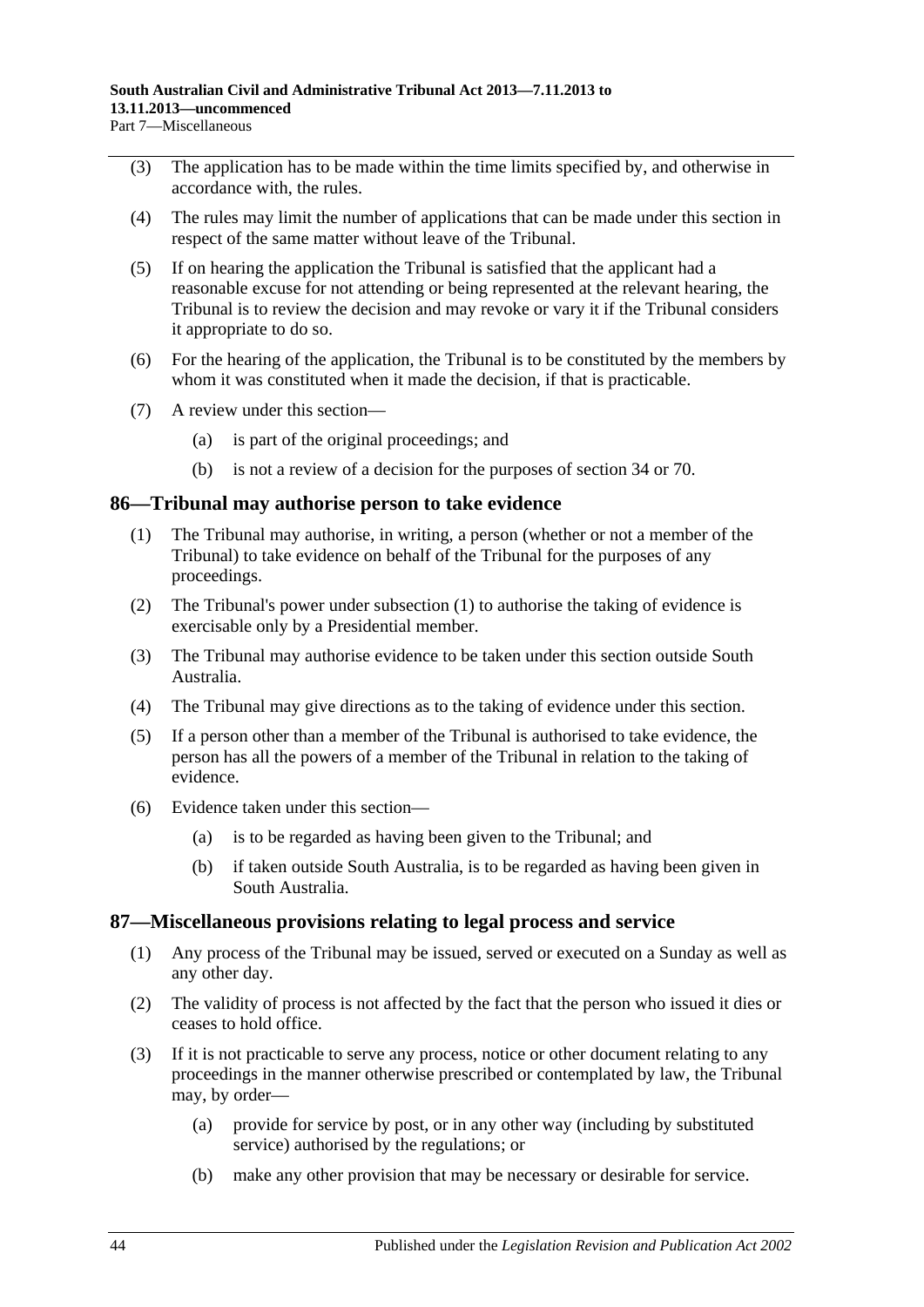- (4) Any process, notice or other document served in accordance with an order under [subsection](#page-43-3) (3) will, despite any other law, be taken to have been duly served.
- (5) A registrar is expressly authorised to make an order under [subsection](#page-43-3) (3).

## <span id="page-44-0"></span>**88—Proof of decisions and orders of Tribunal**

An apparently genuine document purporting to be a copy of a decision or order of the Tribunal and to be certified as such by a registrar will be accepted in any legal proceedings, in the absence of proof to the contrary, as a true copy of a decision or order of the Tribunal.

### <span id="page-44-1"></span>**89—Enforcement of decisions and orders of Tribunal**

- (1) If the Tribunal makes a monetary order, the amount specified in the order may be recovered in the appropriate court, by a person recognised by the regulations for the purposes of this subsection, as if it were a debt.
- (2) A person who contravenes or fails to comply with an order of the Tribunal (other than a monetary order) is guilty of an offence.

Maximum penalty: \$50 000 or imprisonment for 2 years.

(3) In this section—

*appropriate court* means—

- (a) in relation to an order of the Tribunal that is a monetary order for an amount that does not exceed the amount that represents the jurisdictional limit of the Magistrates Court for a monetary claim founded on contract—the Magistrates Court;
- (b) in any other case—the District Court.

### <span id="page-44-3"></span><span id="page-44-2"></span>**90—Accessibility of evidence**

- (1) Subject to this section, the Tribunal may, on application by any member of the public, allow the applicant to inspect or obtain a copy of—
	- (a) any process relating to proceedings and forming part of the Tribunal's records;
	- (b) a transcript of evidence taken by the Tribunal in any proceedings;
	- (c) any documentary material admitted into evidence in any proceedings;
	- (d) any decision or order given or made by the Tribunal;
	- (e) any other material of a prescribed kind.
- <span id="page-44-4"></span>(2) A member of the public may inspect or obtain a copy of the following material only with the permission of the Tribunal:
	- (a) material that was not taken or received in open court;
	- (b) material the disclosure of which would be contrary to a direction or order of the Tribunal given under another provision of this or any other Act;
	- (c) a photograph, slide, film, video tape, audio tape or other form of recording from which a visual image or sound can be produced;
	- (d) material of a class prescribed by the regulations.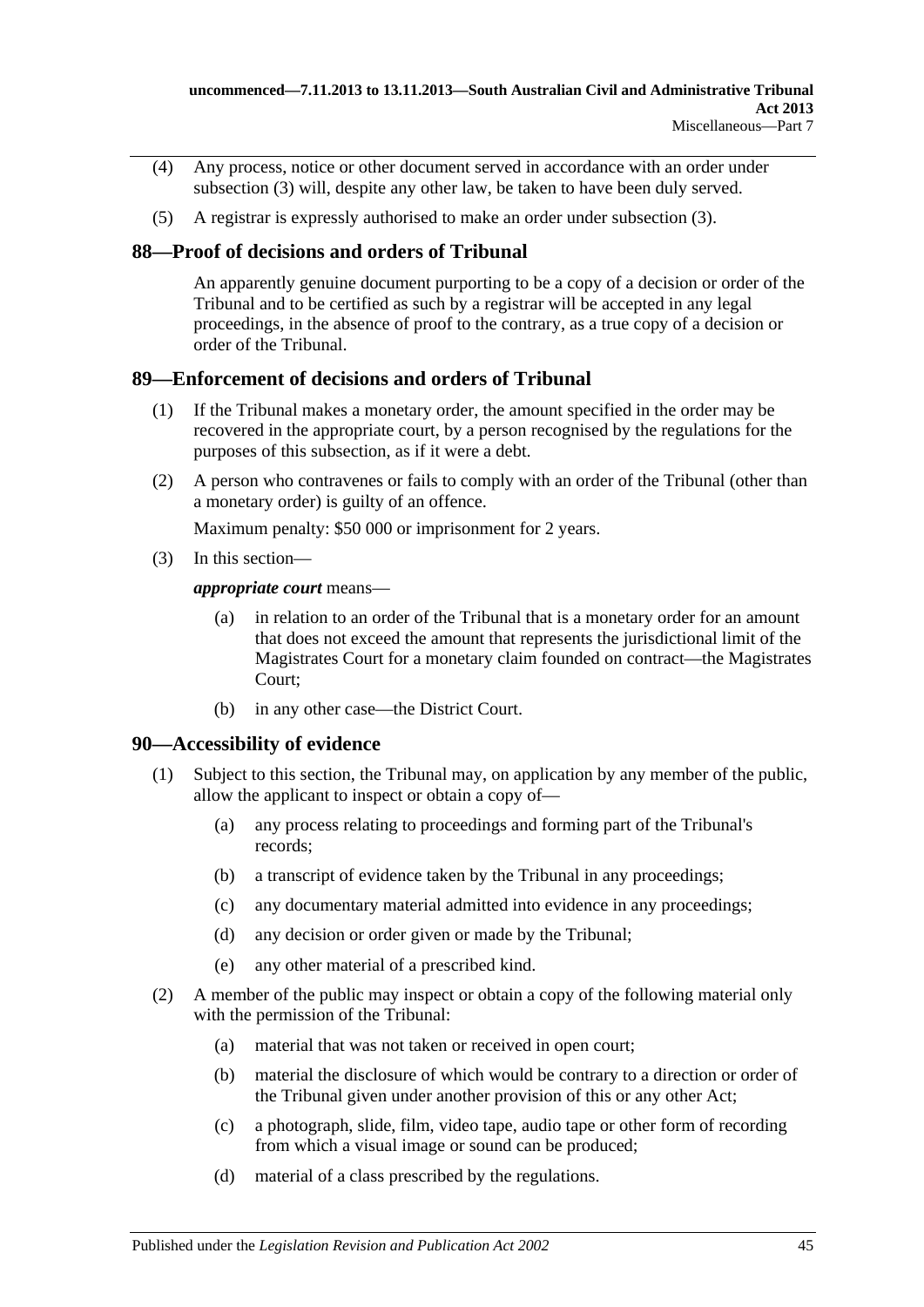- (3) The Tribunal may permit inspection or copying of material referred to in [subsection](#page-44-3) (1) or [\(2\)](#page-44-4) subject to any condition it considers appropriate, including a condition limiting the publication or use of the material.
- (4) A decision by the Tribunal on an application under this section is administrative and is final and not subject to any form of review.
- (5) The Tribunal may charge a fee, fixed by regulation, for inspection or copying of material under this section.

### <span id="page-45-0"></span>**91—Costs of proceedings**

(1) In this section—

*costs of proceedings* means costs of, or incidental to, any proceedings of the Tribunal, other than the costs of a party.

- (2) The Tribunal may order that all or any of the costs of proceedings be paid by a party.
- (3) If the matter that is the subject of the proceeding comes within the Tribunal's review jurisdiction, the Tribunal cannot make an order under this section against a party unless—
	- (a) the party brought or conducted the proceedings frivolously or vexatiously; or
	- (b) the Tribunal is acting in prescribed circumstances.

### <span id="page-45-1"></span>**92—Annual report**

- (1) The President of the Tribunal must on or before 31 October in each year make a report to the Attorney-General on the administration and operation of the Tribunal during the previous financial year.
- (2) The Attorney-General must within 12 sitting days after receiving a report under this section cause copies of the report to be laid before both Houses of Parliament.

### <span id="page-45-2"></span>**93—Additional reports**

The President of the Tribunal must, at the request of the Attorney-General, report to the Attorney-General on any matter relevant to the administration or operation of the Tribunal.

### <span id="page-45-3"></span>**94—Rules**

- (1) Rules of the Tribunal may be made—
	- (a) regulating the business of the Tribunal and the duties of the various members and staff of the Tribunal; and
	- (b) authorising the registrars and other staff of the Tribunal to exercise powers with respect to proceedings before the Tribunal and providing for the internal review of specified classes of decisions in specified circumstances; and
	- (c) regulating the practice and procedure of the Tribunal; and
	- (d) imposing obligations on persons seeking to commence proceedings before the Tribunal to take any step, including to give a notification to another person or to provide any specified information; and
	- (e) providing for the service of applications and documents; and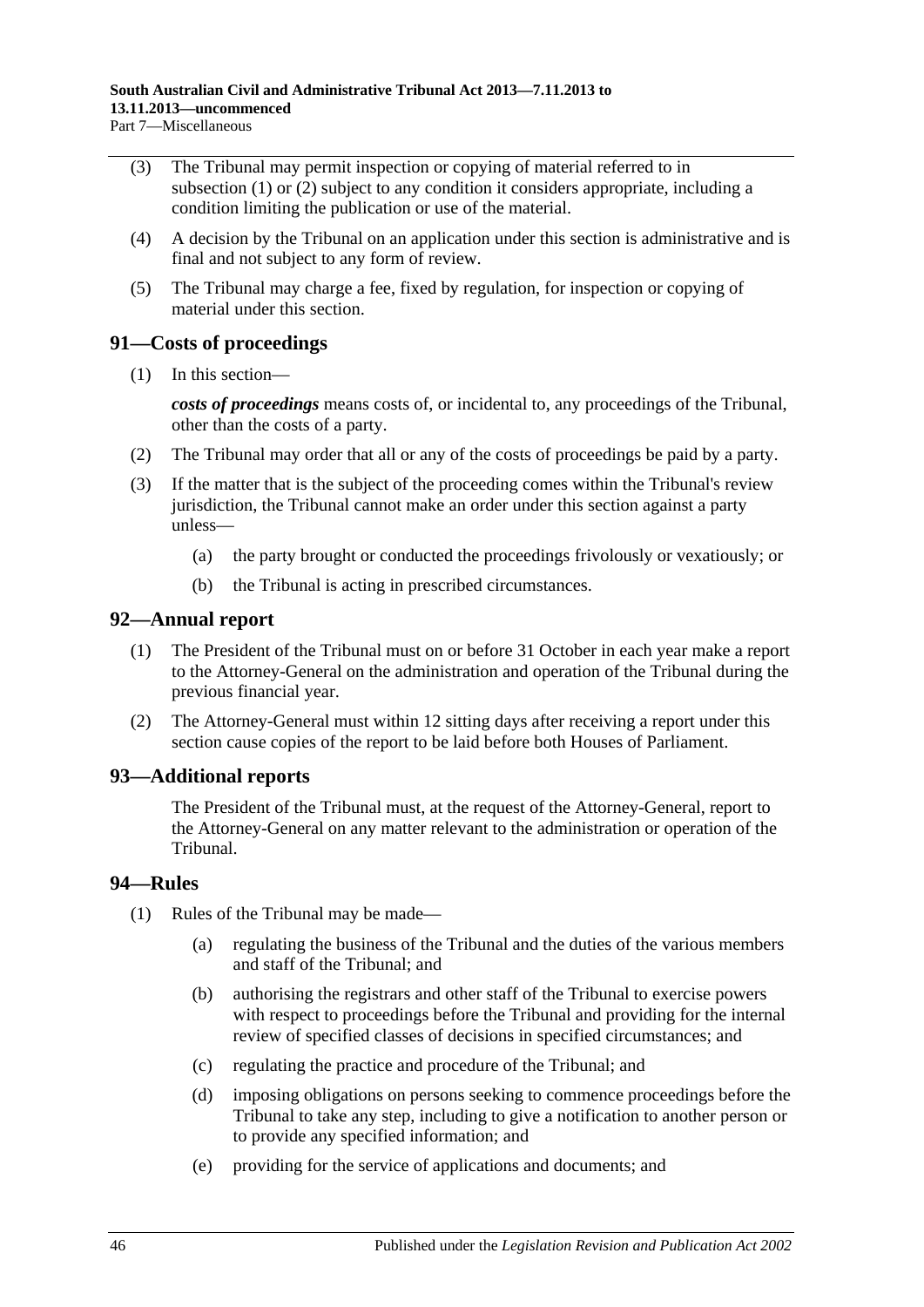- (f) imposing obligations on parties to proceedings before the Tribunal to disclose to each other the contents of expert reports or other material of relevance to the proceedings before or in connection with the hearing of the proceedings; and
- (g) regulating the referral of a matter to mediation, the conduct of mediations or the referral of questions for investigation and report by an expert or referee; and
- (h) regulating the form in which evidence may be taken; and
- (i) restricting or prohibiting certain classes of persons from appearing as representatives in proceedings before the Tribunal; and
- (j) providing for the Tribunal to waive any procedural requirement; and
- (k) regulating costs and providing for the assessment and settling of costs; and
- (l) providing for witness fees; and
- (m) providing for other matters relating to the management, conduct or settlement of proceedings before the Tribunal; and
- (n) dealing with any other matters necessary or expedient for the effective and efficient operation of the Tribunal.
- (2) The power to make rules under this section includes the power to make rules in respect of any jurisdiction conferred on the Tribunal by a relevant Act.
- (3) Rules of the Tribunal may be made by the President and a Deputy President of the Tribunal.
- (4) The rules take effect from the date of publication in the Gazette or a later date specified in the rules.
- (5) The rules must be consistent with the regulations, and with any relevant Act.

### <span id="page-46-1"></span><span id="page-46-0"></span>**95—Regulations**

- (1) The Governor may make such regulations as are contemplated by this Act or a relevant Act, or as are necessary or expedient for the purposes of this Act or a relevant Act.
- (2) Without limiting the generality of [subsection](#page-46-1) (1), the regulations may—
	- (a) provide information to be included in registers to be kept for the purposes of this Act; and
	- (b) prescribe matters relevant to the practice or procedures of the Tribunal; and
	- (c) prescribe and provide for the payment of fees in relation to proceedings before the Tribunal; and
	- (d) prescribe penalties not exceeding \$5 000 for contravention of, or non-compliance with, any regulation.
- (3) The regulations may provide that any matter or thing is to be determined, dispensed with, regulated or prohibited according to the discretion of the President of the Tribunal or another prescribed person.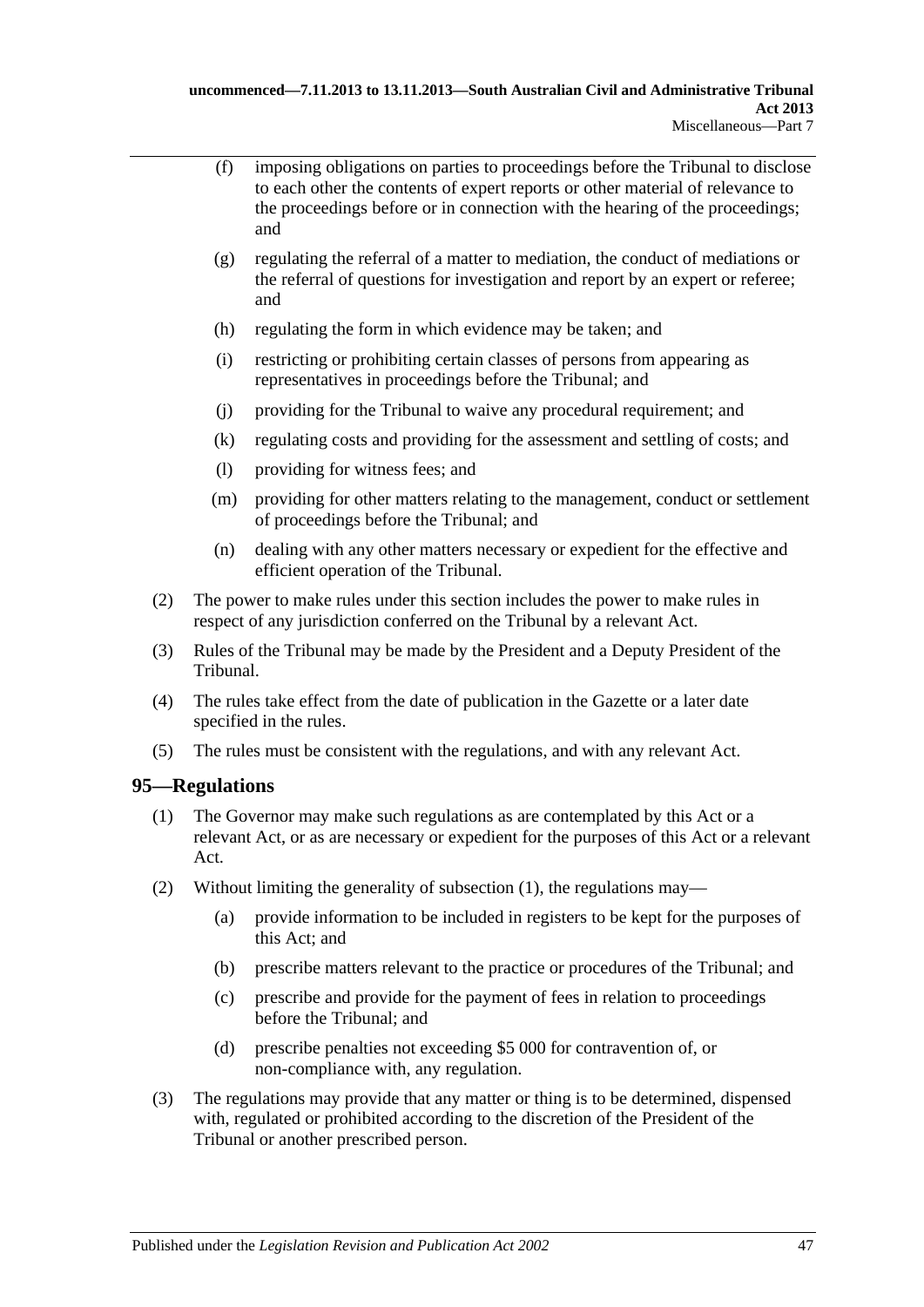#### <span id="page-47-0"></span>**96—Review**

- (1) The Minister must appoint 1 or more independent persons to conduct a review under [subsection](#page-47-1) (2) as soon as practicable after the expiry of 2 years from the commencement of [Part](#page-20-1) 3 of this Act.
- <span id="page-47-2"></span><span id="page-47-1"></span>(2) The review must include an assessment of—
	- (a) the performance of the Tribunal; and
	- (b) without limiting [paragraph](#page-47-2) (a), the extent to which the main objectives of the Tribunal have been met over the period to which the review relates; and
	- (c) the extent to which it would be advantageous to extend the jurisdiction of the Tribunal to matters arising under other Acts identified by the person or persons conducting the review or identified by the Minister for the purposes of the review,

and may include any other matter specified by the Minister for the purposes of the review.

- (3) The results of the review must be incorporated into a report submitted to the Minister.
- (4) The Minister must cause a copy of the report to be laid before both Houses of Parliament within 6 sitting days after receiving the report.